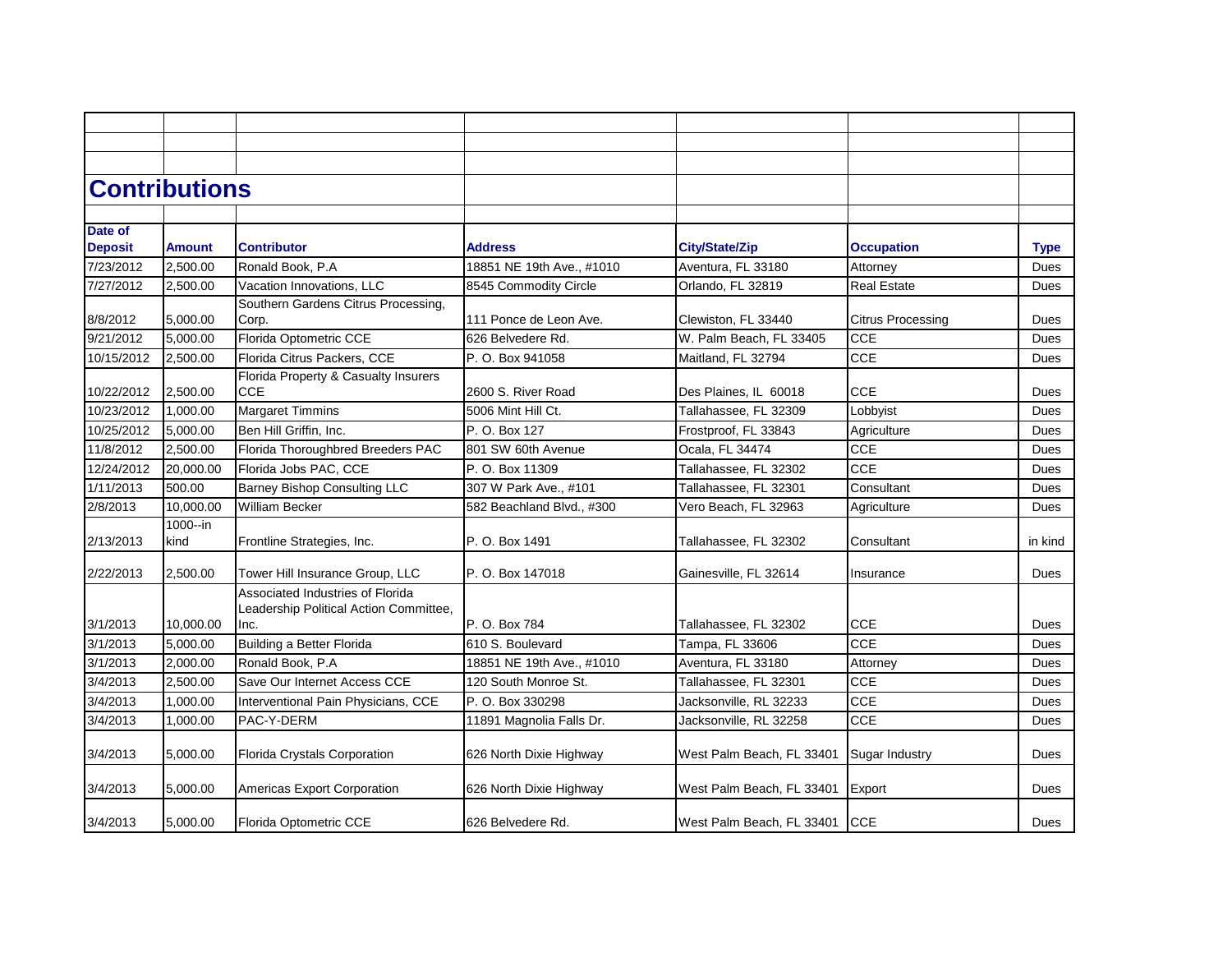| 6/26/2013     | 5,000.00  | <b>FNG-PAC</b>                                            | P. O. Box 11026                | Tallahassee, FL 32302     | PC                               | Dues    |
|---------------|-----------|-----------------------------------------------------------|--------------------------------|---------------------------|----------------------------------|---------|
| 6/27/2013     | 5,000.00  | <b>Strategos Public Affairs</b>                           | 5550 W. Executive Dr., Ste 550 | Tampa, FL 33609           | <b>Public Affairs</b>            | Dues    |
| 6/27/2013     | 500.00    | Johnson & Blanton                                         | PO Box 10805                   | Tallahassee, FL 32302     | <b>Government Affairs</b>        | Dues    |
| 6/27/2013     | 500.00    | Anesthesiology PAC                                        | 9203 Oakfair Dr.               | Tallahassee, FL 32317     | <b>CCE</b>                       | Dues    |
| 6/28/2013     | 10,000.00 | <b>FOCCE</b>                                              | 319 Belvedere Rd., #1          | West Palm Beach, FL 33405 | <b>CCE</b>                       | Dues    |
| 6/28/2013     | 10,000.00 | Fountainebleau Resort Miami Beach                         | 4441 Collins Ave.              | Miami Beach, FL 33140     | Resort                           | Dues    |
| 6/28/2013     | 5,000.00  | Taxpayers Against Insurance Bad Faith<br>CCE              | 1234 E 5th Ave                 | Tampa, FL 33605           | <b>CCE</b>                       | Dues    |
| 6/28/2013     | 10,000.00 | Florida Crystals Corporation                              | 626 North Dixie Highway        | West Palm Beach, FL 33401 | <b>Sugar Industry</b>            | Dues    |
| 6/28/2013     | 3,000.00  | Florida Association of Motorist Service<br>Providers Inc. | 11287 S. Dixie Hwy             | Miami, FL 33156           | Non-Profit Organization          | Dues    |
| 6/28/2013     | 1,000.00  | Vista Hospice Services, LLC                               | 100 S Biscayne Blvd, Ste 1300  | Miami, FL 33131           | <b>Hospice Services</b>          | Dues    |
| 6/28/2013     | 1,000.00  | Grant Street Group, Inc.                                  | 429 Forbes Ave, Ste 1800       | Pittsburgh, PA 15219      | <b>Computer Programming Svcs</b> | Dues    |
| 6/28/2013     | 500.00    | First Broward Auto Tag Agency of<br>Lauderhill, Inc.      | 1299 A NW 40th Ave.            | Lauderhill, FL 33313      | <b>Tag Processing</b>            | Dues    |
| 6/28/2013     | 500.00    | First Broward Auto Tag Agency Inc.                        | 1113 N Federal Hwy             | Fort Lauderdale, FL 33304 | Tag Processing                   | Dues    |
| 6/28/2013     | 500.00    | South Broward Tag Agency-Hollywood                        | 3387 Sheridan St.              | Hollywood, FL 33021       | <b>Tag Processing</b>            | Dues    |
| 6/28/2013     | 500.00    | Andrew D. Melick                                          | 1644 S. Miami Ave.             | Miami, FL 33129           | <b>Bay Pilot</b>                 | Dues    |
| 6/28/2013     | 2,500.00  | Palm Beach Kennel Club                                    | 1111 N Congress Ave            | West Palm Beach, FL 33409 | Pari-mutuel                      | Dues    |
| 6/28/2013     | 5,000.00  | Southern Gardens Citrus Nursery, LLC                      | 111 Ponce de Leon Ave.         | Clewiston, FL 33440       | Nursery                          | Dues    |
| 6/28/2013     | 500.00    | <b>Biscayne Bay Pilots Association</b>                    | 2911 Port Blvd                 | Miami, FL 33132           | <b>Pilot Association</b>         | Dues    |
| 6/28/2013     | 1,000.00  | <b>Auto Nation</b>                                        | 200 SW 1st Ave.                | Fort Lauderdale, FL 33301 | Auto Sales                       | Dues    |
| 6/28/2013     | 1,000.00  | West Flagler Associates LTD.                              | PO Box 350940                  | Miami, FL 33135           | Pari-mutuel                      | Dues    |
| 6/28/2013     | 1,000.00  | <b>Apartment Political Action Committee</b>               | 341 N Maitland Ave., Ste 130   | Maitland, FL 32751        | <b>CCE</b>                       | Dues    |
| 6/28/2013     | 1,500.00  | Carlisle Development Group LLC                            | 2950 SW 27th Ave, Ste 200      | Miami, FL 33133           | Housing                          | Dues    |
| 6/28/2013     | 117.91    | Corcoran & Johnston Government<br>Relations               | 21748 State Road 54, Ste 102   | Lutz, FL 33549            | <b>Government Affairs</b>        | in kind |
| 7/8/2013      | 2,500.00  | <b>Committee of Florida Agents</b>                        | P.O. Box 13445                 | Tallahassee, FL 32317     | <b>CCE</b>                       | Dues    |
| 7/11/2013     | 10,000.00 | Florida Jobs PAC, CCE                                     | P.O. Box 11309                 | Tallahassee, FL 32302     | <b>CCE</b>                       | Dues    |
| 7/15/2013     | 1,000.00  | <b>AGL Resources</b>                                      | P. O. Box 4569                 | Atlanta, GA 30302         | Natural Gas Distributor          | Dues    |
| 7/23/2013     | 1,000.00  | Florida Freedom Fund                                      | 610 S. Boulevard               | Tampa, FL 33606           | <b>CCE</b>                       | Dues    |
| <b>NEW PC</b> |           |                                                           |                                |                           |                                  |         |
| 8/4/2013      | 91,660.71 | Jobs for Florida                                          | 9203 Oakfair Dr.               | Tallahassee, FL 32317     | <b>CCE</b>                       | check   |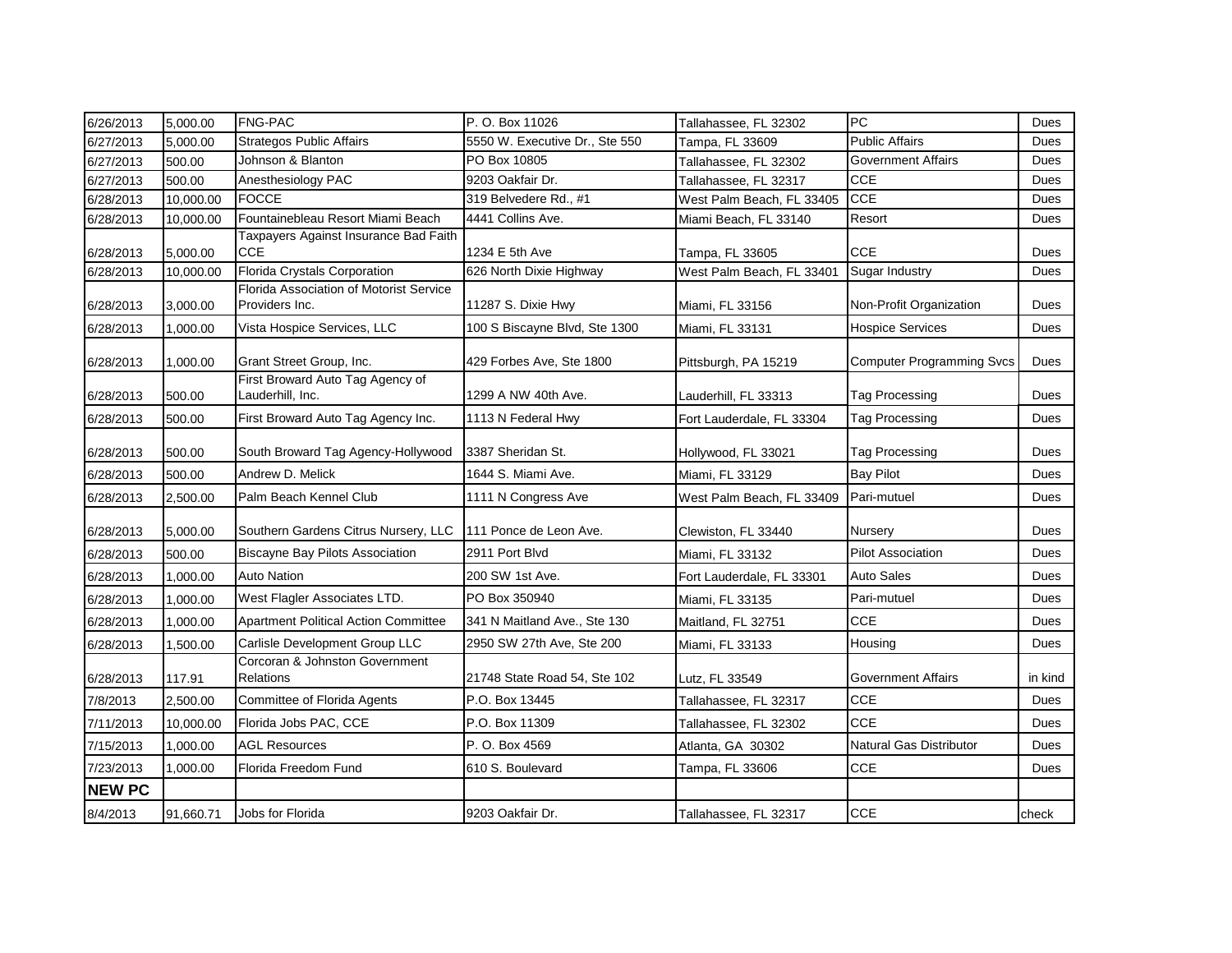| 11/7/2013  | 3,000.00  | Earth Tech                                                                         | 2620 Hunt Road                                             | Land O' Lakes, FL 34638    | Construction            | check |
|------------|-----------|------------------------------------------------------------------------------------|------------------------------------------------------------|----------------------------|-------------------------|-------|
| 11/7/2013  | 1,000.00  | Far Niente Ventures, Inc.                                                          | PO Box 274128                                              | Tampa, FL 33688            | Construction            | check |
| 12/9/2013  | 25,000.00 | <b>PCI Gaming Authority</b>                                                        | 303 Poarch Road                                            | Atmore, BL 36502           | <b>Gaming Authority</b> | check |
| 12/17/2013 | 10,000.00 | Florida Jobs PAC                                                                   | P.O. Box 11309                                             | Tallahassee, FL 32302      | PC                      | check |
| 12/20/2013 | 20,000.00 | Disney Worldwide Services, Inc.                                                    | Lake Buena Vista                                           | Lake Buena Vista, FL 32830 | <b>Amusement Park</b>   | check |
| 1/17/2014  | 15,000.00 | MCNA Health Care Holdings, LLC                                                     | 200 West Cypress Creek Road #500 Fort Lauderdale, FL 33309 |                            | <b>Health Care</b>      | check |
| 2/3/2014   | 5,000.00  | Vestcor Companies, Inc.                                                            | 3030 Hartley Road, Suite 310                               | Jacksonville, FL 32257     | <b>Real Estate</b>      | check |
| 2/3/2014   | 25,000.00 | <b>Fidelity National Financial</b>                                                 | 601 Riverside Ave. Bldg 5, 6th floor                       | Jacksonville, FL 32204     | Insurance               | check |
| 2/7/2014   | 10,000.00 | The Voice of Florida Business, PC                                                  | P. O. Box 784                                              | Tallahassee, FL 32302      | PC                      | check |
| 2/7/2014   | 5,000.00  | American Traffic Solutions, Inc.                                                   | 7681 East Gray Road                                        | Scottsdale, AZ 85260       | Transportation          | check |
| 2/13/2014  | 1,000.00  | Southeast MILK                                                                     | P. O. Box 3790                                             | Belleview, FL 34421        | Distributor             | check |
| 2/25/2014  | 15,000.00 | Paul Tudor Jones II                                                                | PO Box 1915                                                | Islamorada, FL 33036       | Investor                | check |
| 2/27/2014  | 10,000.00 | MBF Healthcare Management, LLC                                                     | 121 Alhambra Plaza, #1100                                  | Coral Gables, FL 33134     | <b>Health Care</b>      | check |
| 2/28/2014  | 5,000.00  | The Lewis Bear Company                                                             | 6120 Enter prise Dr.                                       | Pensacola, FL 32505        | Distributor             | check |
| 2/28/2014  | 3,500.00  | Claudia Sokolowski                                                                 | 2340 Edgewater Lane                                        | Largo, FL 33774            | <b>Distributor</b>      | check |
| 2/28/2014  | 5,000.00  | <b>Gold Coast Distributors</b>                                                     | 10055 NW 12th St.                                          | Doral, FL 33172            | <b>Distributor</b>      | check |
| 2/28/2014  | 3,500.00  | Ronald Petrini                                                                     | 316 Lotus Path                                             | Clearwater, FL 33756       | Distributor             | check |
| 2/28/2014  | 3,000.00  | Nina Focardi                                                                       | 2432 Pelham Rd., N                                         | St. Petersburg, FL 33710   | Distributor             | check |
| 2/28/2014  | 2,500.00  | Pepin Distributing Company                                                         | 4121 North 50th St.                                        | Tampa, FL 33610            | <b>Distributor</b>      | check |
| 2/28/2014  | 2,500.00  | Double Eagle Distributing, Inc.                                                    | 50 Lock Road                                               | Deerfield Beach. FL 33442  | <b>Distributor</b>      | check |
| 2/28/2014  | 1,000.00  | Coastal Beverage, LTD                                                              | 4747 Progress Ave.                                         | Naples, FL 34104           | Distributor             | check |
| 2/28/2014  | 500.00    | Burkhardt Dist. Co, Inc. dba Burkhardt<br>Sale & Service of St. Augustine          | 3935 Inman Road                                            | St. Augustine, FL 32084    | Distributor             | check |
| 2/28/2014  | 500.00    | Burkhardt Distributing Co. of<br>Gainesville, Inc. dba Burkhardt of<br>Gainesbille | P.O. Box 438                                               | St. Augustine, FL 32085    | <b>Distributor</b>      | check |
| 3/3/2014   | 10,000.00 | West Flagler Associates, LTD                                                       | P. O. Box 350940                                           | Miami, FL 33135            | Kennel Club             | check |
| 3/3/2014   | 1,000.00  | Jeffrey A. Zipper, M.D.                                                            | 234 W Alexander Palm Rd                                    | Boca Raton, FL 33432       | Physician               | check |
| 3/3/2014   | 5,000.00  | <b>BYDSSE Gaming, LLC</b>                                                          | 6465 S. Rainbow Blvd.                                      | Las Vegas, NV 89118        | <b>Gaming Authority</b> | check |
| 5/15/2014  | 10,000.00 | Realtors Political Adv. Comm.                                                      | 7025 Augusta National Drive                                | Orlando, FL 32822          | PC                      | check |
| 5/23/2014  | 2,500.00  | Florida Police Benevolent Assoc.<br><b>Justice PAC</b>                             | 300 E. Brevard Street                                      | Tallahassee, FL 32301      | PC                      | check |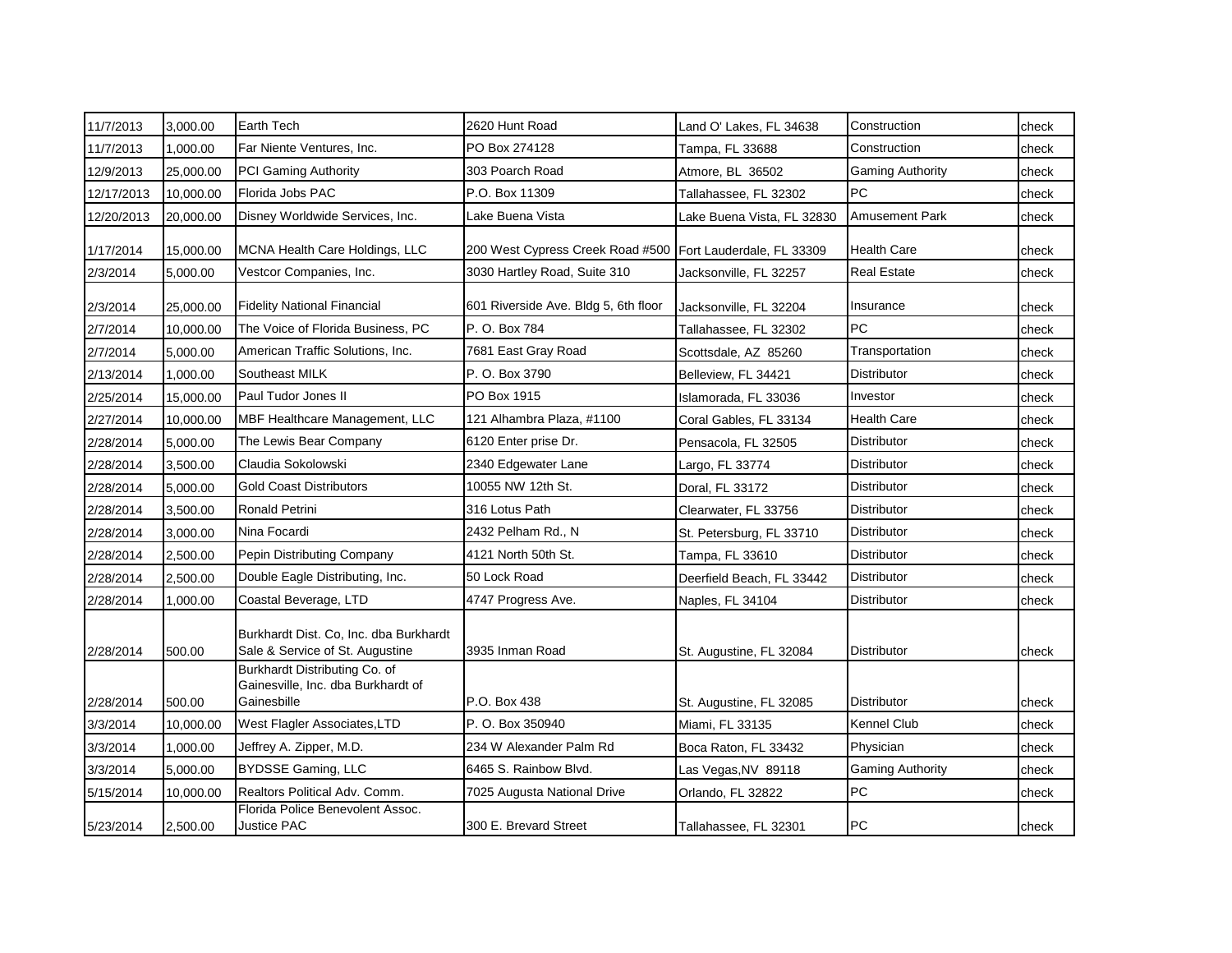| 6/30/2014 | 10,000.00 | Florida Blue                                           | P.O. Box 2010                   | Dade City, FL 33526                     | Insurance             | check |
|-----------|-----------|--------------------------------------------------------|---------------------------------|-----------------------------------------|-----------------------|-------|
| 6/30/2014 | 25,000.00 | United States Sugar Corporation                        | 111 Ponce de Leon Avenue        | Clewiston, FL 33440                     | Sugar Industry        | check |
| 7/9/2014  | 25,000.00 | Fontainebleau Resort                                   | 4441 Collins Avenue             | Miami Beach, FL 33140                   | Resort                | check |
| 7/9/2014  | 10,000.00 | Jerry Stanton                                          | 3419 E. Terrace St.             | Seattle, WA 98122                       | Auto-Interlock Exec.  | check |
| 7/10/2014 | 25,000.00 | Florida Manufactured Housing                           | 2958 Wellington Circle N., #100 | Tallahassee, FL 32309                   | PC                    | check |
| 7/22/2014 | 5,000.00  | S. Barry Issenberg, M.D.                               | 13745 NW 11th Street            | Pembroke Pines, FL 33028                | Physician             | check |
| 7/22/2014 | 5,000.00  | David A. Lawson Associates, LLC                        | 279 Pine Needle Cir             | Gaston, SC 29053                        | Engineer              | check |
| 7/22/2014 | 5,000.00  | Robert B. Tober, M.D.                                  | 2240 Southwinds Drive           | Naples, FL 34102                        | Physician             | check |
| 7/22/2014 | 5,000.00  | Michael S. Gordon, M.D.                                | 3 Grove Isle Dr., Apt 1801      | Coconut Grove, FI 33133                 | Physician             | check |
| 7/22/2014 | 5,000.00  | Nabil El Sanadi, M.D.                                  | 5100 N Ocean Blvd, Apt 518      | Lauderdale by the Sea, FL 333 Physician |                       | check |
| 8/1/2014  | Void      | VOID                                                   |                                 |                                         |                       |       |
| 8/4/2014  | 2,500.00  | Florida Police Benevolent Assoc.<br><b>Justice PAC</b> | 300 E Brevard St.               | Tallahassee, FL 32301                   | <b>PC</b>             | check |
| 8/5/2014  | 25,000.00 | FRF Grocery Council Poltical<br>Committee              | 227 South Adams St.             | Tallahassee, FL 32301                   | PC                    | check |
| 8/13/2014 | 25,000.00 | Comm. For Responsible Nurse<br>Anesthesia              | 2600 Centennial Place #100      | Tallahassee, FL 32308                   | PC                    | check |
| 8/19/2014 | 25,000.00 | Florida Power & Light Company                          | 700 Universe Boulevard          | Juno Beach, FL 33408                    | <b>Utilities</b>      | check |
| 8/22/2014 | 10,000.00 | The Vestcor Companies, Inc.                            | 3030 Hartley Road, #310         | Jacksonville, FL 32257                  | <b>Real Estate</b>    | check |
| 9/2/2014  | 8,000.00  | Thomas A. Pepin, REV. Trust                            | 4121 N. 50th Street             | Tampa, FL 33610                         | Trust                 | check |
| 9/2/2014  | 5,000.00  | Floridians for Equitable Government                    | 133 Harbor Dr. S.               | Venice, FL 34285                        | PC                    | check |
| 9/5/2014  | 25,000.00 | Brown & Brown, Inc.                                    | P.O. Box 2412                   | Daytona Beach, FL 32115                 | Insurance             | check |
| 9/16/2014 | 10.000.00 | The Voice of Florida Business, PC                      | P. O. Box 784                   | Tallahassee, FL 32301                   | <b>PC</b>             | check |
| 9/17/2014 | 2,500.00  | <b>Chad Chronister</b>                                 | 5138 West Longfellow Ave.       | Tampa, FL 33629                         | Law Enforcement       | check |
| 9/17/2014 | 1,000.00  | Strategos Public Affairs                               | 5550 W. Executive Dr., Ste 550  | Tampa, FL 33609                         | <b>Public Affairs</b> | check |
| 9/17/2014 | 500.00    | Jerald Paul                                            | 9400 My Akka Drive              | Venice, FL 34293                        | Attorney              | check |
| 9/17/2014 | 5,000.00  | Committee for a Stronger Florida                       | 115 East Park Ave., #1          | Tallahassee, FL 32301                   | PC                    | check |
| 9/17/2014 | 500.00    | Uretek Holdings, Inc.                                  | 4759 Drane Field Road           | Lakeland, FL 33811                      | Construction          | check |
| 9/17/2014 | 250.00    | Kathleen Shanahan                                      | 2625 West Sunset Drive          | Tampa, FL 33629                         | Construction          | check |
| 9/17/2014 | 2,500.00  | Advanced Pier echnology, LLC                           | 8445 Morningside Drive          | Brooksville, FL 34601                   | Construction          | check |
| 9/17/2014 | 1,000.00  | Highland Holdings, Inc.                                | 3020 S. Florida Ave., #101      | Lakeland, FL 33803                      | Construction          | check |
| 9/17/2014 | 5,000.00  | L.R.E Ground Services, Inc.                            | P. O. Box 10263                 | Brooksville, FL 34601                   | Construction          | check |
| 9/17/2014 | 1,000.00  | <b>Marshall Thomas Burnett</b>                         | 200 N. Pierce St., 1st Floor    | Tampa, FL 33602                         | Law Firm              | check |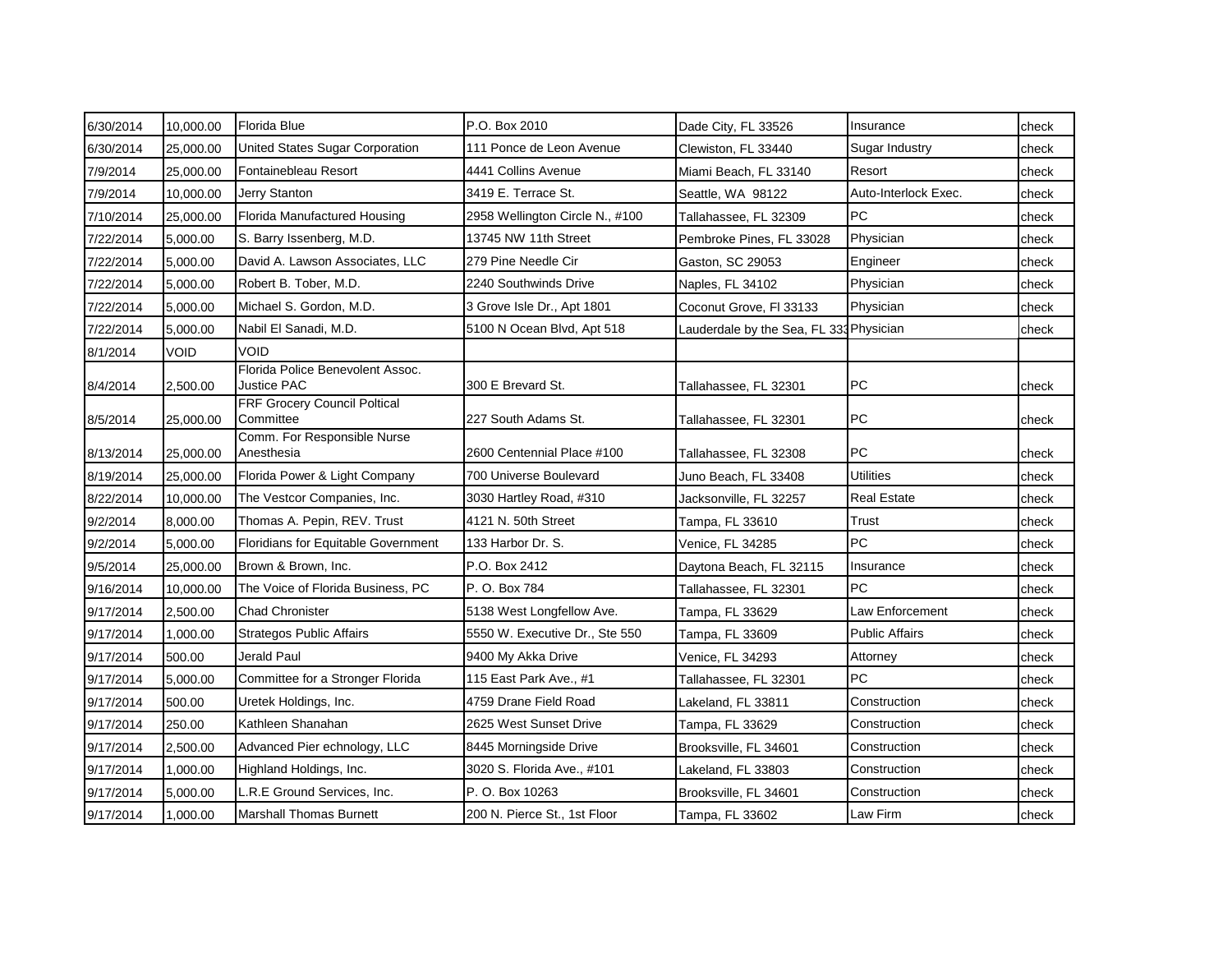| 9/17/2014 | 5,000.00  | <b>Earth Tech</b>                                         | 2620 Hunt Road                   | Land O' Lakes, FL 34638   | Construction                    | check   |
|-----------|-----------|-----------------------------------------------------------|----------------------------------|---------------------------|---------------------------------|---------|
| 9/17/2014 | 1,000.00  | John Thompson                                             | 4255 Caliquen Dr.                | Brooksville, FL 34604     | Consultant                      | check   |
| 9/17/2014 | 2,500.00  | W. A. Neumann Construction LLC                            | P.O. Box 1207                    | San Antonio, FL 33576     | Construction                    | check   |
| 9/17/2014 | 2,500.00  | C & N Foundation Technologies, LLC                        | P.O. Box 1207                    | San Antonio, FL 33576     | Construction                    | check   |
| 9/17/2014 | 1,750.00  | Groelle & Salmon PA.                                      | 11301 Okeechobee, , 2nd Fl       | West Palm Beach, FL 33411 | Law Firm                        | check   |
| 9/17/2014 | 1,000.00  | Geo Logical Inc.                                          | 6551 Industrial Avenue           | Port Richey, FL 34669     | Construction                    | check   |
| 9/17/2014 | 5,000.00  | Far Niente Ventures, Inc.                                 | P.O. Box 274128                  | Tampa, FL 33688           | Construction                    | check   |
| 9/17/2014 | 1,000.00  | Southern Manufacturing Technologies,<br>Inc.              | 5910 Johns Road                  | Tampa, FL 33634           | Manufacturing                   | check   |
| 9/17/2014 | 1,000.00  | Henri Jean                                                | 530 Lafayette Blvd.              | Oldsmar, FL 34677         | Engineer                        | check   |
| 9/17/2014 | 250.00    | Robert Moody, JR.                                         | 401 Havenwood Way                | Valrico, FL 33594         | Construction                    | check   |
| 9/17/2014 | 1,000.00  | Cutler Associates, Inc.                                   | 8918 Brittny Way                 | Tampa, FL 33619           | Construction                    | check   |
| 9/17/2014 | 150.00    | <b>Ballard Partners</b>                                   | 1400 Centre Park Blvd., #1010    | West Palm Beach, FL 33401 | Consultant                      | in kind |
| 9/19/2014 | 5,000.00  | DNC Gaming & Entertainment, Inc.                          | 40 Fountain Plaza                | Buffalo, NY 14202         | Entertainment                   | check   |
| 9/19/2014 | 5,000.00  | <b>Event Equipment Leasing</b>                            | P.O. Box 2801                    | Daytona Beach, FL 32120   | <b>Equipment Leasing</b>        | check   |
| 9/19/2014 | 5,000.00  | Northport Health Services of Florida,<br>LLC              | 931 Fairfax Park                 | Tuscaloosa, AL 35406      | <b>Health Care</b>              | check   |
| 9/19/2014 | 5,000.00  | FTBA Transportation PAC                                   | 610 S. Boulevard                 | Tampa, FL 33606           | <b>PC</b>                       | check   |
| 9/19/2014 | 1,000.00  | Swisher International, Inc.                               | P.O. Box 2230                    | Jacksonville, FL 32203    | Manufacturing                   | check   |
| 9/20/2014 | 1,000.00  | Gregory E.Henry                                           | 16918 Carlesimo Ave.             | Spring Hill, FL 34610     | Contractor                      | check   |
| 9/23/2014 | 500.00    | H.T. Mai Inc.                                             | 14005-A.N. Dale Mabry            | Tampa, FL 33618           | Engineering                     | check   |
| 9/26/2014 | 2,500.00  | AIF PAC                                                   | P.O. Box 10085                   | Tallahassee, FL 32302     | <b>PC</b>                       | check   |
| 9/26/2014 | 25,000.00 | Florida Crystals Corporation                              | 626 North Dixie Highway          | West Palm Beach, FL 33401 | Agriculture                     | check   |
| 9/26/2014 | 15,000.00 | MCNA Health Care Holdings, LLC                            | 200 West Cypress Creek Road #500 | Fort Lauderdale, FL 33309 | <b>Health Care</b>              | check   |
| 10/2/2014 | 10,000.00 | <b>ALICO</b> Incorporated                                 | 10070 Daniels Interstate Ct #100 | Fort Myers, FL 33913      | Agriculture                     | check   |
| 10/9/2014 | 1,500.00  | Ronald Book, P.A                                          | 18851 NE 29th Ave., #1010        | Aventura, FL 33180        | Attorney                        | check   |
| 10/9/2014 | 5,000.00  | Vitas Hospice Services, LLC                               | 100 S Biscayne Blvd, Ste 1300    | Miami, FL 33131           | <b>Hospice Services</b>         | check   |
| 10/9/2014 | 2,500.00  | Grant Street Group, Inc.                                  | 429 Forbes Ave, Ste 1800         | Pittsburgh, PA 15219      | Computer Programming Svcs check |         |
| 10/9/2014 | 2,500.00  | <b>Apartment Political Action Committee</b>               | 875 Concourse Pky, Suite 125     | Maitland, FL 32751        | <b>PC</b>                       | check   |
| 10/9/2014 | 5,000.00  | Miami Dolphins LTD.                                       | 7500 SW 30th Street              | Davie, FL 33314           | <b>Football Team</b>            | check   |
| 10/9/2014 | 5,000.00  | Florida Association of Motorist Service<br>Providers Inc. | 11287 South Dixie Hwy            | Miami, FL 33156           | Non-Profit Organization         | check   |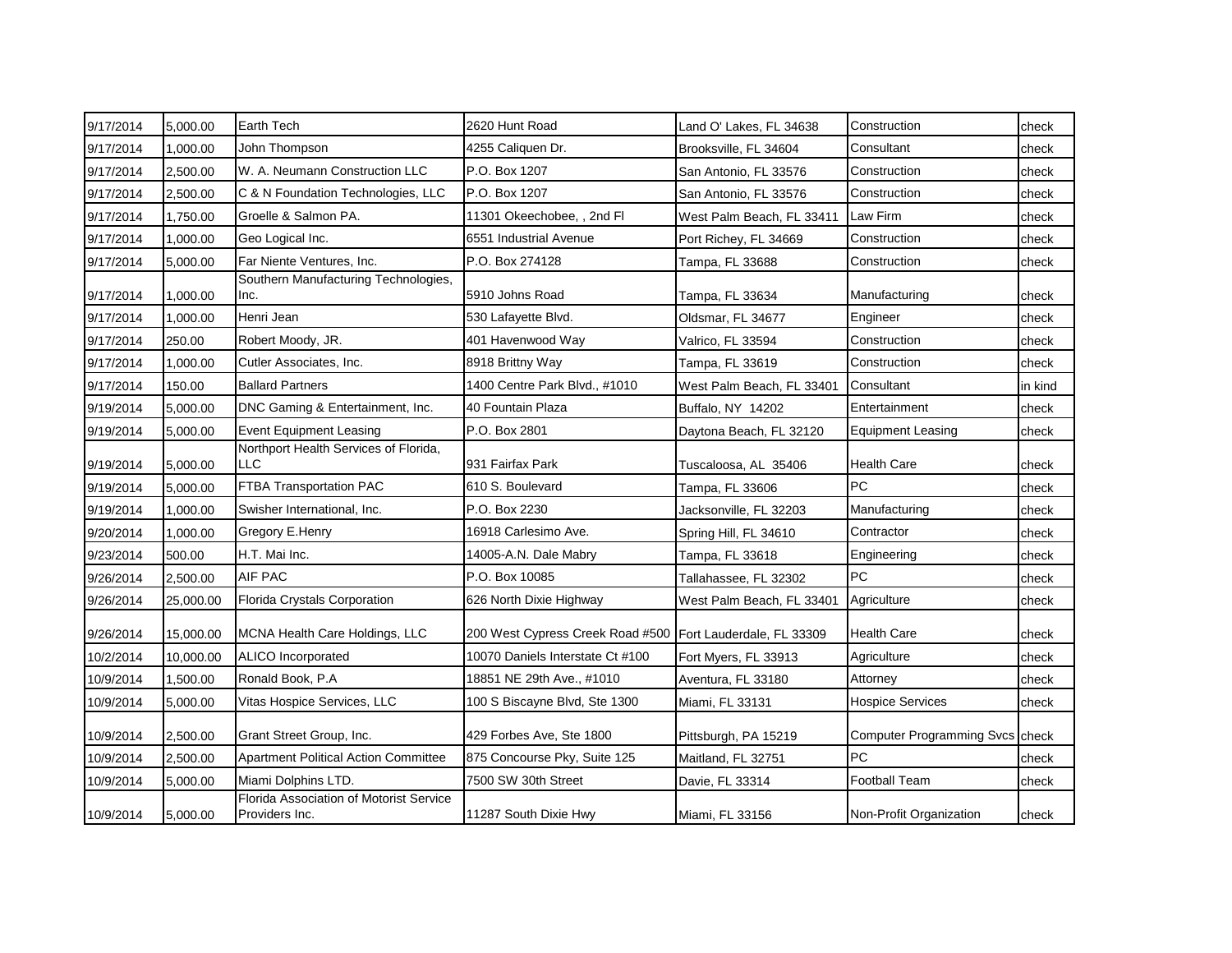| 10/9/2014  | 3,000.00  | West Flagler Associates LTD.                               | PO Box 350940                  | Miami, FL 33135           | Pari-mutuel                     | check   |
|------------|-----------|------------------------------------------------------------|--------------------------------|---------------------------|---------------------------------|---------|
| 10/9/2014  | 500.00    | Charles Matthew Hand                                       | 743 NW 7th Street Rd           | Miami, FL 33136           | <b>Harbor Pilot</b>             | check   |
| 10/9/2014  | 500.00    | <b>Biscayne Bay Pilots Association</b>                     | 2911 Port Blvd                 | Miami, FL 33132           | <b>Pilot Association</b>        | check   |
| 10/9/2014  | 500.00    | William Reyelt                                             | 3792 Churchill Downs Dr        | Davie, FL 33328           | <b>Harbor Pilot</b>             | check   |
| 10/9/2014  | 2,500.00  | Health Network One, Inc.                                   | 2001 S. Andrews Avenue         | Fort Lauderdale, FL 33316 | <b>Health Care</b>              | check   |
| 10/9/2014  | 10.000.00 | Evans Properties, Inc.                                     | 660 Beachland Blvd., Suite 301 | Vero Beach, FL 32963      | Land Management                 | check   |
| 10/8/2014  | 75.00     | Ronald Book, P.A                                           | 18851 NE 29th Ave., #1010      | Aventura, FL 33180        | Attorney                        | in kind |
| 10/15/2014 | 1,000.00  | Paul Davis Restoration of Pasco                            | 2512 Success Drive             | Odessa, FL 33556          | Restoration                     | check   |
| 10/15/2014 | 1,000.00  | <b>Claims Questions LLC DBA ROL</b><br>Insurance           | 12157 W Linebaugh Ave Apt 346  | Tampa, FL 33626           | Insurance                       | check   |
| 10/15/2014 | 5,000.00  | Certified Foundations, Inc.                                | 1306 Banana Road               | Lakeland, FL 33810        | <b>Foundation Repair</b>        | check   |
| 10/16/2014 | 2,500.00  | Florida Insurance Council, PC                              | P. O. Box 749                  | Tallahassee, FL 32302     | PC                              | check   |
| 10/17/2014 | 3,000.00  | Florida Engineers Political Action<br>Committee            | PO Box 750                     | Tallahassee, FL 32302     | PC                              | check   |
| 10/20/2014 | 3,000.00  | <b>American Promotional Events</b>                         | P.O. Box 1318                  | Florence, AL 35630        | <b>Promotional Distributors</b> | check   |
| 10/20/2014 | 2,500.00  | Auto Nation                                                | 200 S.W. 1st Ave.              | Fort Lauderdale, FL 33301 | Automotive                      | check   |
| 10/22/2014 | 2,500.00  | Advance America                                            | 135 N. Church St.              | Spartanburg, SC 29306     | <b>Financial Services</b>       | check   |
| 10/22/2014 | 5,000.00  | <b>Amerigroup Corporation</b>                              | P.O. Box 68086                 | Cincinnati, OH 45206      | <b>Health Care</b>              | check   |
| 10/22/2014 | 500.00    | Jay B. Starkey, III                                        | 12969 State Road 54            | Odessa, FL 33556          | <b>Real Estate</b>              | check   |
| 10/24/2014 | 25,000.00 | <b>PCI Gaming Authority</b>                                | 303 Poarch Road                | Atmore, AL 36502          | Pari-mutuel                     | check   |
| 11/4/2014  | 500.00    | Atria Management Company                                   | 401 S 4th Street, Ste 1900     | Louisville, KY 40202      | Senior Living                   | check   |
| 11/12/2014 | 2,500.00  | Adam Smith Enterprises, Inc.                               | P. O. Box 1608                 | Tarpon Springs, FL 34688  | Developer                       | check   |
| 11/19/2014 | 5,000.00  | TitleMax Savannah                                          | 15 Bull Street, Ste 200        | Savannah, GA 31401        | <b>Title Services</b>           | check   |
| 12/8/2014  | 5,000.00  | Florida Police Benevolent Assoc. FPBA<br>LAW AND ORDER PAC | 300 E. Brevard Street          | Tallahassee, FL 32301     | PC                              | check   |
| 12/22/2014 | 5,000.00  | Norman Braman                                              | 2060 Biscayne Blvd., 2nd Floor | Miami, FL 33137           | Attorney                        | check   |
| 12/30/2014 | 25,000.00 | Heritage P & C Insurance Company                           | P.O. Box 82                    | St. Petersburg, FL 33701  | Insurance                       | check   |
| 1/15/2015  | 35,000.00 | Committee for a Stronger Florida                           | 115 East Park Ave., #1         | Tallahassee, FL 32301     | <b>PC</b>                       | check   |
| 1/23/2015  | 5,000.00  | The Vestcor Companies, Inc.                                | 3030 Hartley Road, #310        | Jacksonville, FL 32257    | <b>Real Estate</b>              | check   |
| 1/23/2015  | 1,000.00  | Florida Health Care PC                                     | 307 West Park Avenue           | Tallahassee, FL 32301     | <b>PC</b>                       | check   |
| 1/28/2015  | 15,000.00 | United States Sugar Corporation                            | 111 Ponce de Leon Avenue       | Clewiston, FL 33440       | Sugar Industry                  | check   |
| 1/28/2015  | 5,000.00  | Southern Gardens Citrus Nursery, LLC                       | 111 Ponce de Leon Avenue       | Clewiston, FL 33440       | Nursery                         | check   |
| 1/28/2015  | 5,000.00  | Southern Garden Groves Corp.                               | 111 Ponce de Leon Avenue       | Clewiston, FL 33440       | Groves                          | check   |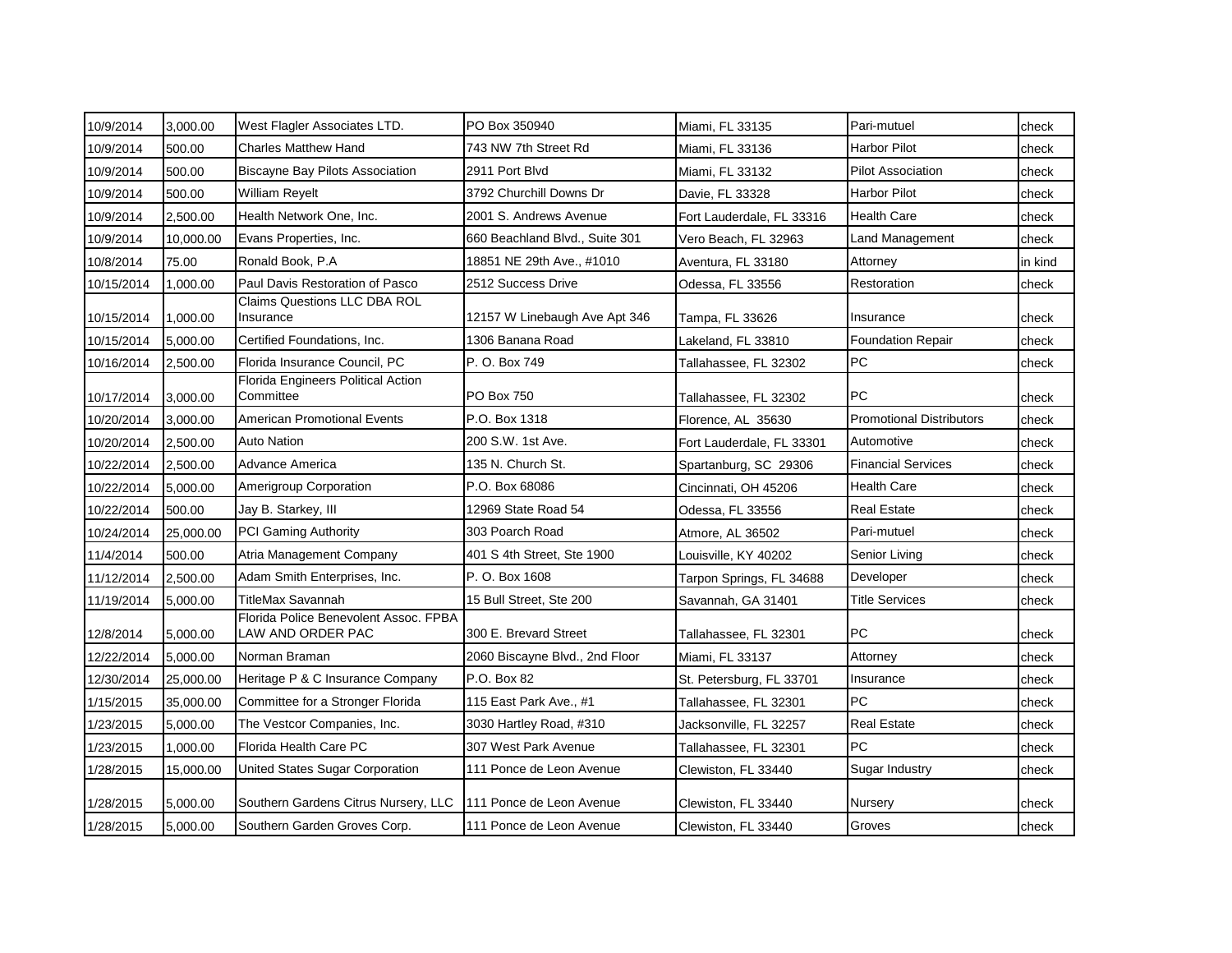| 1/29/2015 | 35,000.00 | Disney Worldwide Services, Inc.                                                              | Lake Buena Vista                 | Lake Buena Vista, FL 32830 | <b>Amusement Park</b>      | check |
|-----------|-----------|----------------------------------------------------------------------------------------------|----------------------------------|----------------------------|----------------------------|-------|
| 2/6/2015  | 10,000.00 | <b>Florida Manufactured Housing</b>                                                          | 2958 Wellington Circle N., #100  | Tallahassee, FL 32309      | <b>PC</b>                  | check |
| 2/6/2015  | 10,000.00 | Fronton Holdings, LLC                                                                        | 3500 NW 37th Avenue              | Miami, FL 33142            | Pari Mutuel                | check |
| 2/19/2015 | 1,000.00  | Florida Independent Pharmacy<br>Network, FL Pharmacy Small Bus. PAC 3375-1 Capital Circle NE |                                  | Tallahassee, FL 32308      | <b>PC</b>                  | check |
| 2/19/2015 | 10,000.00 | FCCI Services, Inc.                                                                          | 6300 University Pkwy             | Sarasota, FL 34240         | Insurance                  | check |
| 2/23/2015 | 2,500.00  | The Doctors Company Florida PAC                                                              | 185 Greenwood Road               | Napa, CA 94558             | PC                         | check |
| 2/26/2015 | 2,500.00  | Florida Organization of Agents                                                               | PO Box 13445                     | Tallahassee, FL 32317      | PC                         | check |
| 2/27/2015 | 10,000.00 | ALICO Incorporated                                                                           | 10070 Daniels Interstate Ct #100 | Fort Myers, FL 33913       | Agriculture                | check |
| 2/27/2015 | 5,000.00  | The Voice of Florida Business, PC                                                            | P. O. Box 784                    | Tallahassee, FL 32317      | <b>PC</b>                  | check |
| 2/27/2015 | 10,000.00 | MCNA Health Care Holdings, LLC                                                               | 200 West Cypress Creek Road #500 | Fort Lauderdale, FL 33309  | <b>Health Care</b>         | check |
| 2/28/2015 | 15,000.00 | Florida Jobs PAC                                                                             | P. O. Box 11309                  | Tallahassee, FL 32302      | PC                         | check |
| 3/2/2015  | 5,000.00  | Wal-Mart, Inc.                                                                               | 702 SW 8th St.                   | Bentonville, AR 72716      | Retail                     | check |
| 3/2/2015  | 5,000.00  | Scott Seckinger                                                                              | 4015 Southernwood Ct.            | Tampa, FL 33616            | <b>Real Estate</b>         | check |
| 3/2/2015  | 5,000.00  | <b>AFSCME</b>                                                                                | 1625 L Street, NW                | Washington, DC             | Union                      | check |
| 3/2/2015  | 10,000.00 | Florida Blue                                                                                 | P. O. Box 2010                   | Jacksonville, FL 33526     | Insurance                  | check |
| 3/2/2015  | 5,000.00  | Ronald Book, P.A.                                                                            | 18851 NE 29th Ave., #1010        | Aventura, FL 33180         | Attorney                   | check |
| 3/2/2015  | 7,000.00  | <b>Gold Coast Distributors</b>                                                               | 10055 NW 12th St.                | Doral, FL 33172            | Distributor                | check |
| 3/2/2015  | 3,000.00  | <b>Florida Distributing Company</b>                                                          | 3861 Shader Road                 | Orlando, FL 32808          | <b>Distributor</b>         | check |
| 7/10/2015 | 25,000.00 | Minto Communities, LLC                                                                       | 4400 W. Sample Rd, Ste 200       | Coconut Creek, FL 33073    | Real Estate D              | check |
| 7/13/2015 | 7,500.00  | Verizon                                                                                      | Post Office Box 21075            | Tulsa, OK 74121            | Telecommunications         | check |
| 7/31/2015 | 5,000.00  | International Speedway Corp.                                                                 | Post Office Box 2801             | Daytona Beach, FL 32120    | Speedway                   | check |
| 7/31/2015 | 5,000.00  | <b>Event Equipment Leasing</b>                                                               | Post Office Box 2801             | Daytona Beach, FL 32120    | <b>Equipment Leasing</b>   | check |
| 7/31/2015 | 10,000.00 | Automated HealthCare Solutions, LLC                                                          | 2901 SW 149 Ave, Suite 400       | Miarmar, FL 33027          | <b>Health Care</b>         | check |
| 7/31/2015 | 2,500.00  | Florida Surveying and Mapping Political<br><b>Action Committee</b>                           | 1689 A Mahan Center Blvd.        | Tallahassee, FL 32308      | <b>Political Committee</b> | check |
| 7/31/2015 | 5,000.00  | FTBA Transportation PAC                                                                      | 610 S. Boulevard                 | Tampa, FL 33606            | <b>Political Committee</b> | check |
| 7/31/2015 | 5,000.00  | Palm Beach Kennel Club                                                                       | 1111 N Congress Ave              | West Palm Beach, FL 33409  | Pari-mutuel                | check |
| 7/31/2015 | 2,500.00  | Senior Care Pharmay, Inc.                                                                    | 931 Fairfax Park                 | Tuscaloosa, AL 35406       | Pharmacy                   | check |
| 7/31/2015 | 2,500.00  | NHS Management, LLC                                                                          | 931 Fairfax Park                 | Tuscaloosa, AL 35406       | Health Care                | check |
| 7/31/2015 | 2,500.00  | <b>Florida Podiatry Political Committee</b>                                                  | 6600 34th Avenue North           | St. Peterburg, FL 33710    | <b>Political Committee</b> | check |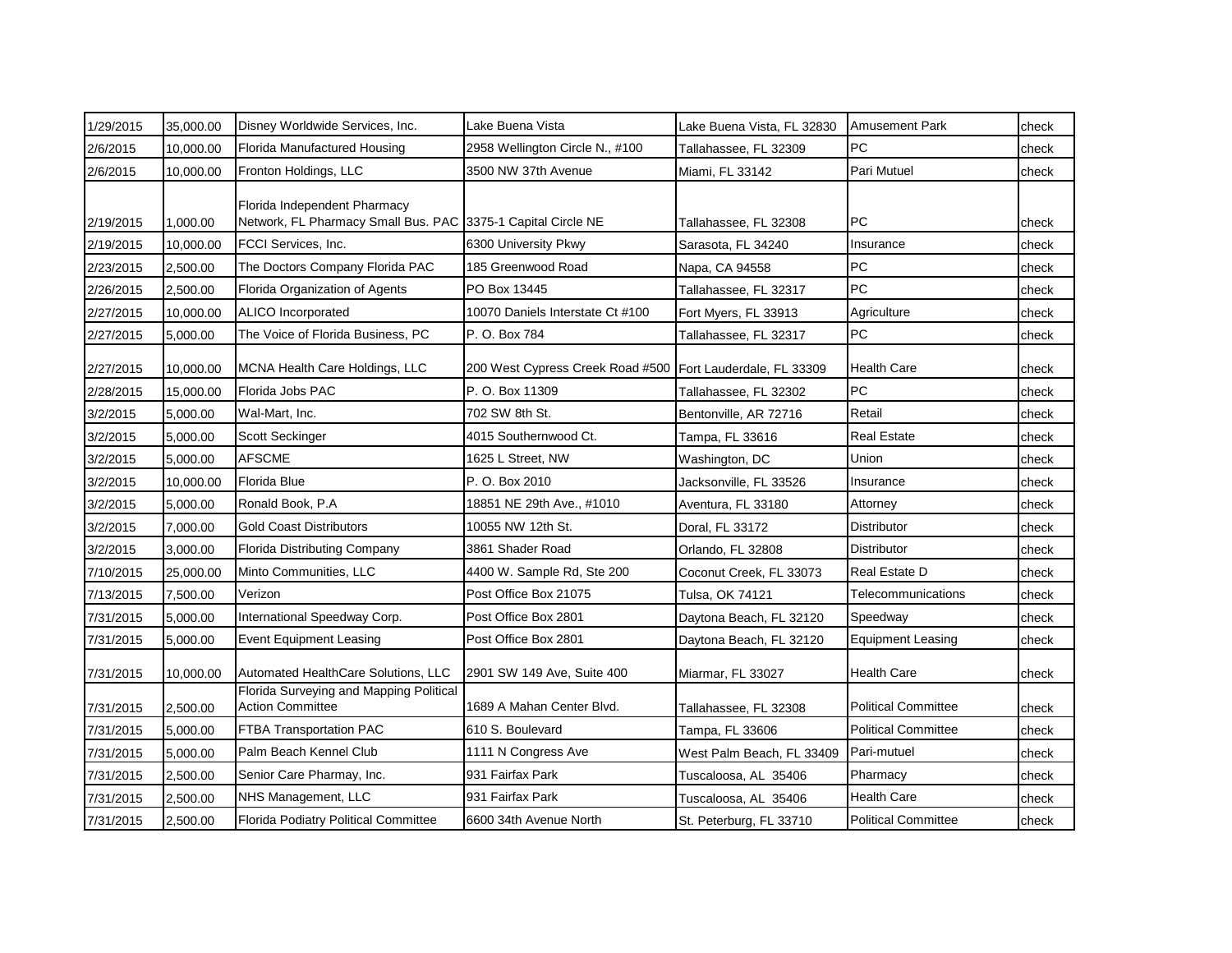|           |           | Southern Wine and Spirits of America,                     |                                                     |                                                     |                                 |       |
|-----------|-----------|-----------------------------------------------------------|-----------------------------------------------------|-----------------------------------------------------|---------------------------------|-------|
| 7/31/2015 | 10,000.00 | Inc.                                                      | 2400 SW 146th Avenue                                | Miramar, FL 33027                                   | <b>Beverage Distributor</b>     | check |
| 8/6/2015  | 5,000.00  | Southwest Florida Optometric<br>Association, Inc.         | 9284 Trieste Drive                                  | Fort Myers, FL 33913                                | Opttometric Association         | check |
| 8/6/2015  | 5,000.00  | Palm Beach County Optometric<br>Association               | 711 Bocce Court                                     | Palm Beach Gardens, FL 3341 Opttometric Association |                                 | check |
| 8/6/2015  | 5,000.00  | Amor Correctional Health Services, Inc.                   | 4960 SW 72nd Ave, Ste 400                           | Miami, FL 33155                                     | Health Care                     | check |
| 8/6/2015  | 5,000.00  | Dosal Tobacco Corporation                                 | 4775 NW 132nd Street                                | Opa Locka, FL 33054                                 | <b>Tobacco Company</b>          | check |
| 8/6/2015  | 5,000.00  | South Florida Industries, Inc.                            | Atlantic Sugar Road off SR 880                      | Loxahatchee, FL 33470                               | Agriculture                     | check |
| 8/6/2015  | 10,000.00 | Hartman & Tyner, Inc.                                     | Post Office Box 2007                                | Hollywood, FL 33022                                 | Gaming and Entertainment        | check |
| 8/6/2015  | 10,000.00 | OD-EYEPAC                                                 | 1029 KcKean Circle                                  | Winter Park, FL 32789                               | <b>Political Committee</b>      | check |
| 8/6/2015  | 10,000.00 | Floridians for a Stronger Democracy                       | Post Office Box 10085                               | Tallahassee, FL 32302                               | Political Committee             | check |
| 8/6/2015  | 10,000.00 | <b>AIF PAC</b>                                            | Post Office Box 10085                               | Tallahassee, FL 32302                               | <b>Political Committee</b>      | check |
| 8/6/2015  | 5,000.00  | Florida Police Benevolent Assoc.<br><b>Justice PAC</b>    | 300 E. Brevard Street                               | Tallahassee, FL 32301                               | <b>Political Committee</b>      | check |
| 8/27/2015 | 10,000.00 | Florida Blue                                              | Post Office Box 2210                                | Jacksonville, FL 32203                              | Insurance                       | check |
| 8/28/2015 | 2,500.00  | Florida Shopping Center PAC                               | 311 East Park Avenue                                | Tallahassee, FL 32301                               | <b>Political Committee</b>      | check |
| 8/28/2015 | 30,000.00 | Florida Jobs PAC                                          | Post Office Box 11309                               | Tallahassee, FL 32302                               | <b>Political Committee</b>      | check |
| 8/31/2015 | 2,000.00  | Ronald Book, P.A                                          | 18851 NE 29th Ave., #1010                           | Aventura, FL 33180                                  | Attorney                        | check |
| 8/31/2015 | 1,000.00  | <b>Biscayne Bay Pilots Association</b>                    | 2911 Port Blvd                                      | Miami, FL 33132                                     | <b>Pilot Association</b>        | check |
| 8/31/2015 | 1,500.00  | Grant Street Group, Inc.                                  | 429 Forbes Ave, Ste 1800                            | Pittsburgh, PA 15219                                | Computer Programming Svcs check |       |
| 8/31/2015 | 1,500.00  | <b>Apartment Political Action Committee</b>               | 875 Concourse Pky, Suite 125                        | Maitland, FL 32751                                  | <b>Political Committee</b>      | check |
| 8/31/2015 | 1,500.00  | Auto Tag MGMT Group                                       | 200 S. Andrews Ave, Suite 500                       | Fort Lauderdale, FL 33301                           | <b>Automobile Services</b>      | check |
| 8/31/2015 | 1,500.00  | Southwest Florida Enterprises, Inc.                       | Post Office Box 350940                              | Miami, FL 33135                                     | Pari Mutuel                     | check |
| 8/31/2015 | 3,000.00  | Florida Association of Motorist Service<br>Providers Inc. | 11287 South Dixie Hwy                               | Miami, FI 33156                                     | Association                     | check |
| 8/31/2015 | 2,500.00  | Vista Hospice Services, LLC                               | 100 South Biscayne Blvd, Suite 1300 Miami, FL 33131 |                                                     | <b>Hospice Services</b>         | check |
| 8/31/2015 | 2,500.00  | <b>OPIS PAC</b>                                           | 10150 Highland Manor Dr, Suite 300                  | Tampa, FL 33610                                     | <b>Political Committee</b>      | check |
| 8/31/2015 | 2,500.00  | <b>Council for Senior Floriidians</b>                     | Post Office Box 1459                                | Tallahassee, FL 32302                               | <b>Political Committee</b>      | check |
| 8/31/2015 | 5,000.00  | Aetna                                                     | 151 Farmington Avenue                               | Hartford, CT 06166                                  | Insurance                       | check |
| 8/31/2015 | 10,000.00 | Agro-Industrial Management                                | 626 North Dixie Highway                             | West Palm Beach, FL 33401                           | Agriculture                     | check |
| 9/4/2015  | 25,000.00 | United States Sugar Corporation                           | 111 Ponce de Leon Avenue                            | Clewiston, FL 33440                                 | Sugar Industry                  | check |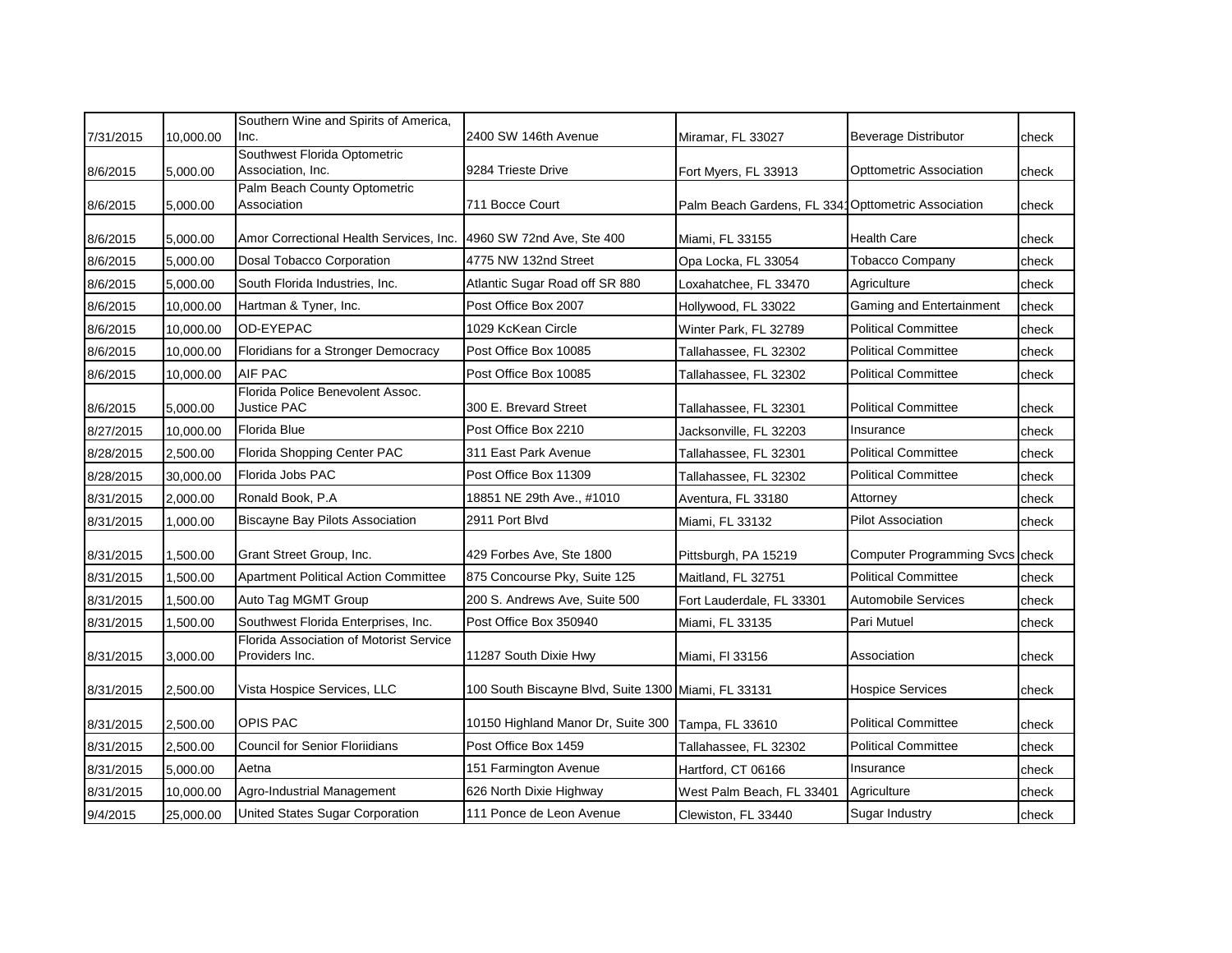| 9/11/2015  | 10,000.00 | Committee for Anesthesia Safety                                  | 2600 Centennial Place #100              | Tallahassee, FL 32308      | <b>Political Committee</b>      | check  |
|------------|-----------|------------------------------------------------------------------|-----------------------------------------|----------------------------|---------------------------------|--------|
| 9/11/2015  | 5,000.00  | Lewis, Longman & Walker, PA                                      | 515 North Flagler Drive, Suite 1500     | West Palm Beach, FL 33401  | <b>ILaw Firm</b>                | check  |
| 9/14/2015  | 1,500.00  | Grant Street Group, Inc.                                         | 429 Forbes Ave, Ste 1800                | Pittsburgh, PA 15219       | Computer Programming Svcs check |        |
| 9/14/2015  | 500.00    | Michael McDonnell                                                | 17420 SW 73rd Court                     | Palmetto Bay, FL 33157     | Harbor Pilot                    | check  |
| 9/17/2015  | 2,500.00  | Breitburn Florida, LLC                                           | 515 South Flower Street, Suite 4800     | Los Angeles, CA 90071      | Fuel                            | check  |
| 9/17/2015  | 10,000.00 | Disney Worldwide Services, Inc.                                  | 1375 Lake Luena Vista Drive             | Lake Buena Vista, FL 32830 | Entertainment                   | check  |
| 9/29/2015  | 5,000.00  | Florida ALFA PAC                                                 | 8489 Cabin Hill Road                    | Tallahassee, FL 32311      | <b>Political Committee</b>      | check  |
| 10/1/2015  | 10.000.00 | Realtors Political Adv. Comm.                                    | 7025 Augusta National Drive             | Orlando, FL 32822          | <b>Political Committee</b>      | check  |
| 10/8/2015  | 10,000.00 | Aklermes, Inc.                                                   | 852 Winter Street                       | Waltha, MA 02451           | Pharmaceuticals                 | check  |
| 10/8/2015  | 10,000.00 | Disney Worldwide Services, Inc.                                  | 1375 Lake Luena Vista Drive             | Lake Buena Vista, FL 32830 | Entertainment                   | check  |
| 10/8/2015  | 10,000.00 | <b>FCCI Services, Inc.</b>                                       | 6300 University Pkwy                    | Sarasota, FL 34240         | Insurance                       | check  |
| 10/8/2015  | 10,000.00 | <b>JM Family Enterprises</b>                                     | 100 Jim Moran Blvd                      | Deerfield Beach, FL 33442  | Automotive                      | check  |
| 10/8/2015  | 5,000.00  | <b>Property Casualty Insurers Association</b><br>of America      | 8700 West Bryn Mawr Ave, Suite<br>1200S | Chicago, IL 60631          | Association                     | check  |
| 10/12/2015 | 10,000.00 | Duke Energy                                                      | 400 South Tryon Street                  | Charlotte, NC 28285        | Energy                          | check  |
| 10/16/2015 | 7,500.00  | Florida Hospital Association PC for<br><b>Quality Healthcare</b> | 306 East College Avenue                 | Tallahassee, FL 32301      | <b>Political Committee</b>      | check  |
| 11/12/2015 | 25,000.00 | Fontainebleau Resort                                             | 4441 Collins Avenue                     | Miami Beach, FL 33140      | Resort                          | check  |
| 11/20/2015 | 5,000.00  | AT&T                                                             | 150 South Monroe Street, Suite 400      | Tallahassee, FI 32301      | Telecommunications              | check  |
| 11/20/2015 | 15,000.00 | Florida Chamber of Commerce Alliance<br>Inc.                     | Post Office Box 11309                   | Tallahassee, FL 32302      | <b>Political Committee</b>      | check  |
| 11/21/2015 | 1,457.00  | Florida Power & Light Company                                    | 700 Universe Boulevard                  | Juno Beach, FL 33408       | Utilities                       | inkind |
| 11/23/2015 | 25,000.00 | Florida Power & Light Company                                    | 700 Universe Boulevard                  | Juno Beach, FL 33408       | Utilities                       | check  |
| 11/24/2015 | 5,000.00  | Ocala Breeders' Sales Co., Inc.                                  | Post Office Box 99                      | Ocala, FL 34478            | Horse Breeders                  | check  |
| 11/24/2015 | 5,000.00  | People's Trust PAC                                               | 18 People's Trust Way                   | Deerfield Beach, FL 33441  | <b>Political Committee</b>      | check  |
| 11/24/2015 | 2,000.00  | Zurich American Insurance Company                                | 1400 American Lane                      | Schaumburg, IL 60196       | Insurance                       | check  |
| 12/4/2015  | 2,500.00  | <b>AVIP Club</b>                                                 | 11222 Quail Roost Drive                 | Miami, FL 33157            | <b>Political Committee</b>      | check  |
| 12/4/2015  | 2,500.00  | <b>FAIAPAC</b>                                                   | Post Office Box 12001                   | Tallahassee, FI 32302      | <b>Political Committee</b>      | check  |
| 12/4/2015  | 5,000.00  | <b>Comcast Corporation</b>                                       | 1701 JFK Blvd                           | Philadelphia, PA 19103     | Cable Television                | check  |
| 12/4/2015  | 5,000.00  | Barron Collier Resources, LLP                                    | 2600 Golden Gate Parkway                | Naples, FL 34105           | <b>Real Estate</b>              | check  |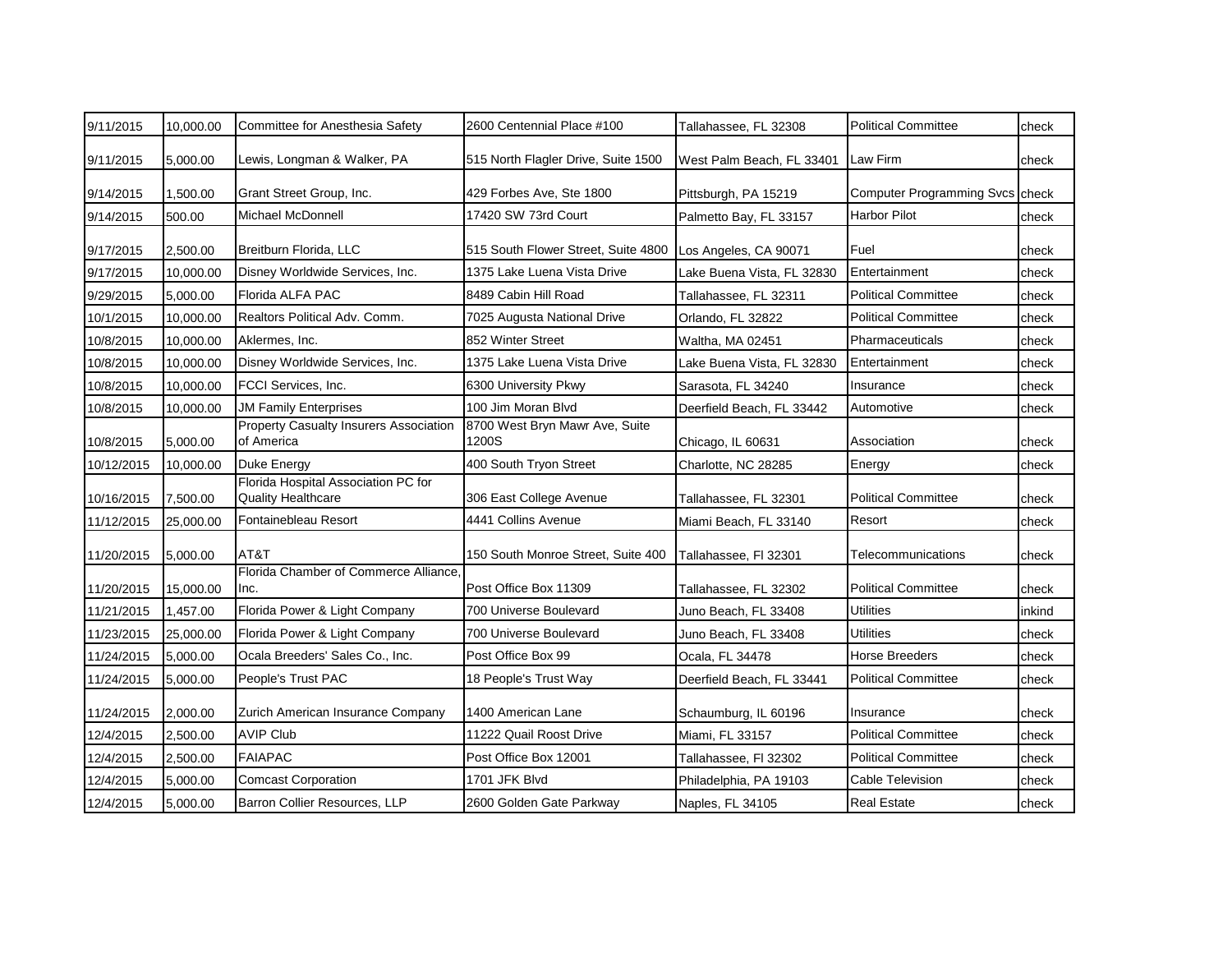|            |           |                                                                  | 2550 Goodlette Road, North, Suite      |                           |                               |       |
|------------|-----------|------------------------------------------------------------------|----------------------------------------|---------------------------|-------------------------------|-------|
| 12/4/2015  | 5,000.00  | Collier Enterprises Management, Inc.                             | 100                                    | Naples, FL 34103          | <b>Real Estate</b>            | check |
| 12/4/2015  | 5,000.00  | Lykes Bros, Inc.                                                 | 400 North Tampa Street, Suite 1900     | Tampa, FL 33602           | Agriculture                   | check |
| 12/4/2015  | 10,000.00 | Committee of Safety Net Hospitals of<br>Florida                  | 315 South Calhoun St., Suite 600       | Tallahassee, FI 32301     | <b>Political Committee</b>    | check |
| 12/4/2015  | 10,000.00 | MCNA Health Care Holdings, LLC                                   | 200 West Cypress Creek Road #500       | Fort Lauderdale, FL 33309 | <b>Health Care</b>            | check |
| 12/9/2015  | 1,000.00  | PhRMA                                                            | 950 F Street NW, Suite 300             | Washington, DC 20004      | Pharmaceuticals               | check |
| 12/14/2015 | 5,000.00  | Thomas F. Petway, III                                            | 375 Atlantic Blvd., Suite 200          | Atlantic Beach, FL 32233  | Insurance                     | check |
| 12/14/2015 | 15,000.00 | The Vestcor Companies, Inc.                                      | 3030 Hartley Road, #310                | Jacksonville, FL 32257    | Real Estate                   | check |
| 12/14/2015 | 5,000.00  | The Vestcor Companies, Inc.                                      | 3030 Hartley Road, #310                | Jacksonville, FL 32257    | <b>Real Estate</b>            | check |
| 12/21/2015 | 2,500.00  | FirstService Residential, Inc.                                   | 2950 North 28th Terrace                | Hollywood, FL 33020       | <b>Property Management</b>    | check |
| 1/4/16     | 5,000.00  | Isle of Capri Casinos, Inc.                                      | 600 Emerson Roaid, Suite 300           | St. Louis, MO 63141       | Pari Mutuel                   | check |
| 1/7/2016   | 2,000.00  | Searcy, Denney, Scarola, Barnhart &<br>Shipley                   | 2139 Palm Beach Lakes Blvd             | West Palm Beach, FL 33409 | <b>Law Firm</b>               | check |
| 1/7/2016   | 1,000.00  | Caglianone & Miller, PA                                          | 1580 West Cleveland Street             | Tampa, FL 33606           | Law Firm                      | check |
| 1/7/2016   | 1,000.00  | Lawman Law Firm PA                                               | 31 South Main Street                   | Brooksville, FL 34601     | Law Firm                      | check |
| 1/7/2016   | 1,000.00  | Florida Justice PAC                                              | 218 South Monroe Street                | Tallahassee, FL 32301     | <b>Political Committee</b>    | check |
| 1/7/2016   | 2,500.00  | Curry Law Group                                                  | 750 West Lumsden Road                  | Brandon, FL 33511         | Law Firm                      | check |
| 1/7/2016   | 2,500.00  | Brock Law, LLC                                                   | 2145 Cypress Ridge Blvd, Ste 202       | Wesley Chapel, FL 33544   | Law Firm                      | check |
| 1/8/2016   | 10,000.00 | Paul Tudor Jones II                                              | 1275 King Street                       | Greenwich, CT 06832       | Investments                   | check |
| 1/11/2016  | 10,000.00 | FCCI Services, Inc.                                              | 6300 University Pkwy                   | Sarasota, FL 34240        | Insurance                     | check |
| 1/11/2016  | 5,000.00  | <b>CIGNA Pol Action Committee</b>                                | 1601 Chestnut Street                   | Philadelphia, PA 19192    | <b>Political Committee</b>    | check |
| 1/11/2016  | 2,500.00  | Association, Inc.                                                | 5401 N. Central Expressway, Ste<br>300 | Dallas, TX 75025          | <b>Association Management</b> | check |
| 1/11/2016  | 6,000.00  | Prudential                                                       | Post Office Box 560489                 | Charlotte, NC 28256       | Insurance                     | check |
| 1/11/2016  | 10,000.00 | Costa Farms                                                      | 21800 SW 162 Avenue                    | Miami, FL 33170           | Agriculture                   | check |
| 1/11/2016  | 2,000.00  | Florida Independent Pharmacy Network<br>Legislative Defense Fund | 3375-I Capital Circle NE               | Tallahassee, FL 32308     | Pharmacy Association          | check |
| 1/11/2016  | 2,500.00  | Pepin Distributing Company                                       | 4121 North 50th St.                    | Tampa, FL 33610           | <b>Beverage Distributor</b>   | check |
| 1/11/2016  | 5,000.00  | 1-800-411-Pain Referral Service, LLC                             | 4811 S. University Drive, Suite 510    | Davie, FL 33328           | Legal and Medical Referrals   | check |
| 1/11/2016  | 20,000.00 | Florida Jobs PAC                                                 | Post Office Box 11309                  | Tallahassee, FL 32302     | <b>Political Committee</b>    | check |
| 1/11/2016  | 2,500.00  | Linebarer Goggan Blair & Sampson, LLP Post Office Box 17428      |                                        | Austin, TX 78760          | Law Firm                      | check |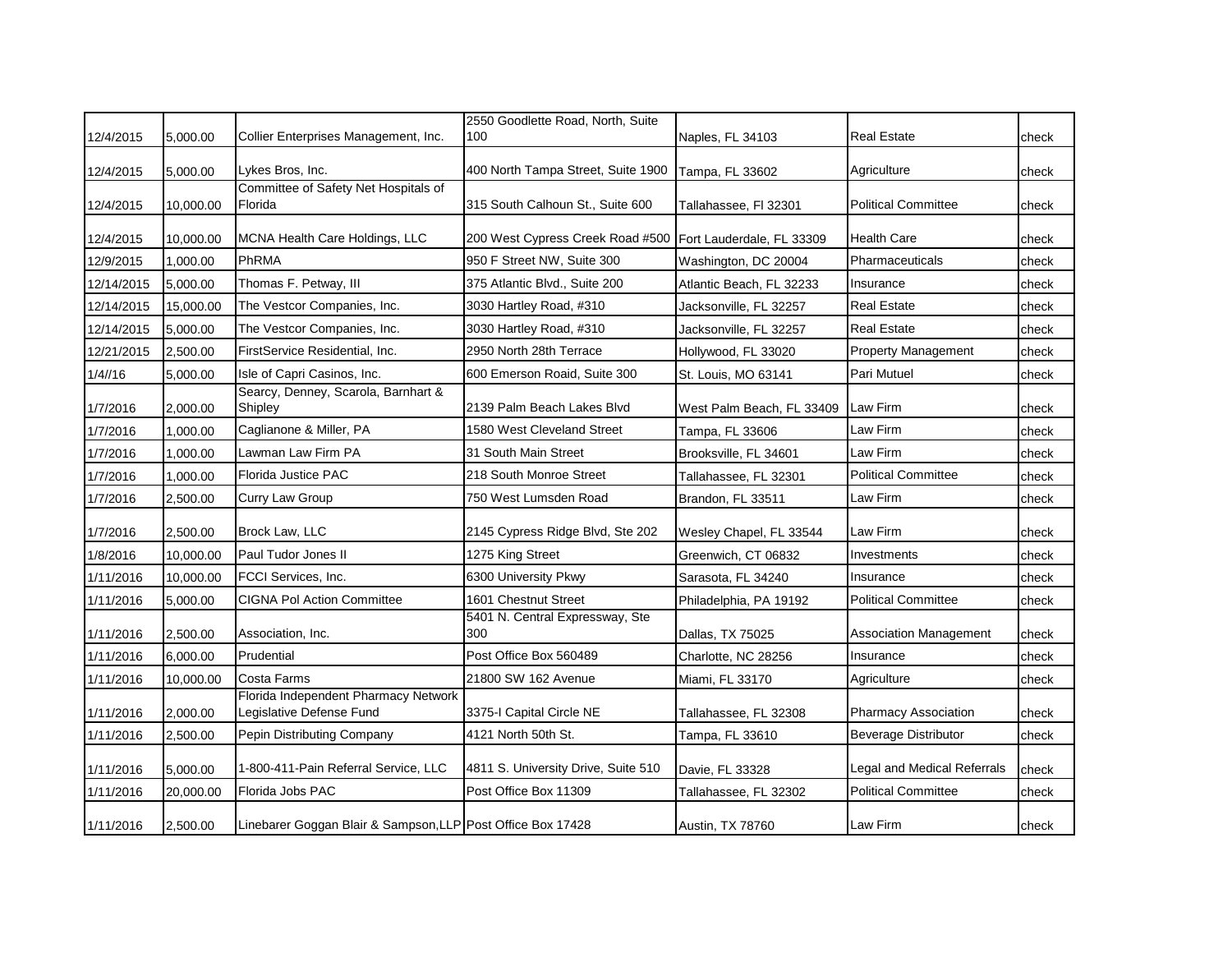| 1/11/2016 | 2,500.00  | Webb's Seafood, Inc.                                              | 12603 Highway 231                           | Youngstown, FL 32466       | Seafood                         | check  |
|-----------|-----------|-------------------------------------------------------------------|---------------------------------------------|----------------------------|---------------------------------|--------|
| 1/11/2016 | 500.00    | Florida Onsite Wastewater PAC                                     | 8489 Cabin Hill Road                        | Tallahassee, FL 32311      | <b>Political Committee</b>      | check  |
| 1/11/2016 | 5,000.00  | Trifoliata Development, Inc.                                      | 660 Beachland Blvd., Suite 301              | Vero Beach, FL 32963       | Developer                       | check  |
| 1/12/2016 | 2,500.00  | <b>AFSCME</b>                                                     | 1625 L Street, NW                           | Washington, DC 20036       | Union                           | check  |
| 4/5/2016  | 50,000.00 | Florida Medical Association Political<br><b>Action Committee</b>  | Post Office Box 10269                       | Tallahassee, FL 32302      | <b>Political Committee</b>      | check  |
| 4/8/2016  | 25,000.00 | Brown & Brown, Inc.                                               | Post Office Box 2412                        | Daytona Beach, FL 32115    | Insurance                       | check  |
| 4/20/2016 | 5,000.00  | Republic Services of Florida, LP                                  | 8619 Western Way                            | Jacksonville, FL 32256     | Waste Management                | check  |
| 4/25/2016 | 10,000.00 | Building a Better Florida                                         | 610 South Boulevard                         | Tampa, FL 33606            | <b>Political Committee</b>      | check  |
| 4/25/2016 | 10,000.00 | Beer Distributor's Committee for Good<br>Government               | 110 South Monroe Street, Suite B            | Tallahassee, Fl 32301      | <b>Political Committee</b>      | check  |
| 4/25/2016 | 2,500.00  | Epperson Ranch, LLC                                               | 2502 North Rocky Point Drive, Suite<br>1050 | Tampa, FL 33607            | <b>Real Estate</b>              | check  |
| 4/25/2016 | 2,500.00  | Goldenranch Property, LLC                                         | 2502 North Rocky Point Drive, Suite<br>1050 | Tampa, FL 33607            | <b>Real Estate</b>              | check  |
| 4/25/2016 | 2,500.00  | Dune FL Land I Sub LLC                                            | 2502 North Rocky Point Drive, Suite<br>1050 | Tampa, FL 33607            | <b>Real Estate</b>              | check  |
| 4/25/2016 | 2,500.00  | CR Pasco Development Company, LLC                                 | 2502 North Rocky Point Drive, Suite<br>1050 | Tampa, FL 33607            | <b>Real Estate</b>              | check  |
| 4/26/2016 | 15,000.00 | The Voice of Florida Business Political<br>Action Committee, Inc. | Post Office Box 784                         | Tallahassee, FL 32302      | <b>Political Committee</b>      | check  |
| 4/28/2016 | 2,500.00  | Mitigation Banking for Florida's Future                           | 315 South Calhoun St., Suite 830            | Tallahassee, FL 32301      | <b>Political Committee</b>      | check  |
| 4/28/2016 | 2,500.00  | Committee for Special Purpose<br>Government Study                 | 125 South Gadsden Street, Suite<br>300      | Tallahassee, FL 32301      | <b>Political Committee</b>      | check  |
| 4/28/2016 | 5,000.00  | Committee for Responsible Nurse<br>Anesthesia                     | 2600 Centennial Place #100                  | Tallahassee, FL 32308      | <b>Political Committee</b>      | check  |
| 4/28/2016 | 25,000.00 | Florida Manufactured Housing<br>Association, Inc. PAC             | 2958 Wellington Circle N., #100             | Tallahassee, FL 32309      | <b>Political Committee</b>      | check  |
| 5/5/2015  | 25,000.00 | Disney Worldwide Services, Inc.                                   | 1375 Lake Luena Vista Drive                 | Lake Buena Vista, FL 32830 | Entertainment                   | check  |
| 5/5/2016  | 25,000.00 | The Vestcor Companies, Inc.                                       | 303 Hartley Road, Suite 310                 | Jacksonville, FL 32257     | <b>Real Estate</b>              | check  |
| 5/10/2016 | 25,000.00 | <b>Fidelity National Title Group</b>                              | 601 Riverside Ave. Bldg 5, 6th floor        | Jacksonville, FL 32204     | <b>Title Services</b>           | check  |
| 5/10/2016 | 728.00    | The Vestcor Companies, Inc.                                       | 3030 Hartley Road, #310                     | Jacksonville, FL 32257     | Food, beverage, tours           | inkind |
| 5/13/2016 | 25,000.00 | OD-EYEPAC                                                         | 1029 McKean Circle                          | Winter Park, FL 32789      | <b>Political Committee</b>      | check  |
| 5/13/2016 | 5,000.00  | Wal-Mart, Inc.                                                    | 702 SW 8th St.                              | Bentonville, AR 72716      | Retail                          | check  |
| 5/17/2016 | 1,061.75  | Southern Strategy Group                                           | 123 South Adams Street                      | Tallahassee, FL 32301      | <b>Governmental Consultants</b> | inkind |
| 5/25/2016 | 10,000.00 | <b>Duke Energy</b>                                                | 400 South Tryon Street                      | Charlotte, NC 28285        | Energy                          | check  |
|           |           |                                                                   |                                             |                            |                                 |        |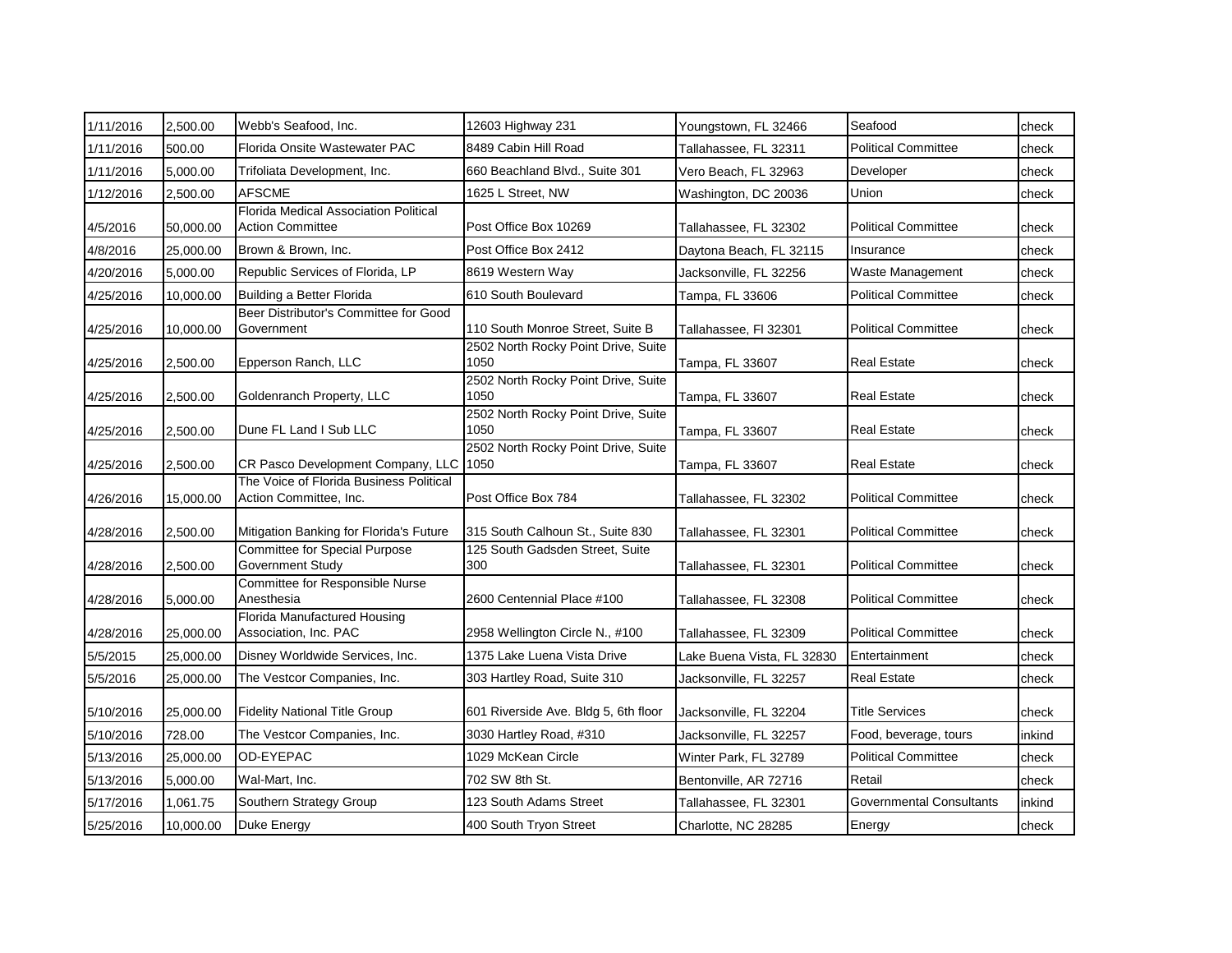| 5/25/2016 | 60,000.00 | Florida Jobs PAC                                              | Post Office Box 11309                                     | Tallahassee, FL 32302     | <b>Political Committee</b>      | check  |
|-----------|-----------|---------------------------------------------------------------|-----------------------------------------------------------|---------------------------|---------------------------------|--------|
| 5/27/2016 | 15,000.00 | Florida Hospital Assoc. Management<br>Corp.                   | 306 East College Avenue                                   | Tallahassee, Fl 32301     | Association                     | check  |
| 5/31/2016 | 10,000.00 | Anheuser Busch Companies                                      | One Busch Place                                           | St. Louis, MO 63141       | Beverage Manufacturer           | check  |
| 5/31/2016 | 7,500.00  | Florida Insurance Council Political<br>Committee              | Post Office Box 749                                       | Tallahassee, FL 32302     | <b>Political Committee</b>      | check  |
| 5/31/2016 | 1,500.00  | Health Network One, Inc.                                      | 2001 S. Andrews Avenue                                    | Fort Lauderdale, FL 33316 | <b>Health Care</b>              | check  |
| 5/31/2016 | 1,000.00  | Larry J. Overton & Associates, Inc.                           | 101 East College Ave, Ste 302                             | Tallahassee, FL 32301     | <b>Governmental Consultants</b> | check  |
| 5/31/2016 | 1,250.00  | <b>Children's Care Campus</b>                                 | 4448 Edgewater Drive                                      | Orlando, FL 32804         | <b>Health Care</b>              | check  |
| 5/31/2016 | 1,250.00  | ChildrenFirst Therapy Services, Inc.                          | 4448 Edgewater Drive                                      | Orlando, FL 32804         | <b>Health Care</b>              | check  |
| 5/31/2016 | 1,250.00  | Children's Home Medical Equipment,<br>Inc.                    | 4448 Edgewater Drive                                      | Orlando, FL 32804         | Health Care                     | check  |
| 5/31/2016 | 1,250.00  | ChildrenFirst Home Health Care<br>Services                    | 4448 Edgewater Drive                                      | Orlando, FL 32804         | <b>Health Care</b>              | check  |
| 6/2/2016  | 5,000.00  | Florida Blue                                                  | Post Office Box 2010                                      | Jacksonville, FL 33526    | Insurance                       | check  |
| 6/2/2016  | 10,000.00 | Florida Blue                                                  | Post Office Box 2010                                      | Jacksonville, FL 33526    | Insurance                       | check  |
| 6/2/2016  | 10,000.00 | <b>Florida Blue</b>                                           | Post Office Box 2010                                      | Jacksonville, FL 33526    | Insurance                       | check  |
| 6/7/2016  | 10,000.00 | Building a Better Florida                                     | 610 South Boulevard                                       | Tampa, FL 33606           | <b>Political Committee</b>      | check  |
| 6/7/2016  | 10,000.00 | TECO Energy, Inc.                                             | 702 North Franklin Street                                 | Tampa, FL 33602           | Energy                          | check  |
| 6/8/2016  | 1,000.00  | Florida Operators Association                                 | 101 North Monroe Street, Suite 1090                       | Tallahassee, FL 32301     | Association                     | check  |
| 6/8/2016  | 2,000.00  | Concordia Care, Inc.                                          | 7190 SW 87th Avenue, Suite 204                            | Miami, FL 33173           | Health                          | check  |
| 6/16/2016 | 10,000.00 | Surrey Place of Lecanto, LLC                                  | 2851 Reimington Green Circle, Ste D Tallahassee, FL 32308 |                           | Health care                     | check  |
| 6/16/2016 | 5,000.00  | Costa Nursery Farms, LLC dba Modern<br><b>Health Concepts</b> | 21800 SW 162nd Ave                                        | Miami, FL 33170           | Agriculture                     | check  |
| 6/16/2016 | 10,000.00 | <b>Growing Florida's Future</b>                               | 610 South Boulevard                                       | Tampa, FL 33606           | <b>Political Committee</b>      | check  |
| 6/16/2016 | 5,000.00  | FCCI Services, Inc.                                           | 6300 University Pkwy                                      | Sarasota, FL 34240        | Insurance                       | check  |
| 6/16/2016 | 15,000.00 | FCCI Services, Inc.                                           | 6300 University Pkwy                                      | Sarasota, FL 34240        | Insurance                       | check  |
| 6/29/2016 | 10,000.00 | American Traffic Solutions, Inc.                              | 1150 North Alma School Road                               | Mesa, AZ 85201            | <b>Traffic Safety</b>           | check  |
| 6/29/2016 | 5,000.00  | Alkermes                                                      | 852 Winter Street                                         | Waltha, MA 02451          | Pharmaceuticals                 | check  |
| 7/1/2016  | 6,111.32  | <b>SH5 Limited</b>                                            | 3341 North Roosevelt Blvd                                 | Key West, FL 33040        | Hotels                          | inkind |
| 7/6/2016  | 10,000.00 | Building on Your Dream                                        | 133 Harbor Dr. S.                                         | Venice, FL 34285          | <b>Political Committee</b>      | check  |
| 7/8/2016  | 5,000.00  | Isle of Capri Casinos, Inc.                                   | 600 Emerson Roaid, Suite 300                              | St. Louis, MO 63141       | Pari Mutuel                     | check  |
| 7/12/2016 | 10,000.00 | Minto Communities, LLC                                        | 4400 W. Sample Rd, Ste 200                                | Coconut Creek, FL 33073   | <b>Real Estate Developer</b>    | check  |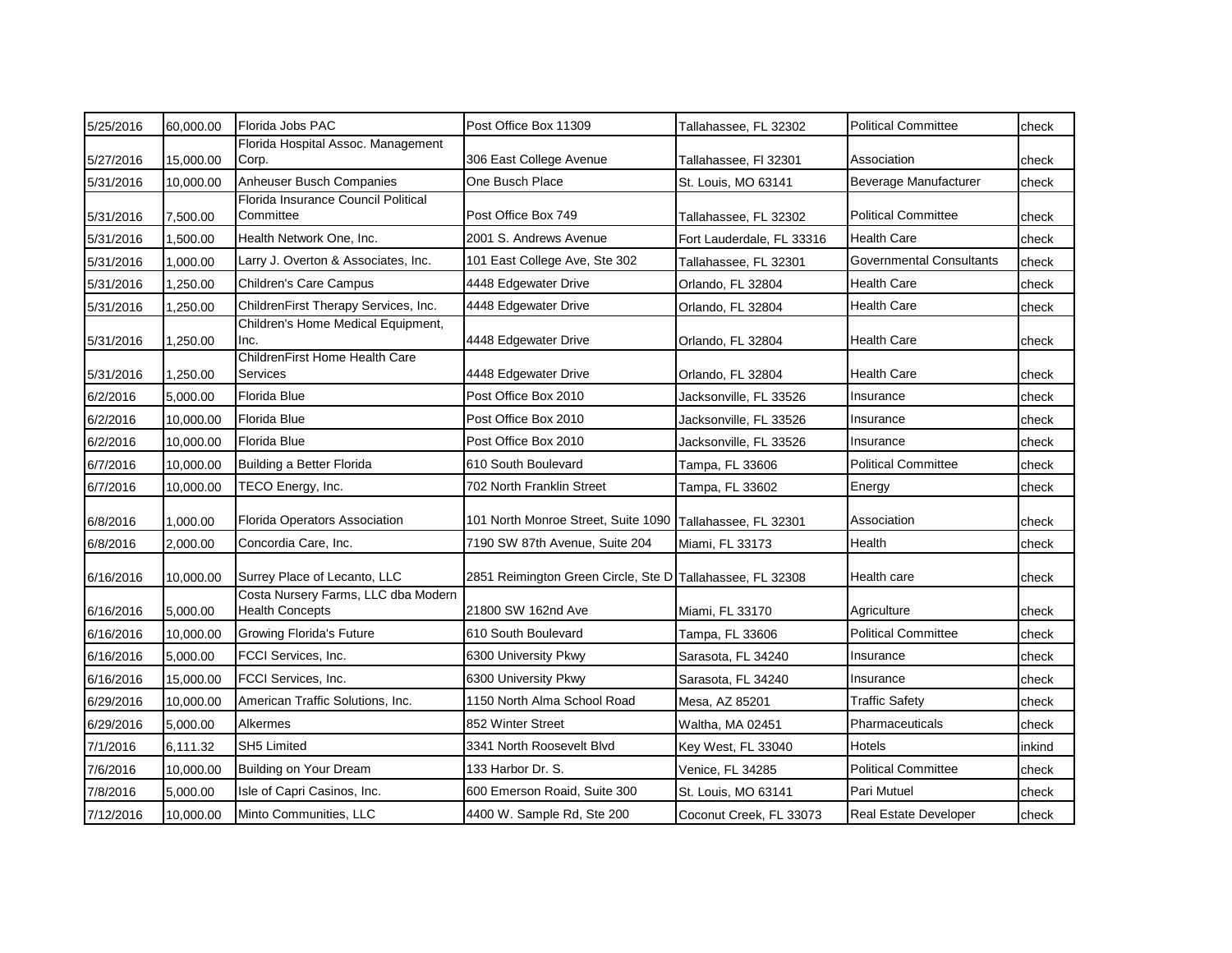| 7/13/2016 | 10,000.00  | Florida Blue                                                           | Post Office Box 2010                    | Jacksonville, FL 33526     | Insurance                  | check |
|-----------|------------|------------------------------------------------------------------------|-----------------------------------------|----------------------------|----------------------------|-------|
| 7/16/2016 | 5,000.00   | Jacksonville Kennel Club, Inc.                                         | Post Office Box 54249                   | Jacksonville, FL 32245     | Pari Mutuel                | check |
| 7/16/2016 | 5,000.00   | Comprehensive Health Management,<br>Inc.                               | Post Office Box 31390                   | Tampa, FL 33631            | <b>Health Care</b>         | check |
| 7/21/2016 | 35,000.00  | Disney Worldwide Services, Inc.                                        | 1375 Lake Luena Vista Drive             | Lake Buena Vista, FL 32830 | Entertainment              | check |
| 7/22/2016 | 1,000.00   | Florida Fruit and Vegetable Association<br><b>PAC</b>                  | Post Office Box 94815                   | Maitland, FL 32794         | <b>Political Committee</b> | check |
| 7/28/2016 | 10,000.00  | Aetna                                                                  | 151 Farmington Avenue                   | Hartford, CT 06166         | Insurance                  | check |
| 7/28/2016 | 2,500.00   | Cigna                                                                  | 900 Cottage Grove Rd.                   | Bloomfield, CT 06002       | Insurance                  | check |
| 7/28/2016 | 10,000.00  | Melbourne Greyhound Park LLC                                           | 1100 North Whickham Rd.                 | Melbourne, FL 32935        | Pari-mutuel                | check |
| 7/28/2016 | 5,000.00   | Ocala Breeders' Sales Co., Inc.                                        | Post Office Box 99                      | Ocala, FL 34478            | <b>Horse Breeders</b>      | check |
| 7/28/2016 | 5,000.00   | People's Trust PAC                                                     | 18 People's Trust Way                   | Deerfield Beach, FL 33441  | <b>Political Committee</b> | check |
| 7/28/2016 | 10,000.00  | The Voice of Florida Business Political<br>Action Committee, Inc.      | Post Office Box 784                     | Tallahassee, FL 32302      | <b>Political Committee</b> | check |
| 7/29/2016 | 20,000.00  | Duke Energy                                                            | 400 South Tryon Street                  | Charlotte, NC 28285        | Energy                     | check |
| 8/1/2016  | 15,000.00  | Dosal Tobacco Corporation                                              | 4775 NW 132nd Street                    | Opa Locka, FL 33054        | <b>Tobacco Company</b>     | check |
| 8/1/2016  | 2,500.00   | Alliance of Automobile Manufacturers                                   | 803 7th Street NW Ste 300               | Washington, DC 20001       | Association                | check |
| 8/1/2016  | 10,000.00  | AT&T                                                                   | 150 South Monroe Street, Suite 400      | Tallahassee, FI 32301      | Telecommunications         | check |
| 8/3/2016  | 10,000.00  | Florida Phosphate Political Committee,<br>Inc.                         | Post Office Box 1384                    | Mulberry, FL 33860         | <b>Political Committee</b> | check |
| 8/4/2016  | 15,000.00  | The Geo Group Political Contribution<br>Account                        | 621 NW 53rd St, Ste 700, Office<br>7109 | Boca Raton, FL 33437       | Corrections                | check |
| 8/4/2016  | 10,000.00  | Florida Engineers Political Action<br>Committee                        | Post Office Box 750                     | Tallahassee, FL 32302      | <b>Political Committee</b> | check |
| 8/5/2016  | 1,000.00   | <b>Florida Fire Equipment Dealers</b><br>Association, Inc.             | 325 John Knox Road Ste L103             | Tallahassee, FL 32303      | Association                | check |
| 8/8/2016  | 10,000.00  | <b>Bayfront Health Brooksville</b>                                     | 12740 Coretz Blvd                       | Brooksville, FL 34601      | Healh care                 | check |
| 8/8/2016  | 5,000.00   | <b>FCCI Services. Inc.</b>                                             | 6300 University Pkwy                    | Sarasota, FL 34240         | Insurance                  | check |
| 8/16/2016 | 10,000.00  | Florida Chamber of Commerce Alliance,<br>Inc.                          | Post Office Box 11309                   | Tallahassee, FL 32302      | <b>Political Committee</b> | check |
| 8/16/2016 | 2,500.00   | Old Republic National Title Insurance<br>Co.                           | 400 Second Avenue South                 | Minneapolis, MN 55401      | Title Insurance            | check |
| 8/17/2016 | 1,000.00   | <b>Carlton Fields Political Committee</b>                              | Post Office Box 190                     | Tallahassee, FL 32302      | <b>Political Committee</b> | check |
| 8/18/2016 | 100,000.00 | Associated Industrides of Florida<br><b>Political Action Committee</b> | Post Office Box 10085                   | Tallahassee, FL 32302      | <b>Political Committee</b> | check |
| 8/19/2016 | 5,000.00   | Verizon                                                                | Post Office Box 21075                   | Tulsa, OK 74121            | Telecommunications         | check |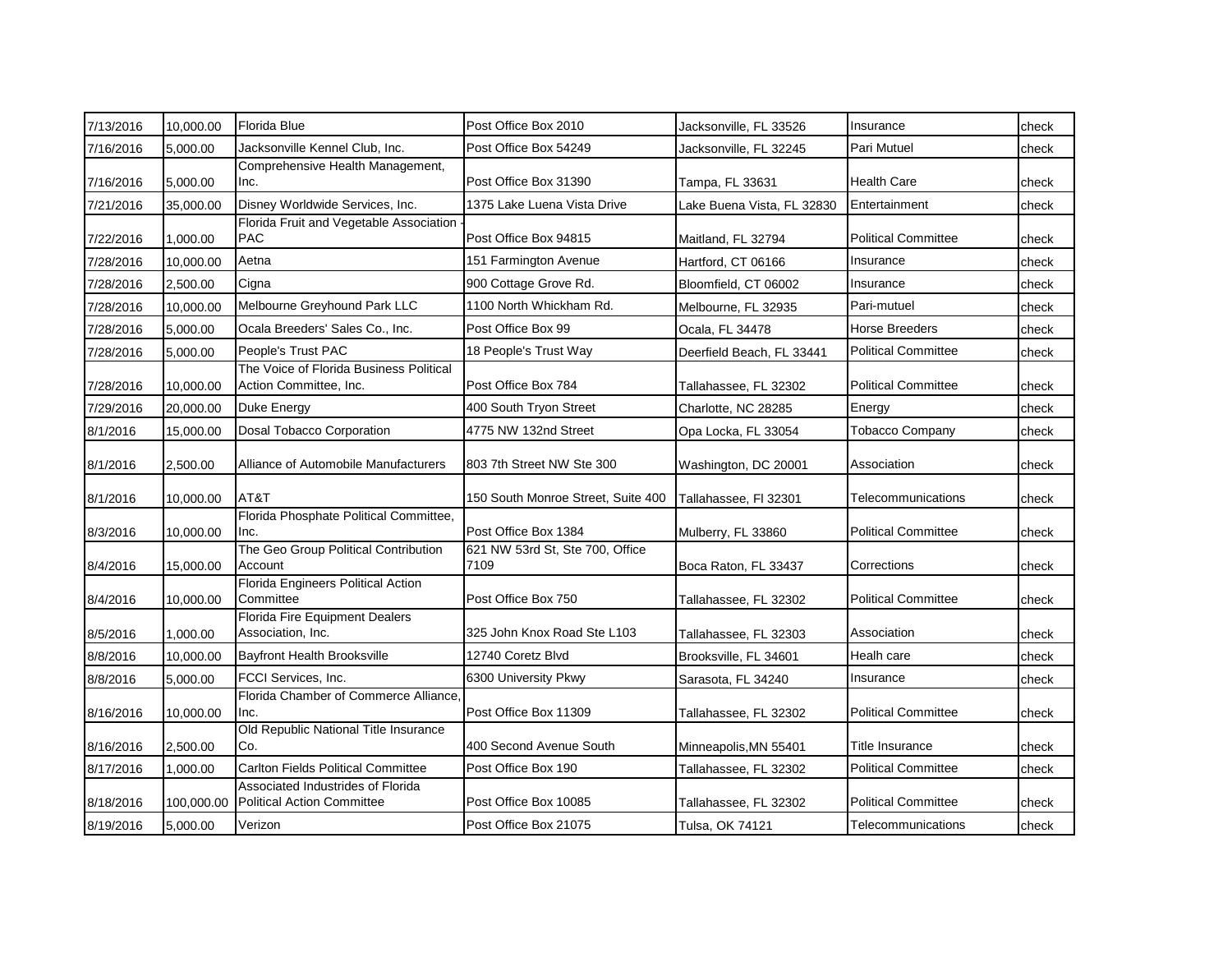| 8/19/2016 | 10,000.00 | Thomas L. Simpson                                         | 11865 Fort King Hishway                | Thonottosassa, FL 33692   | Investments                                | check  |
|-----------|-----------|-----------------------------------------------------------|----------------------------------------|---------------------------|--------------------------------------------|--------|
| 8/22/2016 | 2,000.00  | Government Fund                                           | 500 West Madison St, Ste 2800          | Chicago, IL 60661         | <b>Political Committee</b>                 | check  |
| 8/22/2016 | 172.94    | <b>Community Health Systems</b>                           | 4000 Meridian Blvd                     | Franklin, TN 37067        | <b>Health Care</b>                         | inkind |
| 8/22/2016 | 30,000.00 | <b>Florida Prosperity Fund</b>                            | Post Office Box 10085                  | Tallahassee, FL 32302     | <b>Political Committee</b>                 | check  |
| 8/23/2016 | 25,000.00 | Florida Chamber of Commerce PAC                           | Post Office Box 11309                  | Tallahassee, FL 32302     | <b>Political Committee</b>                 | check  |
| 8/26/2016 | 10,000.00 | <b>Auto Nation</b>                                        | 200 SW 1st Ave.                        | Fort Lauderdale, FL 33301 | Automotive                                 | check  |
| 8/26/2016 | 5,000.00  | West Flagler Associates LTD.                              | Post Office Box 350940                 | Miami, FL 33135           | Pari-mutuel                                | check  |
| 8/26/2016 | 3,000.00  | Ronald Book, P.A.                                         | 18851 NE 29th Ave., #1010              | Aventura, FL 33180        | Attorney                                   | check  |
| 8/26/2016 | 2,500.00  | FirstService Residential, Inc.                            | 2950 North 28th Terrace                | Hollywood, FL 33020       | <b>Property Management</b>                 | check  |
| 8/26/2016 | 2,500.00  | Florida Association of Motorist Service<br>Providers Inc. | 11287 South Dixie Hwy                  | Miami, FL 33156           | Association                                | check  |
| 8/26/2016 | 2,000.00  | Palmetto Surety Corporation                               | 109 River Landing Dr, Ste 200          | Charleston, SC 29492      | <b>Bail Bonds</b>                          | check  |
| 8/26/2016 | 5,000.00  | Florida Blue                                              | Post Office Box 2010                   | Jacksonville, FL 33526    | Insurance                                  | check  |
| 8/26/2016 | 25,000.00 | Costa Nursery Farms, LLC                                  | 19000 SW 192nd Street                  | Miami, FL 33187           | Agriculture                                | check  |
| 8/30/2016 | 25,000.00 | <b>JM Family Enterprises</b>                              | 100 Jim Moran Blvd                     | Deerfield Beach, FL 33442 | Automotive                                 | check  |
| 8/30/2016 | 10,000.00 | <b>Florida Prosperity Fund</b>                            | Post Office Box 10085                  | Tallahassee, Fl 32302     | <b>Political Committee</b>                 | check  |
| 8/30/2016 | 2,500.00  | Heritage P & C Insurance Company                          | 2600 McCormick Dr, Ste 300             | Clearwater, FL 33759      | Insurance                                  | check  |
| 8/30/2016 | 2,500.00  | St. Johns Insurance Company, Inc.                         | 6675 West wood Blvd Ste 360            | Orlando, FL 32821         | Insurance                                  | check  |
| 9/8/2016  | 1,500.00  | Florida Architects Political Action<br>Committee          | 104 Jeffeson Street                    | Tallahassee, Fl 32301     | <b>Political Committee</b>                 | check  |
| 9/9/2016  | 5,000.00  | Anheuser Busch Companies                                  | One Busch Place                        | St. Louis, MO 63141       | Beverage Manufacturer                      | check  |
| 9/13/2016 | 25,000.00 | Heritage P & C Insurance Company                          | Post Office Box 82                     | St. Petersburg, FL 33701  | Insurance                                  | check  |
| 9/14/2016 | 50,000.00 | United States Sugar Corporation                           | 111 Ponce de Leon Ave                  | Clewiston, FL 33440       | Sugar Industry                             | check  |
| 9/16/2016 | 5,000.00  | Comprehensive Health Management,<br>Inc.                  | Post Office Box 31390                  | Tampa, FL 33631           | Healh care                                 | check  |
| 9/16/2016 | 5,000.00  | Amerigroup Corporation                                    | Post Office Box 68086                  | Cincinnati, OH 45206      | <b>Health Care</b>                         | check  |
| 9/22/2016 | 25,000.00 | Floridians United for a Stronger<br>Democracy             | Post Office Box 10085                  | Tallahassee, FL 32302     | <b>Political Committee</b>                 | check  |
| 9/22/2016 | 25,000.00 | Floridians United for Our Children's<br>Future            | Post Office Box 10085                  | Tallahassee, FL 32302     | <b>Political Committee</b>                 | check  |
| 9/22/2016 | 25,000.00 | MCNA Health Care Holdings, LLC                            | 200 West Cypress Creek Road #500       | Fort Lauderdale, FL 33309 | <b>Health Care</b>                         | check  |
| 9/26/2016 | 10,000.00 | 987-CEOMC Florida, Inc.                                   | 6972 Lake Gloria Blvd                  | Orlando, FL 32809         | <b>Community Association</b><br>Management | check  |
| 9/26/2016 | 2,500.00  | AssociaPac                                                | 5401 N. Central Expressway, Ste<br>300 | Dallas, TX 75025          | Association                                | check  |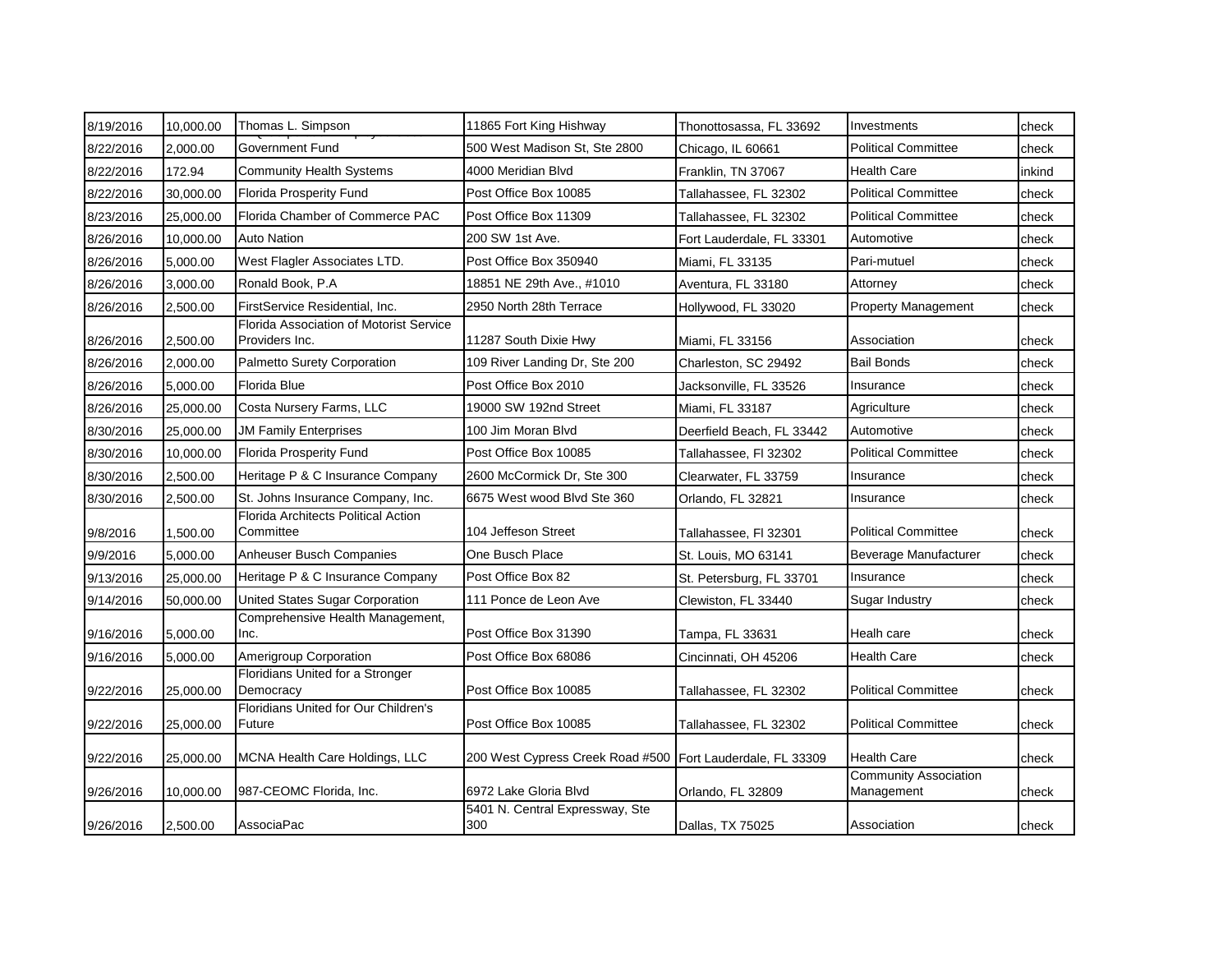| 9/29/2016  | 15,000.00 | PhRMA                                                            | 950 F Street NW, Suite 300       | Washington, DC 2004        | Pharmaceuticals            | check  |
|------------|-----------|------------------------------------------------------------------|----------------------------------|----------------------------|----------------------------|--------|
| 9/30/2016  | 15,000.00 | Florida Insurance Council Political<br>Committee                 | Post Office Box 749              | Tallahassee, FL 32302      | <b>Political Committee</b> | check  |
| 9/30/2016  | 15,000.00 | Dosal Tobacco Corporation                                        | 4775 NW 132nd Street             | Opa Locka, FL 33054        | <b>Tobacco Company</b>     | check  |
| 10/3/2016  | 2,500.00  | Howell L. Ferguson                                               | Post Office Box 150              | Tallahassee, Fl 32302      | Attorney                   | check  |
| 10/3/2016  | 4,000.00  | <b>KHSE LLC</b>                                                  | 6915 Wolf Run Shoals Road        | Fairfax Station, VA 22039  | Investment Firm            | check  |
| 10/3/2016  | 3,000.00  | Krystal Corporation, Inc.                                        | 5042 Wilshire Blvd #27732        | Los Angeles, CA 90036      | Restaurant                 | check  |
| 10/3/2016  | 3,000.00  | <b>TGGR Corporation, LLC</b>                                     | 2885 Sanford Ave SW #27731       | Grandville, MI 49418       | Education                  | check  |
| 10/5/2016  | 10,000.00 | Committee of Safety Net Hospitals of<br>Florida                  | 315 South Calhoun Street Ste 600 | Tallahassee, FL 32301      | <b>Political Committee</b> | check  |
| 10/6/2016  | 2,500.00  | Palm Beach Kennel Club                                           | 1111 North Congress Ave          | West Palm Beach, FL 33409  | Pari Mutuel                | check  |
| 10/6/2016  | 10.000.00 | <b>FTBA Transportation PAC</b>                                   | 610 S. Boulevard                 | Tampa, FL 33606            | <b>Political Committee</b> | check  |
| 10/6/2016  | 10,000.00 | <b>RAI Services Company</b>                                      | Post Office Box 464              | Winston-Salem, NC 27102    | <b>Tobacco Company</b>     | check  |
| 10/6/2016  | 15,000.00 | Realtors Political Adv. Comm.                                    | 7025 Augusta National Drive      | Orlando, FL 32822          | <b>Political Committee</b> | check  |
| 10/10/2016 | 10,000.00 | <b>FAIAPAC</b>                                                   | Post Office Box 12001            | Tallahassee, FL 32302      | <b>Political Committee</b> | check  |
| 10/10/2016 | 10,000.00 | <b>CARPAC</b>                                                    | 400 N. Meridian Street           | Tallahassee, FL 32301      | Automotive                 | check  |
| 10/12/2016 | 2,500.00  | American Insurance Association                                   | 555 12th Street SW Ste 5500      | Washington, DC 20004       | Association                | check  |
| 10/12/2016 | 2,500.00  | Zurich American Insurance Company                                | 1400 American Lane               | Schaumburg, IL 60196       | Insurance                  | check  |
| 10/12/2016 | 3,000.00  | Florida Blue                                                     | Post Office Box 2010             | Jacksonville, FL 33526     | Insurance                  | check  |
| 10/12/2016 | 1,000.00  | Florida Family Insurance Company                                 | 2759 Riverview Center Blvd #100  | Bonita Springs, FL 34134   | Insurance                  | check  |
| 10/12/2016 | 5,000.00  | Magellan Health                                                  | 14100 Magellan Plaza             | Maryland Heights, MO 63043 | <b>Health Care</b>         | check  |
| 10/12/2016 | 2,500.00  | <b>SURPAC</b>                                                    | 326 John Knox Road L103          | Tallahassee, FI 32303      | <b>Political Committee</b> | check  |
| 10/13/2016 | 2,000.00  | <b>UPSPAC</b>                                                    | 55 Glenlake Parkway NE           | Atlanta, GA 30328          | <b>PAC</b>                 | check  |
| 10/13/2016 | 1,000.00  | Florida Independent Pharmacy Network<br>Legislative Defense Fund | 3375-1 Capital Circle NE         | Tallahassee, FL 32308      | Pharmacy Association       | check  |
| 10/13/2016 | 2,500.00  | Smarthorizons                                                    | Post Office Box 368              | Lawton, OK 73502           | Education                  | check  |
| 10/18/2016 | 1,000.00  | Appraisal Institute                                              | 200 W. Madison Street, Ste 1500  | Chicago, IL 60606          | <b>Real Estate</b>         | check  |
| 10/20/2016 | 500.00    | <b>JLR Medical Group</b>                                         | 851 Trafelgar Court Ste 200E     | Maitland, FL 32751         | <b>Health Care</b>         | check  |
| 10/21/2016 | 5,000.00  | Bequest, Inc.                                                    | 8724 Sunset Drive Unit169        | Miami, FL 33173            | <b>Real Estate</b>         | check  |
| 10/21/2016 | 5,000.00  | Comprehensive Health Management,<br>Inc.                         | Post Office Box 31390            | Tampa, FL 33631            | Healh care                 | check  |
| 10/24/2016 | 15,000.00 | <b>FRF Political Committee</b>                                   | 227 South Adams St.              | Tallahassee, FL 32301      | <b>Political Committee</b> | check  |
| 10/24/2016 | 6,355.27  | Florida Power & Light Company                                    | 700 Universe Boulevard           | Juno Beach, FL 33408       | <b>Utilities</b>           | inkind |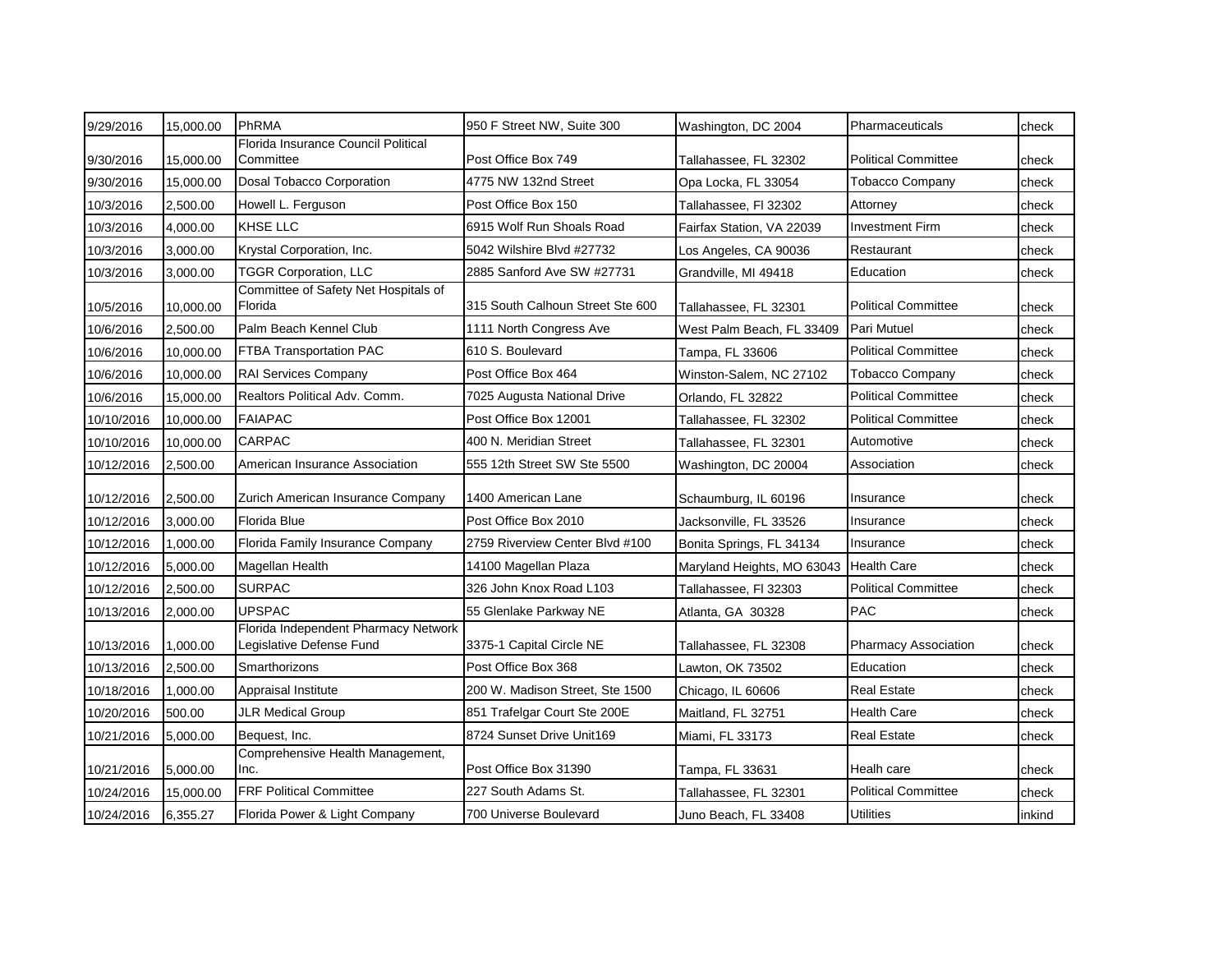| 10/25/2016 | 3,000.00  | Molina Healthcare, Inc.                                            | 200 Oceangate 6th Floor                 | Long Beach, CA 90802      | <b>Health Care</b>                 | check  |
|------------|-----------|--------------------------------------------------------------------|-----------------------------------------|---------------------------|------------------------------------|--------|
| 10/25/2016 | 2,500.00  | Southeast MILK                                                     | Post Office Box 3790                    | Belleview, FL 34421       | <b>Beverage Distributor</b>        | check  |
| 10/25/2016 | 25,000.00 | Florida Power & Light Company                                      | 700 Universe Boulevard                  | Juno Beach, FL 33408      | Utilities                          | check  |
| 10/25/2016 | 5,000.00  | Old Republic National Title Insurance<br>Co.                       | 400 Second Avenue South                 | Minneapolis,MN 55401      | Title Insurance                    | check  |
| 10/26/2016 | 5,000.00  | UnitedHealth Group, Inc.                                           | Post Office Box 1459                    | Minneapolis, MN 55440     | Health Care                        | check  |
| 10/27/2016 | 10,000.00 | The Vestcor Companies, Inc.                                        | 3030 Hartley Road, #310                 | Jacksonville, FL 32257    | <b>Real Estate</b>                 | check  |
| 10/27/2016 | 1,000.00  | Kings III of America, Inc.                                         | 751 Canyon Drive Ste 100                | Coppell, TX 75019         | Communications                     | check  |
| 10/28/2016 | 15,000.00 | Florida Manufactured Housing<br>Association, Inc. PAC              | 2958 Wellington Circle N., #100         | Tallahassee, FL 32309     | Political Committee                | check  |
| 10/28/2016 | 10,000.00 | <b>CVS Caremark</b>                                                | Post Office Box 287                     | Lincoln, RI 02865         | Pharmacy                           | check  |
| 10/28/2016 | 10,000.00 | Altria Client Services, LLC                                        | Post Office Box 85088                   | Richmond, VA 23285        | <b>Tobacco Company</b>             | check  |
| 10/31/2016 | 5,000.00  | Amsurg Corp.                                                       | 1A Burton Hill Blvd                     | Nashville, TN 37215       | Surgical Center Management   check |        |
| 10/31/2016 | 5,000.00  | FTA PAC, Inc.                                                      | 350 East College Ave                    | Talllahassee, FL 32301    | <b>Political Committee</b>         | check  |
| 11/3/2016  | 5,000.00  | Motorola Solutions, Inc. Political Action<br>Committee             | 1455 Pennsylvania Ave NW Ste 900        | Washington, DC 20004      | <b>Political Action Committee</b>  | check  |
| 11/3/2016  | 2,000.00  | Florida Blue                                                       | Post Office Box 2010                    | Jacksonville, FL 33526    | Insurance                          | check  |
| 11/3/2016  | 2,500.00  | Linebarer Goggan Blair & Sampson, LLP Post Office Box 17428        |                                         | Austin, TX 78760          | Law Firm                           | check  |
| 11/10/2016 | 5,000.00  | Committee for Responsible Nurse<br>Anesthesia                      | 2600 Centennial Place #100              | Tallahassee,Fl 32308      | <b>Political Committee</b>         | check  |
| 11/16/2016 | 2,500.00  | Southeast MILK                                                     | Post Office Box 3790                    | Belleview, FL 34421       | <b>Beverage Distributor</b>        | check  |
| 11/21/2016 | 6,000.00  | RSA Consulting Group, LLC                                          | 235 W. Brandon Blvd, Ste 640            | Brandon, FL 33511         | Governmental Consultants           | inkind |
| 11/28/2016 | 269.38    | Boaters Heritage Freedom PAC                                       | 8489 Cabin Hill Road                    | Tallahassee, FL 32311     | <b>Political Committee</b>         | check  |
| 11/29/2016 | 2,000.00  | Centene Management Company, LLC                                    | 7700 Forsyth Blvd                       | St. Louis, MO 63105       | Management Company                 | check  |
| 12/1/2016  | 2,500.00  | <b>Property Casualty Insurers Association</b><br>of America        | 8700 West Bryn Mawr Ave, Suite<br>1200S | Chicago, IL 60631         | Association                        | check  |
| 12/5/2016  | 5,000.00  | The Vestcor Companies, Inc.                                        | 3030 Hartley Road #310                  | Jacksonville, FL 32257    | <b>Real Estate</b>                 | check  |
| 12/21/2016 | 15,000.00 | TECO Energy, Inc.                                                  | 702 North Franklin Street               | Tampa, FL 33602           | Energy                             | check  |
| 12/28/2016 | 25,000.00 | Florida Power & Light Company                                      | 700 Universe Boulevard                  | Juno Beach, FL 33408      | Utilities                          | check  |
| 1/10/2017  | 25,000.00 | <b>JM Family Enterprises</b>                                       | 100 Jim Moran Blvd                      | Deerfield Beach, FL 33442 | Automotive                         | check  |
| 1/11/2017  | 5,000.00  | <b>General Motors Company Political</b><br><b>Action Committee</b> | 25 Massachusetts Ave NW Ste 400         | Wasington, DC 20001       | <b>Political Action Committee</b>  | check  |
| 1/11/2017  | 2,500.00  | Advance America                                                    | 135 N. Church St.                       | Spartanburg, SC 29306     | <b>Financial Services</b>          | check  |
| 1/17/2017  | 25,000.00 | <b>FRF Political Committee</b>                                     | 227 South Adams St.                     | Tallahassee, FL 32301     | <b>Political Committee</b>         | check  |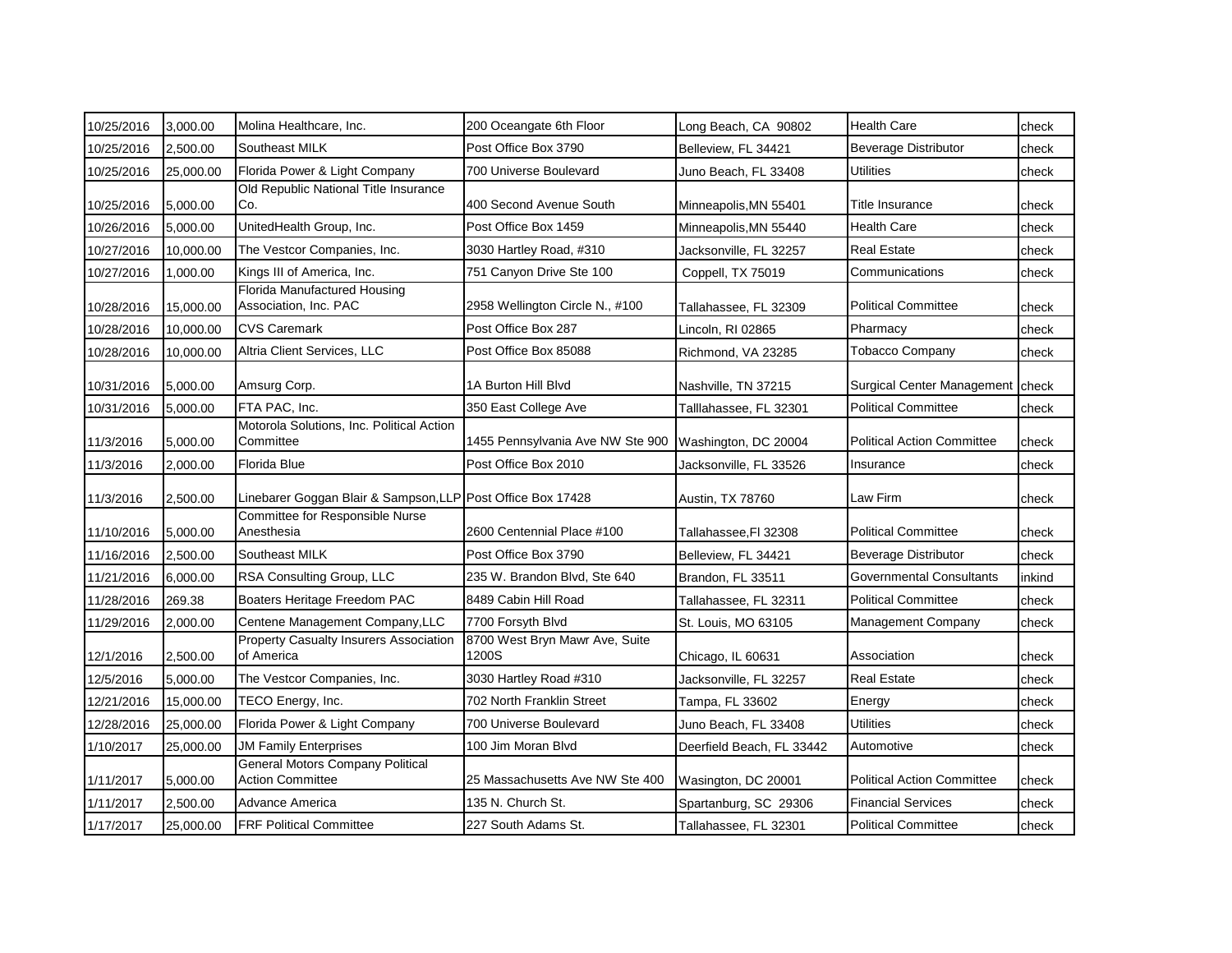| 1/26/2017 | 25,000.00 | June Simpson                                                                 | 11865 Fort King Hishway          | Thonottosassa, FL 33692   | <b>Nurseries</b>                | check |
|-----------|-----------|------------------------------------------------------------------------------|----------------------------------|---------------------------|---------------------------------|-------|
| 1/26/2017 | 10,000.00 | <b>Comcast Corporation</b>                                                   | 1701 JFK Blvd                    | Philadelphia, PA 19103    | Cable Television                | check |
| 1/26/2017 | 10,000.00 | RaceTrac                                                                     | Post Office Box 105035           | Atlanta, GA 30348         | Fuel                            | check |
| 2/8/2017  | 25,000.00 | Duke Energy                                                                  | 400 South Tryon Street           | Charlotte, NC 28285       | Energy                          | check |
| 2/8/2017  | 25,000.00 | Florida Power & Light Company                                                | 700 Universe Boulevard           | Juno Beach, FL 33408      | Utilities                       | check |
| 2/10/2017 | 5,000.00  | Florida Home Builders PAC                                                    | Post Office Box 1259             | Tallahassee, FL 32302     | <b>Political Committee</b>      | check |
| 2/10/2017 | 5,000.00  | Comprehensive Health Management,<br>Inc.                                     | Post Office Box 31390            | Tampa, FL 33631           | <b>Health Care</b>              | check |
| 2/10/2017 | 5,000.00  | Knox Servicing, LLC                                                          | 940 Avalon Road                  | Winter Garden, FL 34787   | Agriculture                     | check |
| 2/10/2017 | 20,000.00 | Floridians for a Stronger Democracy                                          | Post Office Box 10085            | Tallahassee, FL 32302     | <b>Political Committee</b>      | check |
| 2/13/2017 | 10,000.00 | Realtors Political Adv. Comm.                                                | 7025 Augusta National Drive      | Orlando, FL 32822         | <b>Political Committee</b>      | check |
| 2/15/2017 | 10,000.00 | Florida Hospital Association<br>Management Corp.                             | 305 East College Ave             | Tallahassee, FL 32301     | Association                     | check |
| 2/15/2017 | 10,000.00 | Florida Blue                                                                 | Post Office Box 2210             | Jacksonville, FL 32203    | Insurance                       | check |
| 2/15/2017 | 5,000.00  | Florida Blue                                                                 | Post Office Box 2210             | Jacksonville, FL 32203    | Insurance                       | check |
| 2/15/2017 | 10,000.00 | Florida Blue                                                                 | Post Office Box 2210             | Jackonsville, FL 32203    | Insurance                       | check |
| 2/15/2017 | 22,000.00 | FCCI Services, Inc.                                                          | 6300 University Pkwy             | Sarasota, FL 34240        | Insurance                       | check |
| 2/15/2017 | 25,000.00 | Heritage P & C Insurance Company                                             | 2500 McCormic Dr Suite 300       | Clearwater, FL 33759      | Insurance                       | check |
| 2/16/2017 | 2,000.00  | <b>Friends of Jupiter Medical Center</b>                                     | 8489 Cabin Hill Road             | Tallahassee,Fl 32311      | <b>Political Committee</b>      | check |
| 2/16/2017 | 2,500.00  | <b>PAC Y Derm</b>                                                            | 8489 Cabin Hill Road             | Tallahassee, FL 32311     | <b>Political Committee</b>      | check |
| 2/16/2017 | 10,000.00 | Ocala Breeders' Sales Co., Inc.                                              | Post Office Box 99               | Ocala, FL 34478           | <b>Horse Breeders</b>           | check |
| 2/16/2017 | 5,000.00  | <b>SP Operating</b>                                                          | 5403 W. Gray Street              | Tampa, FL 33609           | Construction                    | check |
| 2/16/2017 | 1,000.00  | Council of Florida Family Practice and<br>Community Teaching Hospitals, Inc. | Post Office Box 10805            | Tallahassee,FL 32302      | Association                     | check |
| 2/16/2017 | 1,500.00  | Anesthesiology PAC                                                           | 8489 Cabin Hill Road             | Tallahassee, FL 32311     | <b>Political Committee</b>      | check |
| 2/16/2017 | 2,000.00  | Johnson & Blanton                                                            | Post Office Box 10805            | Tallahassee, FI 32302     | <b>Governmental Consultants</b> | check |
| 2/20/2017 | 10,000.00 | Wiregrass Ranch, Inc.                                                        | 3717 Turman Loop, Ste 102        | Wesley Chapel, FL 33544   | Agriculture                     | check |
| 2/20/2017 | 2,000.00  | Oakley Groves, Inc.                                                          | 101 ABC Road                     | Lake Wales, FL 33859      | Agriculture                     | check |
| 2/20/2017 | 10,000.00 | MCNA Health Care Holdings, LLC                                               | 200 West Cypress Creek Road #500 | Fort Lauderdale, FL 33309 | Healthcare                      | check |
| 2/20/2017 | 10,000.00 | Florida Jobs PAC                                                             | Post Office Box 11309            | Tallahassee, Fl 32302     | <b>Political Committee</b>      | check |
| 2/20/2017 | 10,000.00 | Florida Chamber of Commerce PAC                                              | Post Office Box 11309            | Tallahassee, FI 32302     | <b>Political Committee</b>      | check |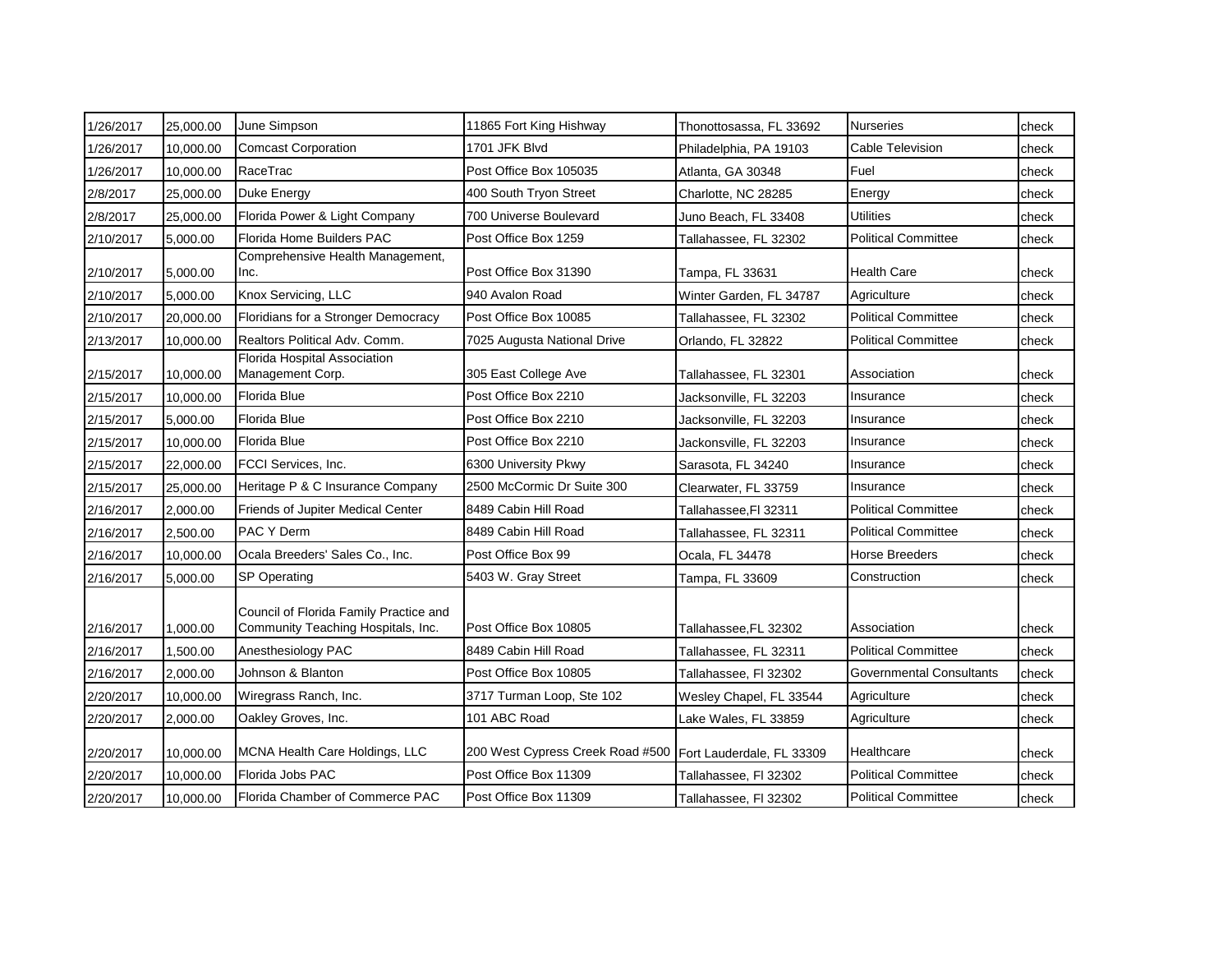| 2/20/2017 | 50,000.00 | <b>Florida Medical Association Political</b><br><b>Action Committee</b>   | Post Office Box 10269                    | Tallahassee, Fl 32302      | <b>Political Committee</b>        | check  |
|-----------|-----------|---------------------------------------------------------------------------|------------------------------------------|----------------------------|-----------------------------------|--------|
| 2/21/2017 | 5,000.00  | Collier Enterprises Management, Inc.                                      | 2550 Goodlette Road, North, Suite<br>100 | Naples, FL 34103           | <b>Real Estate</b>                | check  |
| 2/21/2017 | 5,000.00  | Barron Collier Resources, LLP                                             | 2600 Golden Gate Parkway                 | Naples, FL 34105           | <b>Real Estate</b>                | check  |
| 2/21/2017 | 5,000.00  | <b>FAIAPAC</b>                                                            | Post Office Box 12001                    | Tallahassee, Fl 32317      | <b>Political Committee</b>        | check  |
| 2/21/2017 | 3,000.00  | CARPAC                                                                    | 400 N. Meridian Street                   | Tallahassee, FL 32301      | Automotive                        | check  |
| 2/21/2017 | 2,500.00  | Floridians United for Our Children's<br>Future                            | Post Office Box 10085                    | Tallahassee,FI 32302       | <b>Political Committee</b>        | check  |
| 2/21/2017 | 25.00     | Metz, Husband & Daughton, PA                                              | 119 South Monroe Street, Ste 200         | Tallahassee, Fl 32301      | Law Firm                          | inkind |
| 2/22/2017 | 2,500.00  | Florida Thoroughbred Political Action<br>Committee                        | 311 East Park Avenue                     | Tallahassee, FL 32301      | <b>Political Committee</b>        | check  |
| 2/23/2017 | 2,500.00  | Florida Patients First, LLC                                               | 2333 Bricklell Ave Ste A1                | Miami, FL 33129            | <b>Health Care</b>                | check  |
| 2/23/2017 | 10,000.00 | The Geo Group Political Contribution<br>Account                           | 621 NW 53rd St, Ste 700, Office<br>7109  | Boca Raton, FL 33437       | Corrections                       | check  |
| 2/23/2017 | 10,000.00 | FTBA Transportation PAC                                                   | 610 South Boulevard                      | Tampa, FL 33606            | <b>Political Committee</b>        | check  |
| 2/23/2017 | 10,000.00 | RAI Services Company                                                      | Post Office Box 464                      | Winston-Salem, NC 27102    | <b>Tobacco Company</b>            | check  |
| 2/23/2017 | 5,000.00  | Automated HealthCare Solutions, LLC                                       | 2901 SW 149 Ave, Suite 400               | Miramar, FL 33027          | <b>Health Care</b>                | check  |
| 2/23/2017 | 10,000.00 | Palm Beach Kennel Club                                                    | 1111 North Congress Ave                  | West Palm Beach, FL 33409  | Pari Mutuel                       | check  |
| 2/23/2017 | 2,500.00  | Coalition of Affordable Housing PC                                        | 8489 Cabin Hill Road                     | Tallahassee, FL 32311      | <b>Political Committee</b>        | check  |
| 2/23/2017 | 1,000.00  | Service Corporation International<br>Political Action Committee (SCI/PAC) | Post Office Box 130548                   | Houston, TX 77219          | <b>Political Action Committee</b> | check  |
| 2/23/2017 | 2.500.00  | Lykes Bros, Inc.                                                          | 400 North Tampa Street, Suite 1900       | Tampa, FL 33602            | Agriculture                       | check  |
| 2/23/2017 | 7,500.00  | Alliance of Automobile Manufacturers                                      | 803 7th Street NW Ste 300                | Washington, DC 20001       | Association                       | check  |
| 2/23/2017 | 5,000.00  | American Insurance Association                                            | 555 12th Street SW Ste 5500              | Washington, DC 20004       | Association                       | check  |
| 2/23/2017 | 20,000.00 | Dosal Tobacco Corporation                                                 | 4775 NW 132nd Street                     | Opa Locka, FL 33054        | Tobacco Company                   | check  |
| 2/23/2017 | 2,500.00  | Northstar Contracting Group, Inc.                                         | 2760 S. Falkenburg Rd                    | Riverview, FL 33579        | Construction                      | check  |
| 2/23/2017 | 2,500.00  | Ace American Insurance Co.                                                | 436 Walnut Street                        | Philadelphia, PA 19106     | Insurance                         | check  |
| 2/23/2017 | 5,000.00  | Auto Tag of America, LLC                                                  | 6807 State Road 70 East                  | Bradenton, FL 34203        | Auto Tag Services                 | check  |
| 2/23/2017 | 5,000.00  | Oportun, Inc.                                                             | 1600 Seaport Blvd Ste 250                | Redwood City, CA 94063     | Loans                             | check  |
| 2/23/2017 | 5,000.00  | Old Republic National Title Insurance<br>Co.                              | 400 Second Avenue South                  | Minneapolis, MN 55401      | Title Insurance                   | check  |
| 2/24/2017 | 10,000.00 | <b>Tenet Health</b>                                                       | Post Office Box 130300                   | Dallas, TX 72313           | <b>Health Care</b>                | check  |
| 2/24/2017 | 15,000.00 | Disney Worldwide Services, Inc.                                           | 1375 Lake Buena Vista Drive              | Lake Buena Vista, FL 32830 | Entertainment                     | check  |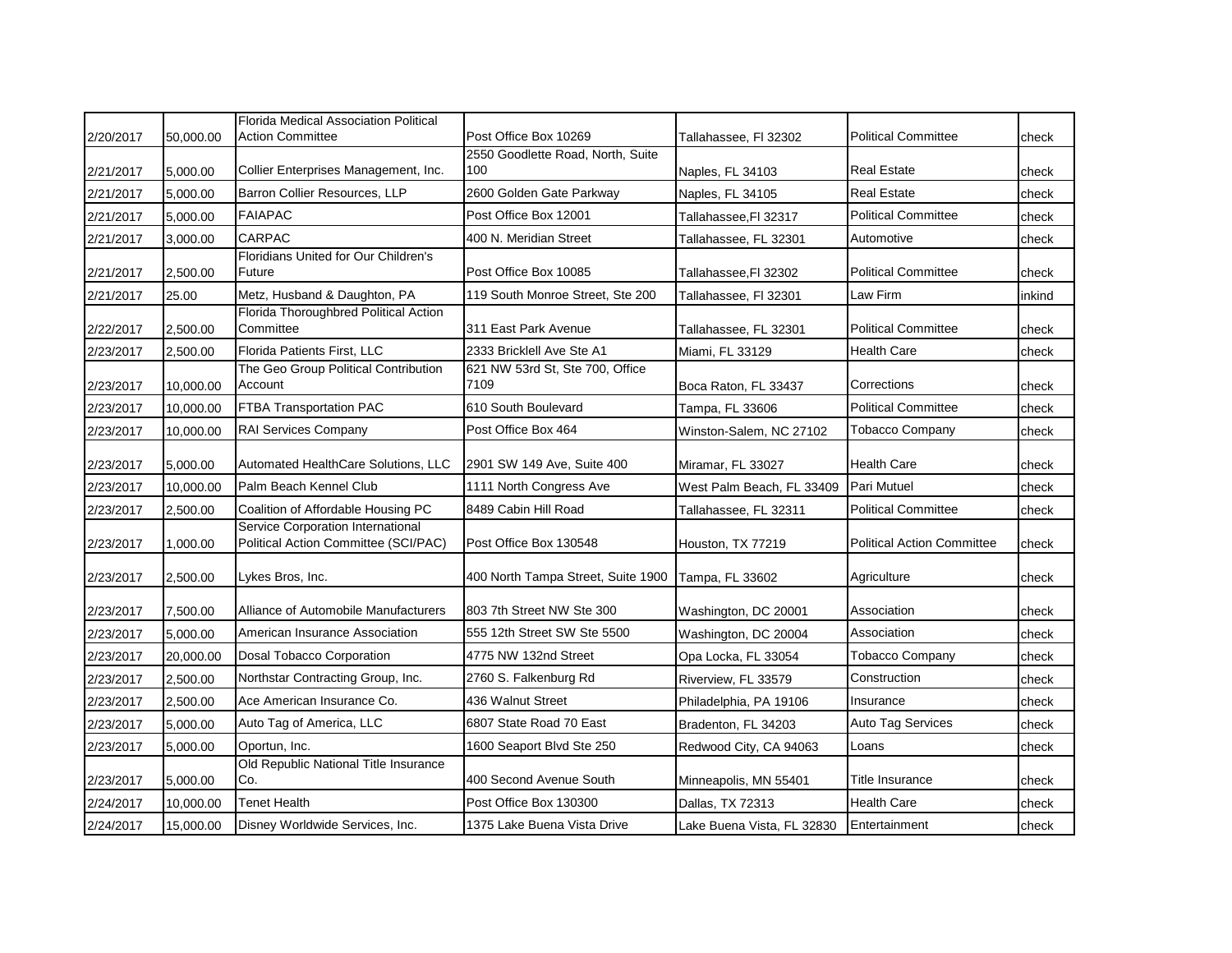| 2/24/2017 | 5,000.00  | CC1 Companies, LLC                                           | 220 Alhambra Circle, Ste 304             | Coral Gables, FL 33134     | <b>Beverage Distributor</b>  | check  |
|-----------|-----------|--------------------------------------------------------------|------------------------------------------|----------------------------|------------------------------|--------|
| 2/24/2017 | 188.56    | West Central Florida Chamber Alliance                        | Post Office Box 11309                    | Tallahassee, FL 32302      | <b>Political Committee</b>   | inkind |
| 2/28/2017 | 10,000.00 | Black Knight Infoserv, LLC                                   | 601 Riverside Ave. Bldg 5, 6th floor     | Jacksonville, FL 32204     | Information Technology       | check  |
| 2/28/2017 | 20,000.00 | Costa Nursery Farms LLC dba Modern<br><b>Health Concepts</b> | 21800 SW 162nd Ave                       | Miami, FL 33170            | Agriculture                  | check  |
| 2/28/2017 | 25,000.00 | Altria Client Services, LLC                                  | Post Office Box 85088                    | Richmond, VA 23285         | <b>Tobacco Company</b>       | check  |
| 2/28/2017 | 5,000.00  | Melbourne Greyhound Park LLC                                 | 1100 North Whickham Rd.                  | Melbourne, FL 32935        | Pari-mutuel                  | check  |
| 3/2/2017  | 977.38    | <b>Walt Disney Parks and Resorts</b>                         | Post Office Box 10000                    | Lake Buena Vista, FL 32830 | Entertainment                | inkind |
| 3/2/2017  | 15,000.00 | OD-EYEPAC                                                    | 1029 McKean Circle                       | Winter Park, FL 32789      | <b>Political Committee</b>   | check  |
| 3/2/2017  | 15.000.00 | Fontainebleau Resort                                         | 4441 Collins Avenue                      | Miami Beach, FL 33140      | Resort                       | check  |
| 3/2/2017  | 10,000.00 | Building a Better Florida                                    | 610 South Boulevard                      | Tampa, FL 33606            | <b>Political Committee</b>   | check  |
| 3/2/2017  | 5,000.00  | Shirley Joan Reiman                                          | Post Office Box 686                      | Jefferson, TX 75657        | Hospitality                  | check  |
| 3/2/2017  | 5,000.00  | Vincent G. Bratton                                           | 11411 Southern Highlands Parkway<br>#200 | Las Vegas, NV 89141        | Pilot                        | check  |
| 3/2/2017  | 5,000.00  | <b>KHSE LLC</b>                                              | 6915 Wolf Run Shoals Road                | Fairfax Station, VA 22039  | <b>Investment Firm</b>       | check  |
| 3/2/2017  | 5,000.00  | <b>TGGR Corporation, LLC</b>                                 | 2885 Sanford Ave SW #27731               | Grandville, MI 49418       | Education                    | check  |
| 3/2/2017  | 5,000.00  | Krystal Corporation, Inc.                                    | 5042 Wilshire Blvd #27732                | Los Angeles, CA 90036      | Restaurant                   | check  |
| 3/2/2017  | 10,000.00 | ChiroPAC                                                     | 20 Remington Road Ste 1                  | Oakland, FL 34787          | <b>Political Committee</b>   | check  |
| 3/2/2017  | 10,000.00 | Aetna                                                        | 151 Farmington Avenue                    | Hartford, CT 06166         | Insurance                    | check  |
| 3/2/2017  | 15,000.00 | Benderson Development Co. LLC                                | 570 Delaware Ave                         | Buffalo, NY 14202          | Developer                    | check  |
| 3/2/2017  | 5.000.00  | American Traffic Solutions. Inc.                             | 1150 North Alma School Road              | Mesa, AZ 85201             | <b>Traffic Safety</b>        | check  |
| 3/6/2017  | 10,000.00 | Minto Communities, LLC                                       | 4400 W. Sample Rd, Ste 200               | Coconut Creek, FL 33073    | <b>Real Estate Developer</b> | check  |
| 3/6/2017  | 10,000.00 | Florida Manfactured Housing<br>Association, Inc. PC          | 2958 Wellington Circle N., #100          | Tallahassee, FL 32309      | <b>Political Committee</b>   | check  |
| 3/6/2017  | 25,000.00 | Florida Jobs PAC                                             | Post Office Box 11309                    | Tallahassee, FL 32302      | <b>Political Committee</b>   | check  |
| 3/6/2017  | 1,000.00  | Gulf Coast Health Care, LLC                                  | 40 South Palafox Place, Ste 400          | Pensacola, FL 32502        | Healh care                   | check  |
| 3/6/2017  | 1,000.00  | Gulf Coast Health Care, LLC                                  | 40 South Palafox Place, Ste 400          | Pensacola, FL 32502        | <b>Health Care</b>           | check  |
| 3/6/2017  | 500.00    | Gulf Coast Health Care HUD                                   | 40 South Palafox Place, Ste 400          | Pensacola, FL 32502        | Health care                  | check  |
| 3/6/2017  | 5,000.00  | CC1 Companies, LLC                                           | 220 Alhambra Circle, Ste 304             | Coral Gables, FL 33134     | <b>Beverage Distributor</b>  | check  |
| 3/6/2017  | 1,000.00  | Florida Cemetery Cremation & Funeral<br>Assoc.               | 325 John Knox Road Ste L103              | Tallahassee, FL 32303      | Association                  | check  |
| 3/6/2017  | 1,666.67  | Panzarella Wast & Recyclng Services                          | 451 Weston Road # 314                    | Weston, FL33331            | <b>Waste Management</b>      | check  |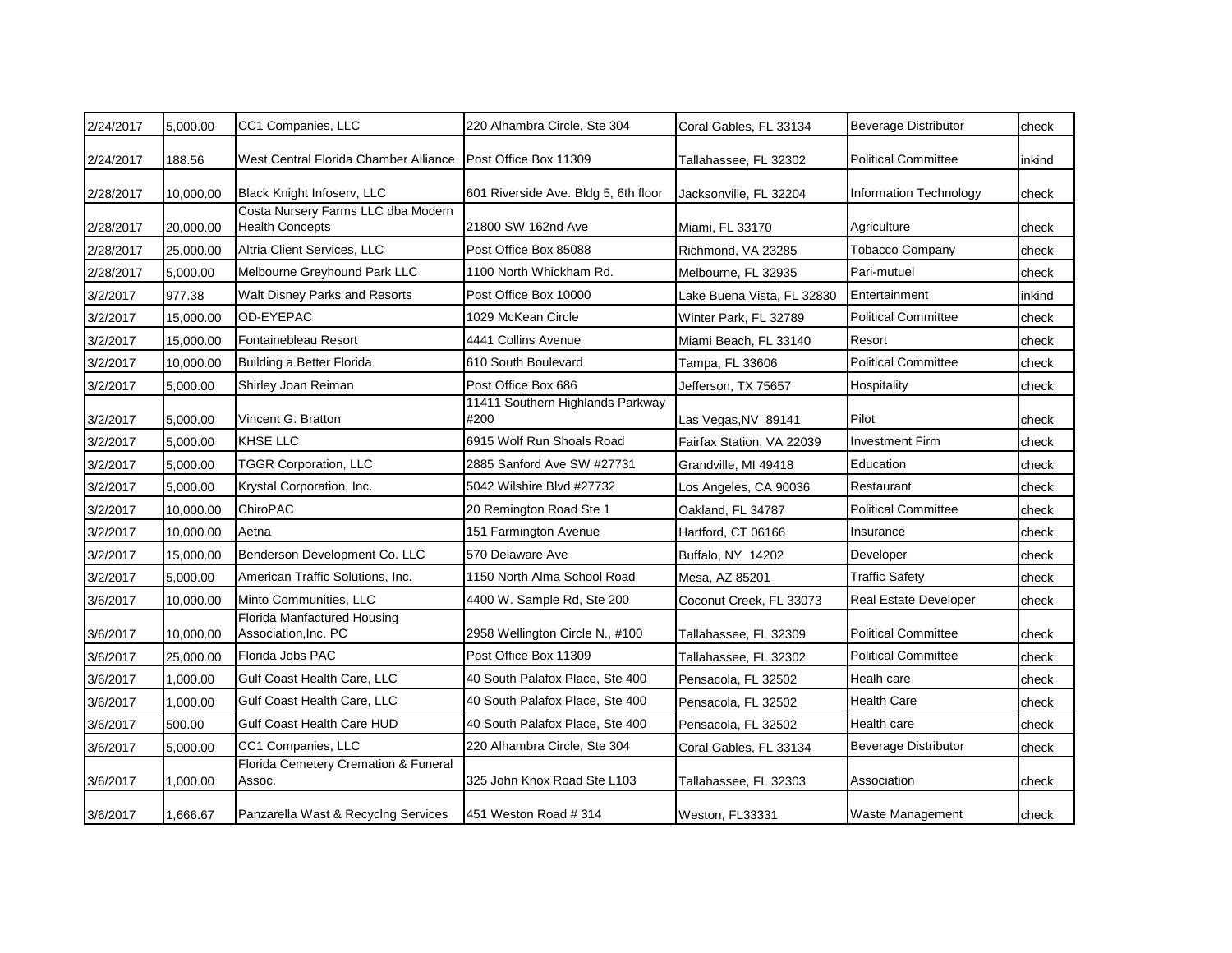| 3/6/2017 | 1,666.33  | Great Waste & Recycling Service, LLC                              | 6710 Main Street Ste 237                            | Miami Lakes, FL 33014      | Waste Management              | check |
|----------|-----------|-------------------------------------------------------------------|-----------------------------------------------------|----------------------------|-------------------------------|-------|
| 3/6/2017 | 2,500.00  | Vernon N. Reaser. III                                             | 5208 Beech Street                                   | Bellaire, TX 77401         | Education                     | check |
| 3/6/2017 | 5.000.00  | Millennium Physician Group, LLC                                   | 1620 Tamiami Trail, Ste 402                         | Port Charlotte.FL 33948    | <b>Health Care</b>            | check |
| 3/6/2017 | 5,000.00  | <b>IWP</b>                                                        | Post Office Box 338                                 | Methuen, MA 01844          | Pharmacy                      | check |
| 3/6/2017 | 5,000.00  | <b>Florida Prosperity Fund</b>                                    | Post Office Box 10085                               | Tallahassee, FL 32302      | <b>Political Committee</b>    | check |
| 3/6/2017 | 10,000.00 | The Voice of Florida Business Political<br>Action Committee, Inc. | Post Office Box 784                                 | Tallahassee, FL 32302      | <b>Political Committee</b>    | check |
| 3/6/2017 | 5,000.00  | Alkermes                                                          | 852 Winter Street                                   | Waltha, MA 02451           | Pharmaceuticals               | check |
| 3/6/2017 | 5,000.00  | Anheuser Busch Companies                                          | One Busch Place                                     | St.Louis MO 63118          | Beverage Manufacturer         | check |
| 3/6/2017 | 5,000.00  | Verizon State PAC                                                 | 106 East College Ave, Ste 710                       | Tallahassee, FI 32301      | <b>Political Committee</b>    | check |
| 3/6/2017 | 2,500.00  | Northport Health Services of Florida,<br><b>LLC</b>               | 931 Fairfax Park                                    | Tuscaloosa, AL  35406      | <b>Health Care</b>            | check |
| 3/6/2017 | 2,500.00  | Senior Care Pharmay, Inc.                                         | 931 Fairfax Park                                    | Tuscaloosa, AL 35406       | Pharmacy                      | check |
| 3/6/2017 | 5,000.00  | West Flagler Associates LTD.                                      | Post Office Box 350940                              | Miami, FL 33135            | Pari Mutuel                   | check |
| 3/6/2017 | 5,000.00  | Southwest Florida Enterprises, Inc.                               | Post Office Box 350940                              | Miami, FL 33135            | Pari Mutuel                   | check |
| 3/6/2017 | 2,500.00  | <b>Auto Nation</b>                                                | 200 SW 1st Ave.                                     | Fort Lauderdale, FL 33301  | Automotive                    | check |
| 3/6/2017 | 2.500.00  | Vitas Hospice Services, LLC                                       | 100 South Biscayne Blvd, Suite 1300 Miami, FL 33131 |                            | <b>Hospice Services</b>       | check |
| 3/6/2017 | 2,500.00  | Vitas Hospice Services, LLC                                       | 3046 Corporate Way                                  | Miramar, FL 33025          | <b>Hospice Services</b>       | check |
| 3/6/2017 | 5,000.00  | FirstService Residential Florida, Inc.                            | 2950 N 28th Terrace                                 | Hollywood, FL 33020        | <b>Property Management</b>    | check |
| 3/6/2017 | 2,500.00  | Associations, Inc.                                                | 5401 N. Central Expressway, Ste<br>300              | Dallas, TX 75205           | <b>Association Management</b> | check |
| 3/6/2017 | 2,500.00  | Community Health Care PC                                          | 1601 NW 8th Ave                                     | Miami, FL 33136            | <b>Political Committee</b>    | check |
| 3/6/2017 | 2,500.00  | United Faculty of Miami Dade<br><b>Community College</b>          | 11420 N. Kendall Drive Ste 107                      | Miami, FL 33176            | <b>Political Committee</b>    | check |
| 3/6/2017 | 1,000.00  | Deloitte Services, LP                                             | 4022 Sells Drive                                    | Hermitage TN 37076         | <b>Financial Services</b>     | check |
| 3/6/2017 | 4,000.00  | The Green Solution                                                | Post Office Box 14986                               | Gainesville, FL 32604      | Dispensary                    | check |
| 3/6/2017 | 2,500.00  | Florida Justice PAC                                               | 218 South Monroe Street                             | Tallahassee, FL 32301      | <b>Political Committee</b>    | check |
| 3/6/2017 | 1,500.00  | Hopping Green & Sams, PA                                          | 119 S. Monroe Street Ste 300                        | Tallahassee, FL 32314      | Law Firm                      | check |
| 3/6/2017 | 2.500.00  | <b>USAA</b>                                                       | Post Office Box 34330                               | San Antonio, TX 78265      | Insurance                     | check |
| 3/6/2017 | 7,500.00  | Magellan Health                                                   | 14100 Magellan Plaza                                | Maryland Heights, MO 63043 | <b>Health Care</b>            | check |
| 3/6/2017 | 3,000.00  | Brookdale Senior Living, Inc.                                     | 6737 West Washington St Ste 2300                    | Milwaukee, WI 53214        | Senior Living                 | check |
| 3/6/2017 | 1,666.67  | <b>Charles Chirillo</b>                                           | 900 E. Hillsboro Ste C                              | Deerfield Beach, FL 33441  | Solid waste recycler          | check |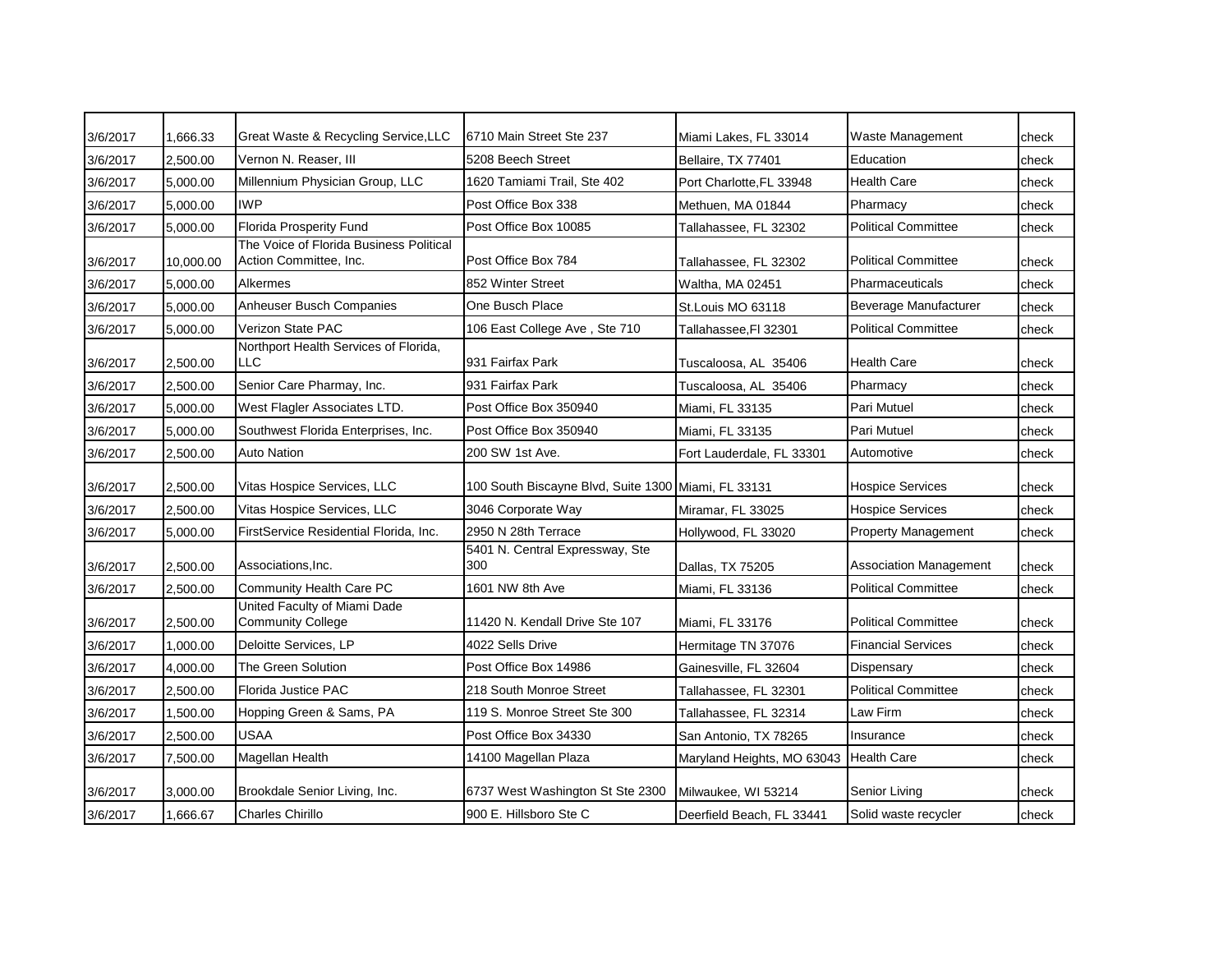| 5/15/2017 | 20,000.00  | Disney Worldwide Services, Inc.                                    | 1375 Lake Buena Vista Drive     | Lake Buena Vista, FL 32830 | Entertainment                     | check  |
|-----------|------------|--------------------------------------------------------------------|---------------------------------|----------------------------|-----------------------------------|--------|
| 5/15/2017 | 5,000.00   | Florida Citrus Mutual Political<br>Committee                       | 411 East Orange Street          | Lakeland, FL 33801         | <b>Political Committee</b>        | check  |
| 5/16/2017 | 100,000.00 | Miguel B. Fernandez                                                | 121 Alhambra Plaza, #1100       | Coral Gables, FL 33134     | Healthcare Executive              | check  |
| 5/17/2017 | 10,000.00  | June Simpson                                                       | 11865 Fort King Hishway         | Thonottosassa, FL 33692    | <b>Nurseries</b>                  | check  |
| 5/17/2017 | 10,000.00  | <b>JM Family Enterprises</b>                                       | 100 Jim Moran Blvd              | Deerfield Beach, FL 33442  | Automotive                        | check  |
| 5/17/2017 | 5,000.00   | Disney Worldwide Services, Inc.                                    | 1375 Lake Buena Vista Drive     | Lake Buena Vista, FL 32830 | Entertainment                     | check  |
| 5/17/2017 | 5,000.00   | Florida Restaurant and Lodging<br>Association PAC, Inc.            | Post Office Box 1779            | Tallahassee, FI 32302      | <b>Political Committee</b>        | check  |
| 5/19/2017 | 10,000.00  | <b>General Motors Company Political</b><br><b>Action Committee</b> | 25 Massachusetts Ave NW Ste 400 | Washington, DC 20001       | <b>Political Action Committee</b> | check  |
| 5/30/2017 | 7,500.00   | NBC Universale Media, LLC                                          | 100 Universal City Plaza        | Universal City, CA 91608   | Entertainment                     | check  |
| 5/30/2017 | 1,022.78   | Florida Restaurant and Lodging<br>Association                      | Post Office Box 1779            | Tallahassee, FL 32302      | Association                       | inkind |
| 5/31/2017 | 5,000.00   | Florida Power & Light Company                                      | 700 Universe Boulevard          | Juno Beach, FL 33408       | Utilities                         | check  |
| 6/14/2017 | 20,000.00  | George Hackney, Inc.                                               | 6749 Ben Bostic Road            | Quincy, FL 32351           | Agriculture                       | check  |
| 6/14/2017 | 25,000.00  | Costa Nursery Farms LLC dba Modern<br><b>Health Concepts</b>       | 21800 SW 162nd Ave              | Miami, FL 33170            | Agriculture                       | check  |
| 6/16/2017 | 10,000.00  | CC North Central, LLC                                              | 2379 Beville Road               | Daytona Beach, FL 32119    | <b>Real Estate</b>                | check  |
| 6/16/2017 | 5,000.00   | Intervest Construction, Inc.                                       | 2379 Beville Road               | Daytona Beach, FL 32119    | Construction                      | check  |
| 6/16/2017 | 10,000.00  | Galmor Holdings, Inc.                                              | 2379 Beville Road               | Daytona Beach, FL 32119    | <b>Real Estate</b>                | check  |
| 6/19/2017 | 5,000.00   | Fla PBA Justice PAC (Florida Police<br>Benevolent Assoc. PAC)      | 300 East Brevard Street         | Tallahassee, FL 32301      | <b>Political Committee</b>        | check  |
| 6/20/2017 | 25,000.00  | Disney Worldwide Services, Inc.                                    | 1375 Lake Buena Vista Drive     | Lake Buena Vista, FL 32830 | Entertainment                     | check  |
| 6/23/2017 | 15,000.00  | Daniel M. Doyle, Jr                                                | 3 Stonegate Drive               | Bellair, FL 33766          | Publishing                        | check  |
| 6/27/2017 | 5,000.00   | Florida Blue                                                       | Post Office Bix 2210            | Jacksonville, FL 33526     | Insurance                         | check  |
| 6/27/2017 | 5,000.00   | Florida Blue                                                       | Post Office Bix 2210            | Jacksonville, FL 33526     | Insurance                         | check  |
| 6/27/2017 | 5,000.00   | Florida Blue                                                       | Post Office Bix 2210            | Jacksonville, FL 33526     | Insurance                         | check  |
| 6/27/2017 | 5,000.00   | Florida Blue                                                       | Post Office Bix 2210            | Jacksonville, FL 33526     | Insurance                         | check  |
| 6/27/2017 | 5,000.00   | Florida Blue                                                       | Post Office Bix 2210            | Jacksonville, FL 33526     | Insurance                         | check  |
| 6/28/2017 | 50,000.00  | Publix Super Markets, Inc.                                         | Post Office Box 407             | Lakeland, FL 33802         | <b>Super Markets</b>              | check  |
| 6/29/2017 | 7,500.00   | Florida Home Builders PAC                                          | Post Office Box 1259            | Tallahassee, FL 32302      | <b>Political Committee</b>        | check  |
| 6/30/2017 | 10,000.00  | American Investment Holdings, LLC                                  | 401 East Jackson St. Ste 3100   | Tampa, FL 33602            | Investments                       | check  |
| 7/11/2017 | 1,000.00   | North American Testing Company                                     | Post Office Box 2801            | Daytona Beach, FL 32120    | Construction                      | check  |
| 7/11/2017 | 1,000.00   | Racingone Multimedia, Inc.                                         | Post Office Box 2801            | Daytona Beach, FL 32120    | Publishing                        | check  |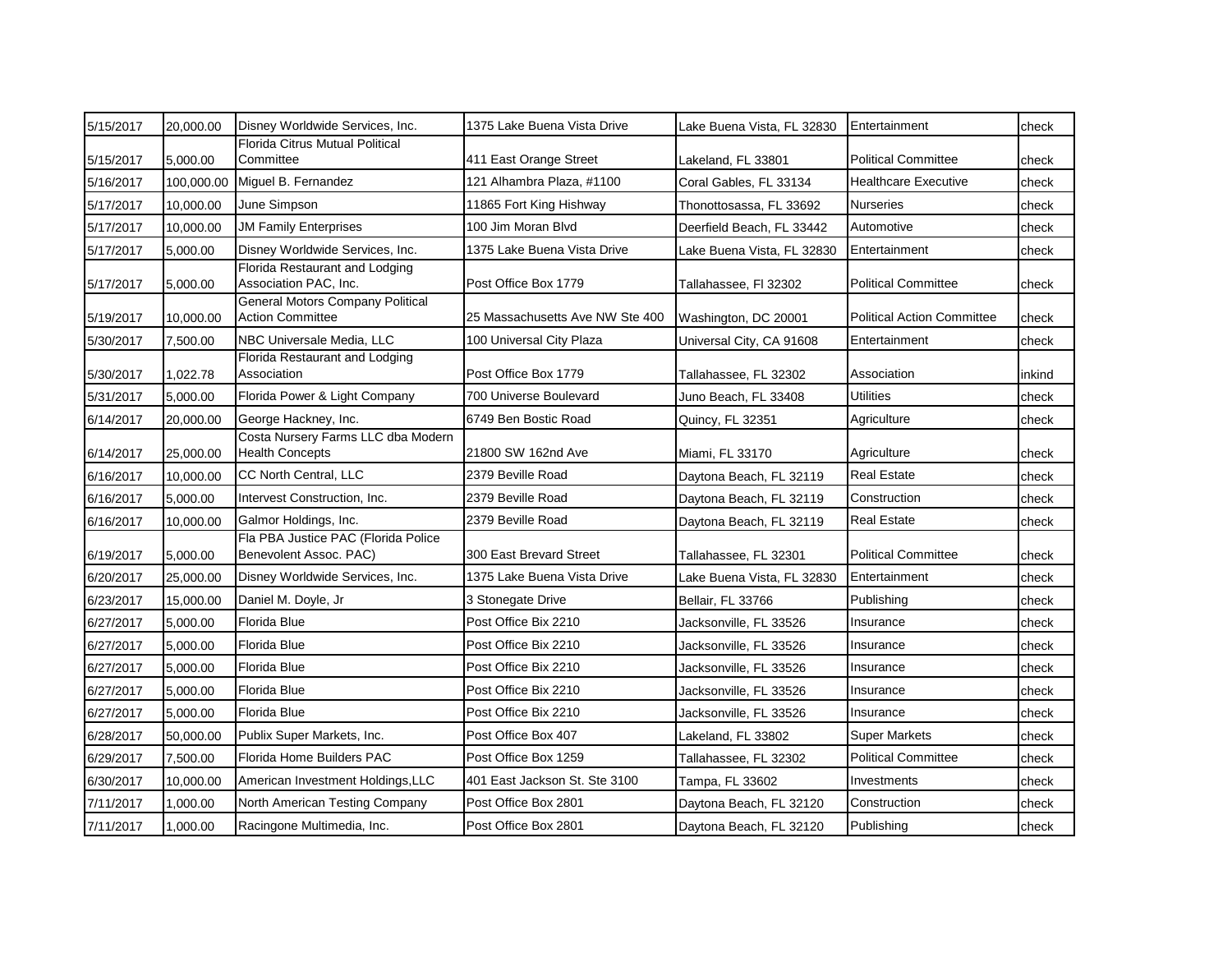| 7/11/2017 | 1,000.00  | ISC Properties, Inc.                                                      | Post Office Box 2801                    | Daytona Beach, FL 32120    | <b>Real Estate</b>                | check |
|-----------|-----------|---------------------------------------------------------------------------|-----------------------------------------|----------------------------|-----------------------------------|-------|
| 7/11/2017 | 1,000.00  | <b>Motor Racing Network</b>                                               | 555 MRN Drive                           | Concord, NC 28027          | <b>Broadcasting</b>               | check |
| 7/11/2017 | 1,000.00  | Southeastern Hay & Nursery                                                | Post Office Box 2801                    | Daytona Beach, FL 32120    | Agriculture                       | check |
| 7/11/2017 | 1,000.00  | <b>Event Equipment Leasing</b>                                            | Post Office Box 2801                    | Dayonta Beach, FL 32120    | <b>Equipment Leasing</b>          | check |
| 7/11/2017 | 1,000.00  | <b>Event Support Corporation</b>                                          | Post Office Box 2801                    | Daytona Beach, FL 32120    | <b>Event Service</b>              | check |
| 7/11/2017 | 1,000.00  | <b>ISC COM</b>                                                            | Post Office Box 2801                    | Daytona Beach, FL 32120    | <b>Internet Service</b>           | check |
| 7/11/2017 | 1,000.00  | Daytona International Speedway                                            | Post Office Box 2801                    | Daytona Beach, FL 32120    | Racing                            | check |
| 7/11/2017 | 7,500.00  | <b>Forest Lawn Memorial Gardens</b>                                       | 200 West Copans Road                    | Pompano Beach, FL33064     | <b>Funeral Services</b>           | check |
| 7/11/2017 | 2,500.00  | Service Corporation International<br>Political Action Committee (SCI/PAC) | Post Office Box 130548                  | Houston, TX 77219          | <b>Political Action Committee</b> | check |
| 7/11/2017 | 7,500.00  | Motorola Solutions, Inc. Political Action<br>Committee                    | 1455 Pennsylvania Ave NW Ste 900        | Wasington, DC 20001        | <b>Political Action Committee</b> | check |
| 7/12/2017 | 10,000.00 | Committee for Responsible Nurse<br>Anesthesia                             | 2600 Centennial Place #100              | Tallahassee FL 32308       | <b>Political Committee</b>        | check |
| 7/12/2017 | 2,500.00  | Committee for Special Purpose<br>Government Study                         | 315 South Calhoun Street Ste 830        | Tallahassee, Fl 32301      | <b>Political Committee</b>        | check |
| 7/12/2017 | 2,500.00  | The Florida Vacation Rental Political<br>Committee                        | 315 South Calhoun Street Ste 830        | Tallahassee, Fl 32301      | <b>Political Committee</b>        | check |
| 7/14/2017 | 25,000.00 | Sunz Insurance Solutions, LLC                                             | 1301 6th Ave West                       | Bradenton, FL 34205        | Insurance                         | check |
| 7/18/2017 | 15,000.00 | Florida Hospital Association<br>Management Corp.                          | 306 East College Avenue                 | Tallahassee, FL 32301      | Association                       | check |
| 7/20/2017 | 15,000.00 | Floridians for a Stronger Democracy                                       | Post Office Box 10085                   | Tallahassee, FL 32302      | <b>Political Committee</b>        | check |
| 7/20/2017 | 15,000.00 | Duke Energy                                                               | 400 South Tryon Street                  | Charlotte, NC 28285        | Energy                            | check |
| 7/21/2017 | 25,000.00 | ADG Acquisition Holdings, LLC                                             | 607 W. Martin Luther Kimg Jr Ste<br>103 | Tampa, FL 33603            | Real Estate                       | check |
| 7/21/2017 | 5,000.00  | UnitedHealth Group, Inc.                                                  | Post Office Box 1459                    | Minneapolis, MN 55401      | <b>Health Care</b>                | check |
| 7/21/2017 | 15,000.00 | Disney Worldwide Services, Inc.                                           | 1375 Lake Buena Vista Drive             | Lake Buena Vista, FL 32830 | Entertainment                     | check |
| 7/21/2017 | 15,000.00 | United States Sugar Corporation                                           | 111 Ponce de Leon Ave                   | Clewiston, FL 33440        | Agriculture                       | check |
| 7/21/2017 | 15,000.00 | Florida Medical Association Political<br><b>Action Committee</b>          | 1430 Piedmont Drive East                | Tallahassee, FL 32308      | <b>Political Committee</b>        | check |
| 7/25/2017 | 10,000.00 | Beer Distributor's Committee for Good<br>Government                       | 110 South Monroe Street, Suite B        | Tallahassee, Fl 32301      | <b>Political Committee</b>        | check |
| 7/25/2017 | 25,000.00 | Path Medical, LLC                                                         | 2304 Oakland Park Blvd                  | Oakland Park, FL 33311     | Healthcare                        | check |
| 7/27/2017 | 5,000.00  | Howell L. Ferguson                                                        | Post Office Box 150                     | Tallahassee, FL 32302      | Attorney                          | check |
| 7/27/2017 | 25,000.00 | June Simpson                                                              | 11865 Fort King Hishway                 | Thonottosassa, FL 33692    | <b>Nurseries</b>                  | check |
| 7/27/2017 | 25,000.00 | <b>FTBA Transportation PAC</b>                                            | 610 South Boulevard                     | Tampa, FL 33606            | <b>Political Committee</b>        | check |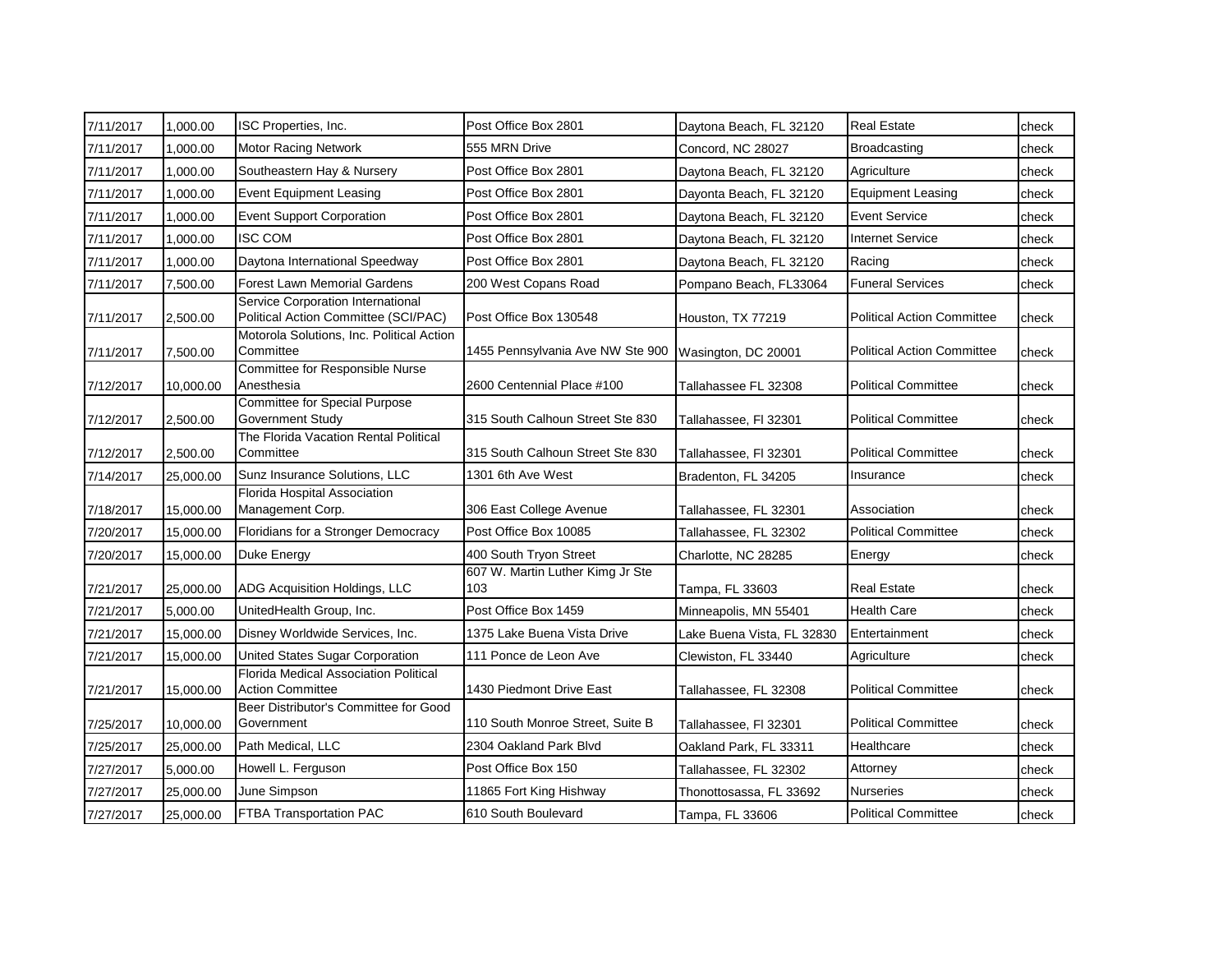| 7/27/2017 | 25,000.00 | Florida Power & Light Company                                     | 700 Universe Boulevard            | Juno Beach, FL 33408      | <b>Utilities</b>                  | check  |
|-----------|-----------|-------------------------------------------------------------------|-----------------------------------|---------------------------|-----------------------------------|--------|
| 7/31/2017 | 5,000.00  | Stella Ferguson Thayer                                            | Post Office Box 429               | Thonotosassa, FL 33592    | Attorney                          | check  |
| 7/31/2017 | 10,000.00 | FCCI Services, Inc.                                               | 6300 University Pkwy              | Sarasota, FL 34240        | Insurance                         | check  |
| 7/31/2017 | 25,000.00 | United States Sugar Corporation                                   | 111 Ponce de Leon Avenue          | Clewiston, FL 33440       | Agirculture                       | check  |
| 7/31/2017 | 25,000.00 | Fontainebleau Resort                                              | 4441 Collins Avenue               | Miami Beach, FL 33140     | Resort                            | check  |
| 7/31/2017 | 5,000.00  | Verizon                                                           | Post Office Box 21075             | Tulsa, OK 74121           | Telecommunications                | check  |
| 8/7/2017  | 10,000.00 | Florida Medical Association Political<br><b>Action Committee</b>  | Post Office Box 10269             | Tallahassee, FL 32301     | <b>Political Committee</b>        | check  |
| 8/9/2017  | 10,142.80 | Marriott Key West Beachside                                       | 3841 North Roosevelt Blvd         | Key West, FL 33040        | Resort                            | inkind |
| 8/21/2017 | 5,000.00  | Airbnb                                                            | 888 Brannan Street 4th floor      | San Francisco, CA 94103   | <b>Lodging Service</b>            | check  |
| 8/21/2017 | 10,000.00 | Anheuser Busch Companies                                          | One Busch Place                   | St.Louis MO 63118         | Beverage Manufacturer             | check  |
| 8/28/2017 | 50,000.00 | Florida Jobs PAC                                                  | Post Office Box 11309             | Tallahassee, FL 32302     | <b>Political Committee</b>        | check  |
| 8/28/2017 | 10,000.00 | Automated HealthCare Solutions, LLC                               | 1401 NW 136 Ave Ste 400           | Sunrise, FL 33323         | <b>Health Care</b>                | check  |
| 8/28/2017 | 15,000.00 | <b>RAI Services Company</b>                                       | Post Office Box 464               | Winston-Salem, NC 27102   | <b>Tobacco Company</b>            | check  |
| 8/28/2017 | 50,000.00 | <b>Florida Prosperity Fund</b>                                    | Post Office Box 10085             | Tallahassee, FL 32302     | <b>Political Committee</b>        | check  |
| 8/28/2017 | 5,000.00  | Palm Beach Kennel Club                                            | 1111 North Congress Ave           | West Palm Beach, FL 33409 | Pari-mutuel                       | check  |
| 8/28/2017 | 10,000.00 | <b>FOCUS EYEMD</b>                                                | 8489 Cabin Hill Road              | Tallahassee, FL 32311     | <b>Political Committee</b>        | check  |
| 8/28/2017 | 10,000.00 | Southern Glazer's Wine and Spritis, LLC 2400 SW 145th Ave Ste 300 |                                   | Miramar, FL 33027         | <b>Beverages</b>                  | check  |
| 8/29/2017 | 25,000.00 | Florida Insurance Council Political<br>Committee                  | Post Office Box 749               | Tallahassee,FL 32302      | <b>Political Committee</b>        | check  |
| 8/29/2017 | 5,000.00  | Wal-Mart, Inc.                                                    | 702 SW 8th St.                    | Bentonville, AR 72716     | Retail                            | check  |
| 8/29/2017 | 20,000.00 | <b>Florida Manufactured Housing</b><br>Association, Inc. PAC      | 1284 Timberlane Road              | Tallahassee, FL 32312     | <b>Political Committee</b>        | check  |
| 8/29/2017 | 25,000.00 | RaceTrac                                                          | Post Office Box 105035            | Atlanta, GA 30348         | Fuel                              | check  |
| 8/29/2017 | 5,000.00  | Lewis, Longman & Walker, PA                                       | 315 South Calhoun Street, Ste 830 | Tallahassee, Fl 32301     | Law Firm                          | check  |
| 8/31/2017 | 3,000.00  | Mednax, Inc.                                                      | 1301 Concord Terrace              | Sunrise, FL 33323         | <b>Political Action Committee</b> | check  |
| 8/31/2017 | 5,000.00  | Joel Overton                                                      | 3282 Foley Drive                  | Tallahassee, Fl 32309     | Govenmental Consultant            | check  |
| 8/31/2017 | 2,000.00  | Capitol Solutions, LLC                                            | Post Office Box 10242             | Tallahassee, FI 32302     | Govenmental Consultant            | check  |
| 8/31/2017 | 5,000.00  | J. Larry Overton & Associates, Inc.                               | 101 East College Ave, Ste 302     | Tallahassee, FL 32301     | Govenmental Consultant            | check  |
| 8/31/2017 | 2,500.00  | Capitol Solutions, LLC                                            | Post Office Box 10242             | Tallahassee, FL 32302     | <b>Governmental Consultants</b>   | check  |
| 8/31/2017 | 10.000.00 | Florida Hospital Association PC for<br><b>Quality Healthcare</b>  | 306 East College Avenue           | Tallahassee, FL 32301     | <b>Political Committee</b>        | check  |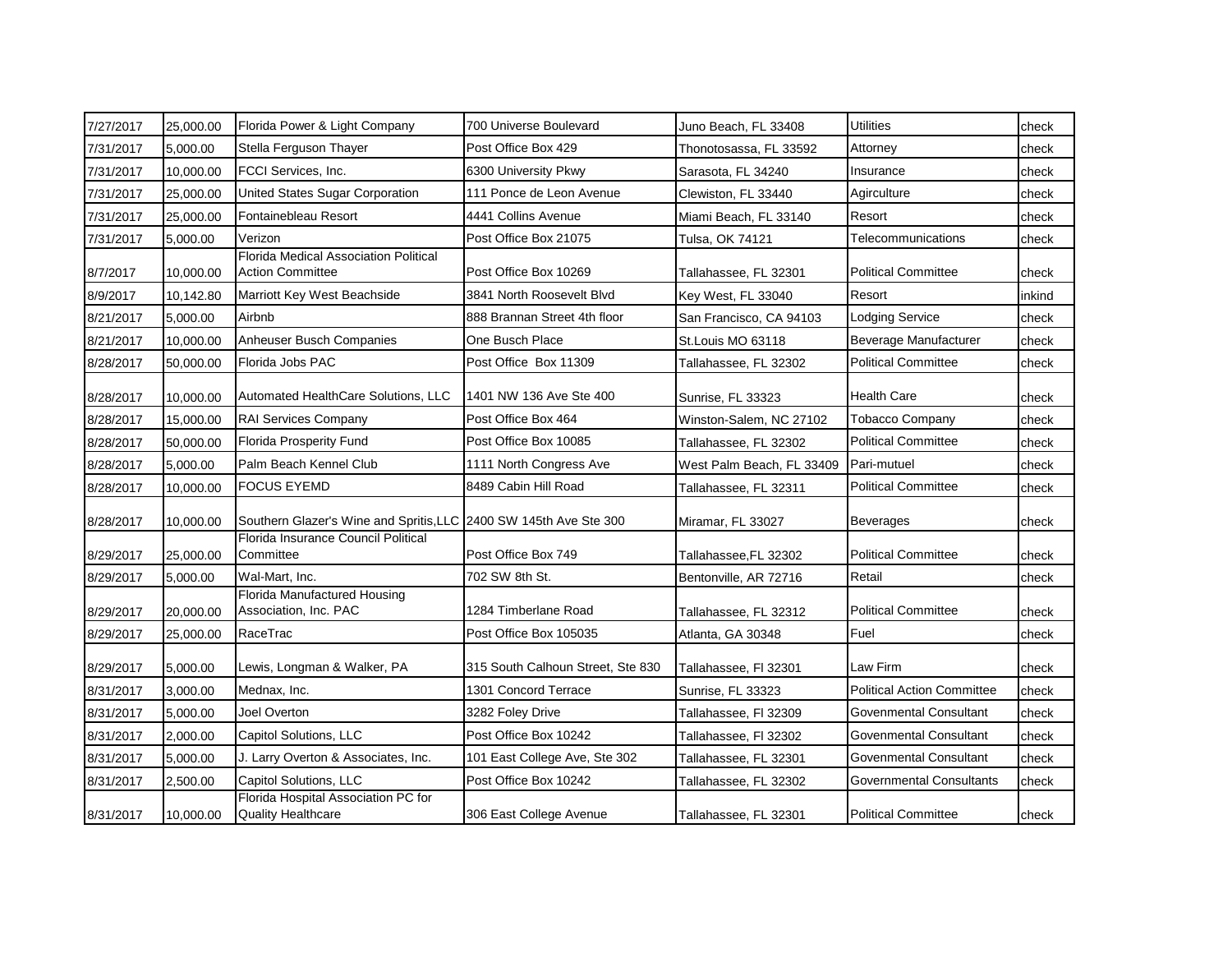|           |           | Florida Fruit and Vegetable Association -                               |                                          |                           |                            |       |
|-----------|-----------|-------------------------------------------------------------------------|------------------------------------------|---------------------------|----------------------------|-------|
| 9/1/2017  | 2,000.00  | <b>PAC</b>                                                              | Post Office Box 948153                   | Maitland, FL 32794        | <b>Political Committee</b> | check |
| 9/5/2017  | 5,000.00  | Windhaven Insurance Company                                             | 8550 NW 33rd Street Ste 400              | Doral, FL 33122           | Insurance                  | check |
| 9/5/2017  | 25,000.00 | <b>Growing Florida's Future</b>                                         | 2640-A Mitcham Drive                     | Tallahassee, FL 32308     | <b>Political Committee</b> | check |
| 9/5/2017  | 50,000.00 | Heritage P & C Insurance Company                                        | 2600 McCormick Dr, Ste 300               | Clearwater, FL 33759      | Insurance                  | check |
| 9/6/2017  | 25,000.00 | Mosaic Global Sales, LLC                                                | 3033 Campus Drive Ste E490               | Plymouth, MN 55441        | Fertilizer                 | check |
| 9/6/2017  | 5,000.00  | <b>Gunster Law Firm</b>                                                 | 777 South Flagler Drive, Ste 500<br>East | West Palm Beach, FL 33401 | Law Firm                   | check |
| 9/6/2017  | 25,000.00 | <b>Florida Medical Association Political</b><br><b>Action Committee</b> | 1430 Piedmont Drive East                 | Tallahassee, FL 32312     | <b>Political Committee</b> | check |
| 9/7/2017  | 20,000.00 | Florida Blue                                                            | Post Office Box 2210                     | Jacksonville, FL 33526    | Insurance                  | check |
| 9/7/2017  | 10,000.00 | Natural Therapeutics of Florida, LLC                                    | 3313 NE 40th Street                      | Fort Lauderdale, FL 33308 | Health care                | check |
| 9/22/2017 | 7,500.00  | Comprehensive Health Management,<br>Inc.                                | Post Office Box 31390                    | Tampa, FL 33631           | Health care                | check |
| 9/22/2017 | 10,000.00 | <b>Amscot Corporation</b>                                               | 600 N. Westshore Blyd Ste 1200           | Tampa, FL 33609           | <b>Financial Services</b>  | check |
| 9/29/2017 | 5,000.00  | <b>ARDA Resort Owners Coalition</b>                                     | 1201 15th Street NW Ste 400              | Wasington, DC 20005       | Association                | check |
| 9/29/2017 | 20,000.00 | Florida Hospital Association PC for<br><b>Quality Healthcare</b>        | 306 East College Avenue                  | Tallahassee, FL 32301     | <b>Political Committee</b> | check |
| 10/9/2017 | 42,500.00 | Florida Manufactured Housing<br>Association, Inc. PAC                   | 1284 Timberlane Road                     | Tallahassee, FL 32312     | <b>Political Committee</b> | check |
| 10/9/2017 | 2,500.00  | The Florida Vacation Rental Political<br>Committee                      | 315 South Calhoun Street Ste 830         | Tallahassee, FL 32301     | <b>Political Committee</b> | check |
| 10/9/2017 | 5,000.00  | Mitigation Banking for Florida's Future                                 | 315 South Calhoun Street, Ste 830        | Tallahassee, FI 32301     | <b>Political Committee</b> | check |
| 10/9/2017 | 3,000.00  | VCP-SB Associates, Ltd                                                  | 100 3rd Street South, Ste 300            | St. Petersburg, FL 33701  | <b>Real Estate</b>         | check |
| 10/9/2017 | 3,000.00  | Vestcor-WR Associates, Ltd                                              | 100 3rd Street South, Ste 300            | St. Petersburg, FL 33701  | <b>Real Estate</b>         | check |
| 10/9/2017 | 3,000.00  | <b>Grande Court Blanding</b>                                            | 100 3rd Street South, Ste 300            | St. Petersburg, FI 33701  | <b>Real Estate</b>         | check |
| 10/9/2017 | 3,000.00  | <b>Cypress Oaks</b>                                                     | 100 3rd Street South, Ste 300            | St. Peterburg, FL 33710   | Real Estate                | check |
| 10/9/2017 | 3,000.00  | Vestcor XIX Ltd                                                         | 100 3rd Street South, Ste 300            | St. Petersburg, FL 33710  | <b>Real Estate</b>         | check |
| 10/9/2017 | 15,000.00 | The Vestcor Companies, Inc.                                             | 3030 Hartley Road, Suite 310             | Jacksonville, FL 32257    | <b>Real Estate</b>         | check |
| 10/9/2017 | 5,000.00  | Keeping Florida Affordable PC                                           | 2640-A Mitcham Drive                     | Tallahassee, FI 32308     | <b>Political Committee</b> | check |
| 10/9/2017 | 1,000.00  | TVC AV, LLC                                                             | 3030 Hartley Road, Suite 310             | Jacksonville, FL 32257    | <b>Real Estate</b>         | check |
| 10/9/2017 | 1,000.00  | VCP-Real Estate Investments, Ltd                                        | 3030 Hartley Road, Suite 310             | Jacksonville, FL 32257    | <b>Real Estate</b>         | check |
| 10/9/2017 | 1,000.00  | Vestcor Partners XXVII, LLC                                             | 3030 Hartley Road, Suite 310             | Jacksonville, FL 32257    | <b>Real Estate</b>         | check |
| 10/9/2017 | 1,000.00  | VCI Housing I, LLC                                                      | 3030 Hartley Road, Suite 310             | Jacksonville, FL 32257    | <b>Real Estate</b>         | check |
| 10/9/2017 | 1,000.00  | J & N Jax, LLC                                                          | 3030 Hartley Road, Suite 310             | Jacksonville, FL 32257    | <b>Real Estate</b>         | check |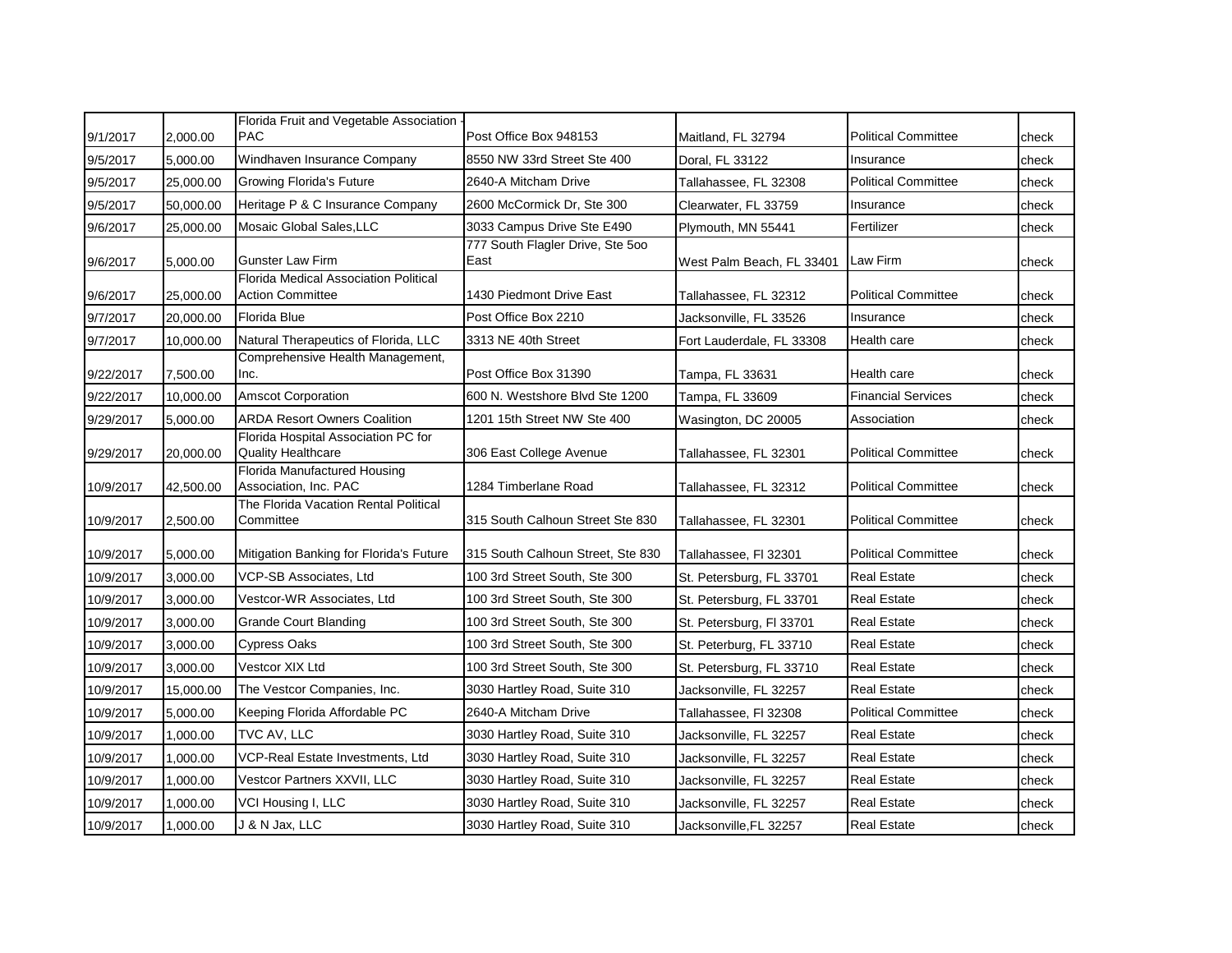| 10/11/2017 | 15,000.00 | Syd Ghermezian                                                | 807 Jamaica Ave                       | Woodhaven, NY 11421                    | Banking                                | check |
|------------|-----------|---------------------------------------------------------------|---------------------------------------|----------------------------------------|----------------------------------------|-------|
|            |           | <b>ACPAC Automobile Clue Political</b>                        |                                       |                                        | <b>Political Action Committee</b>      |       |
| 10/11/2017 | 5,000.00  | <b>Action Committee</b><br>Fontainebleau Resort               | 1 Auto Club Drive<br>4441 Collins Ave | Dearborn, MI 48126                     |                                        | check |
| 10/11/2017 | 20,000.00 |                                                               |                                       | Miami Beach, FL 33140                  | Resort                                 | check |
| 10/11/2017 | 35,000.00 | Florida Blue                                                  | Post Office Box 2210                  | Jacksonville, FL 32203                 | Insurance                              | check |
| 10/12/2017 | 25,000.00 | <b>JM Family Enterprises</b>                                  | 100 Jim Moran Blyd                    | Deerfield Beach, FL 33442              | Automotive                             | check |
| 10/12/2017 | 3,000.00  | <b>UPSPAC</b>                                                 | 55 Glenlake Parkway NE                | Atlanta, GA 30328                      | <b>Political Action Committee</b>      | check |
| 10/17/2017 | 2,500.00  | <b>BI</b> Services                                            | Post Office Box 25030                 | Bradenton, FL 34206                    | <b>Retail Sales</b>                    | check |
| 10/17/2017 | 5,000.00  | Allstate Insurance Company                                    | 2775 Sanders Road                     | Northbrook, IL 60062                   | Insurance                              | check |
| 10/17/2017 | 10,000.00 | TECO Energy, Inc.                                             | 702 North Franklin Street             | Tampa, FL 33602                        | Energy                                 | check |
| 10/17/2017 | 10,000.00 | Publix Super Markets, Inc.                                    | Post Office Box 407                   | Lakeland, FL 33802                     | <b>Super Markets</b>                   | check |
| 10/17/2017 | 10,000.00 | Florida Jobs PAC                                              | Post Office Box 11309                 | Tallahassee, FL 32302                  | <b>Political Committee</b>             | check |
| 10/18/2017 | 25,000.00 | Surterra Florida, LLC                                         | 318 Cherokee Ave Se 108               | Atlanta, GA 30312                      | Therapeutics                           | check |
| 10/18/2017 | 10,000.00 | <b>AFSCNE</b>                                                 | 1625 L Street, NW                     | Washington, DC 20036                   | Union                                  | check |
| 10/18/2017 | 25,000.00 | Voice of Florida Business Political<br>Action Committee, Inc. | Post Office Box 784                   | Tallahassee, FL 32302                  | <b>Political Committee</b>             | check |
| 10/18/2017 | 25,000.00 | Florida Crystals Corporation                                  | One N. Clematis Street, Ste 100       | West Palm Beach, FL 33401              | Agriculture                            | check |
| 10/18/2017 | 10,000.00 | Ghost Management Group, LLC                                   | 41 Discovery                          | Irvine, CA 92618                       | Venture Capital                        | check |
| 10/18/2017 | 5,000.00  | Insikt, Inc.                                                  | 333 Bush Street, 17th Floor           | San Francisco, CA 94104                | <b>Financial Services</b>              | check |
| 10/18/2017 | 5,000.00  | Florida East Coast Industries, LLC                            | 2855 LeJeune Road, Fourth Floor       | Coral Gables, FL 33134                 | Transportation                         | check |
| 10/18/2017 | 5,000.00  | Kitson Evergreen, LLC                                         | 4500 PGA Blvd Ste 400                 | Palm Beach Gardens, FL 3341Real Estate |                                        | check |
| 10/18/2017 | 5,000.00  | <b>Thomas Hurley</b>                                          | 11930 Lake Shore Place                | North Palm Beach, FL 33408             | <b>Real Estate</b>                     | check |
| 10/18/2017 | 25,000.00 | Q Link Wireless, LLC                                          | 499 E. Sheridan Street, Ste 300       | Dania, FL 33004                        | Telecommunications                     | check |
| 10/18/2017 | 10,000.00 | Florida Chamber of Commerce PAC                               | Post Office Box 11309                 | Tallahassee, FL 32302                  | <b>Political Committee</b>             | check |
| 10/18/2017 | 5,000.00  | McNicholas & Associates, Inc.                                 | 224 Datura Street, Ste 1400           | West Palm Beach, FL 33401              | <b>Pulbic Relations</b>                | check |
| 10/18/2017 | 5,000.00  | Atlantic Pacific Communites, LLC                              | 1025 Kane Concourse, Ste 215          | Bay Harbor Islands, FL 33154           | <b>Real Estate</b>                     | check |
| 10/18/2017 | 7,500.00  | Penn Credit Corp                                              | 916 South 14th Street                 | Harrisburg, PA 17104                   | <b>Financial Services</b>              | check |
| 10/18/2017 | 2,500.00  | Florida Harbor Pilots Association, Inc.                       | Post Office Box 38294                 | Tallahassee, FL 32315                  | Association                            | check |
| 10/18/2017 | 2,500.00  | Palmetto Surety Corporation                                   | 109 River Landing Dr, Ste 200         | Charleston, SC 29492                   | <b>Bail Bonds</b>                      | check |
| 10/18/2017 | 5,000.00  | Vitas Hospice Services, LLC                                   | 3046 Corporate Way                    | Miramar, FL 33025                      | <b>Hospice Services</b>                | check |
| 10/18/2017 | 10,000.00 | South Florida Stadium, LLC                                    | 347 Don Shula Drive                   | Miami Gardens, FL 33056                | Sports Complex                         | check |
| 10/18/2017 | 2,500.00  | Grant Street Group, Inc.                                      | 339 Sixth Avenue, Ste 1400            | Pittsburg, PA 15222                    | <b>Computer Programming Svcs check</b> |       |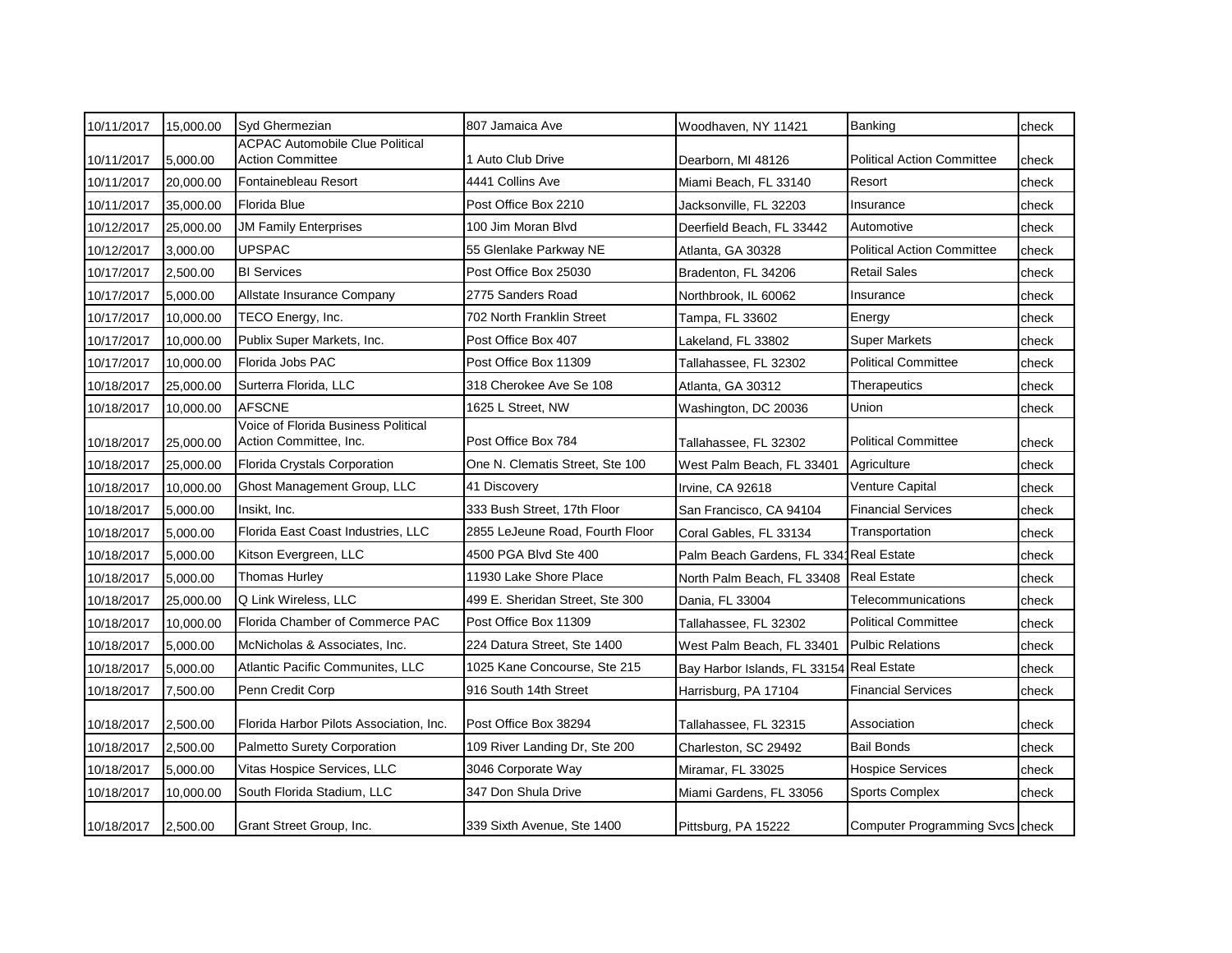| 10/18/2017 | 10,000.00 | Petland, Inc.                                                                   | Post Office Box 1606                     | Chillicothe, OH 45601     | <b>Retail Sales</b>                   | check |
|------------|-----------|---------------------------------------------------------------------------------|------------------------------------------|---------------------------|---------------------------------------|-------|
| 10/18/2017 | 5,000.00  | <b>Apartment Political Action Committee</b>                                     | 105 East Robinson Street, Ste 301        | Orlando, FL 32801         | <b>Political Committee</b>            | check |
| 10/18/2017 | 2,000.00  | <b>Belinda Keiser</b>                                                           | 6069 NW 87th Ave                         | Parkland, FL 33067        | Education                             | check |
| 10/18/2017 | 1,000.00  | Hercules Properties, LTD                                                        | 1900 W Commerical Blvd, Ste 180          | Fort Lauderdale, FL 33309 | <b>Real Estate</b>                    | check |
| 10/18/2017 | 5,000.00  | Florida Association of Motorist Service<br>Providers Inc.                       | 11287 South Dixie Hwy                    | Maimi, FL 33156           | Association                           | check |
| 10/18/2017 | 5,000.00  | G.L. Homes of Florida Corporation                                               | 1600 Sawgrass Parkway, Ste 400           | Sunrise, FL 33323         | Construction                          | check |
| 10/18/2017 | 1,000.00  | Zeus Properties, LLC                                                            | 1900 W Commerical Blvd, Ste 180          | Fort Lauderdale, FL 33309 | <b>Real Estate</b>                    | check |
| 10/18/2017 | 1,000.00  | Everglades Management, Inc.                                                     | 1900 W Commerical Blvd, Ste 180          | Fort Lauderdale, FL 33309 | <b>Property Management</b>            | check |
| 10/18/2017 | 7,500.00  | Julie W. Allison, PA                                                            | 225 South 21st Ave                       | Hollywood, FL 33020       | Law Firm                              | check |
| 10/18/2017 | 15,000.00 | Southwest Florida Enterprises, Inc.                                             | Post Office Box 350940                   | Miami, FL 33135           | Pari Mutuel                           | check |
| 10/18/2017 | 2,500.00  | Woolpert, Inc. Political Action<br>Committee                                    | 4454 Idea Center Blvd                    | Dayton, OH 45430          | <b>Political Action Committee</b>     | check |
| 10/18/2017 | 10,000.00 | Ronald Book, P.A                                                                | 18851 NE 29th Ave., #1010                | Aventura, FL 33180        | Law Firm                              | check |
| 10/18/2017 | 10,000.00 | Florida Power & Light Company                                                   | 700 Universe Boulevard                   | Juno Beach, FL 33408      | <b>Utilities</b>                      | check |
| 10/19/2017 | 10,000.00 | <b>USAA</b>                                                                     | Post Office Box 34330                    | San Antonio, TX 78265     | Insurance                             | check |
| 10/23/2017 | 2,500.00  | Davie Commerce Center Inc.                                                      | 2011 SW 70th Ave., Ste A-12              | Davie, FL 33317           | Wharehousing/sales                    | check |
| 10/23/2017 | 5,000.00  | NuVision Management                                                             | 5310 NW 33rd Ave., Ste 211               | Fort Lauderdale, FL 33309 | <b>Commercial Real Estate</b><br>Mgmt | check |
| 10/23/2017 | 5,000.00  | <b>Council for Senior Floriidians</b>                                           | P.O. Box 1459                            | Tallahassee, FL 32302     | <b>Political Committee</b>            | check |
| 10/27/2017 | 25,000.00 | Florida Manufactured Housing<br>Association PAC, Inc.                           | 1284 Timberlane Road                     | Tallahassee, FL 32312     | <b>Political Committee</b>            | check |
| 10/27/2017 | 5,000.00  | Mitigation Banking for Florida's Future                                         | 315 S. Calhoun Street, Ste 830           | Tallahassee, FL 32301     | <b>Political Committee</b>            | check |
| 10/27/2017 | 5,000.00  | The Florida Vacation Rental Political<br>Committee                              | 315 S. Calhoun Street, Ste 830           | Tallahassee, FL 32301     | <b>Political Committee</b>            | check |
| 10/27/2017 | 5,000.00  | Florida Restaurant & Lodging<br>Association Political Action Committee,<br>Inc. | Post Office Box 1779                     | Tallahassee, FL 32302     | <b>Political Committee</b>            | check |
| 10/27/2017 | 5.000.00  | Barron Collier Resources, LLP                                                   | 2600 Golden Gate Parkway                 | Naples, FL 34105          | Real Estate                           | check |
| 10/27/2017 | 5,000.00  | Collier Enterprises Management, Inc.                                            | 2550 Goodlette Road, North, Suite<br>100 | Naples, FL 34103          | <b>Real Estate</b>                    | check |
| 10/27/2017 | 5,000.00  | <b>Calder Race Course</b>                                                       | 21001 NW 27th Ave                        | Miami, FL 33056           | Race Course                           | check |
| 10/27/2017 | 25,000.00 | The Geo Group Political Contribution<br>Account                                 | 621 NW 53rd St, Ste 700, Office<br>7109  | Boca Raton, FL 33437      | Corrections                           | check |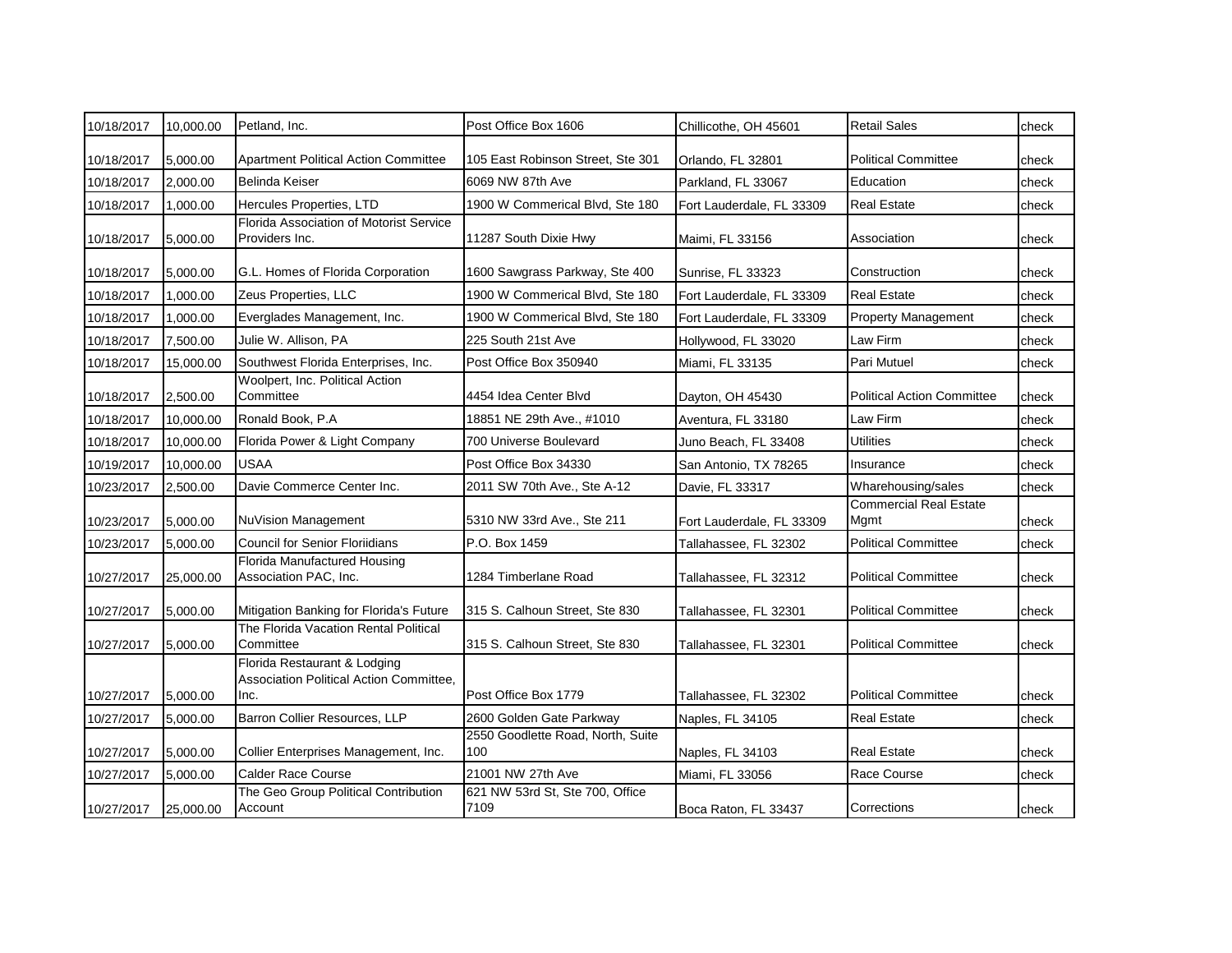| 10/27/2017 | 2,500.00  | <b>SWBG Operations Group</b>                                       | 9205 Southpark Center Loop, Ste<br>400 | Orlando, FL 32819         | Entertainment                     | check  |
|------------|-----------|--------------------------------------------------------------------|----------------------------------------|---------------------------|-----------------------------------|--------|
| 10/27/2017 | 20,000.00 | Florida Hospital Association PC for<br><b>Quality Healthcare</b>   | 306 East College Avenue                | Tallahassee, FL 32301     | <b>Political Committee</b>        | check  |
| 10/30/2001 | 10,000.00 | Keeping Florida Affordable PC                                      | 2640-A Mitcham Drive                   | Tallahassee, FL 32308     | <b>Political Committee</b>        | check  |
| 10/31/2017 | 15,000.00 | ABC Fine Wine and Spirits, Inc.                                    | Post Office Box 593688                 | Orlando, FL 32859         | <b>Beverage Retailer</b>          | check  |
| 10/31/2017 | 1,097.78  | Florida Chamber of Commerce                                        | Post Office Box 11309                  | Tallahassee, FL 32302     | Association                       | inkind |
| 11/2/2017  | 25.00     | Metz, Husband & Daughton, PA                                       | 119 South Monroe Street, Ste 200       | Tallahassee, FL 32301     | Law Firm                          | inkind |
| 11/8/2017  | 5,000.00  | Florida Surveying and Mapping Political<br><b>Action Committee</b> | Post Office Box 14858                  | Tallahassee, FL 32317     | <b>Political Committee</b>        | check  |
| 11/8/2017  | 25,000.00 | <b>CARPAC</b>                                                      | 400 N. Meridian Street                 | Tallahassee, FL 32301     | Automotive                        | check  |
| 11/8/2017  | 5,000.00  | American Insurance Association                                     | 555 12th Street SW Ste 5500            | Washington, DC 20004      | Association                       | check  |
| 11/8/2017  | 5,000.00  | Harris Corporation Political Action<br>Committee                   | 600 Maryland Ave SW Suite 850E         | Washington, DC 20024      | <b>Political Action Committee</b> | check  |
| 11/8/2017  | 10,000.00 | OD-EYEPAC                                                          | 1029 McKean Circle                     | Winter Park, FL 32789     | <b>Political Committee</b>        | check  |
| 11/8/2017  | 2,500.00  | Health Network One, Inc.                                           | 2001 S. Andrews Avenue                 | Fort Lauderdale, FL 33316 | Health care                       | check  |
| 11/8/2017  | 50,000.00 | <b>Florida Prosperity Fund</b>                                     | Post Office Box 10085                  | Tallahassee, FL 32302     | <b>Political Committee</b>        | check  |
| 11/8/2017  | 10,000.00 | <b>Comcast Corporation</b>                                         | 1701 JFK Blvd                          | Philadelphia, PA 19103    | Cable Television                  | check  |
| 11/8/2017  | 10,000.00 | <b>Realtors Political Advocacy Committee</b>                       | 7025 Augusta National Drive            | Orlando, FL 32822         | <b>Political Committee</b>        | check  |
| 11/8/2017  | 25,000.00 | <b>Dosal Tobacco Corporation</b>                                   | 4775 NW 132nd Street                   | Opa Locka, FL 33054       | <b>Tobacco Company</b>            | check  |
| 11/8/2017  | 5,000.00  | Novartis Finance Corporation                                       | 6201 South Freeway WR-57               | Fort Worth, TX 76134      | Pharmaceuticals                   | check  |
| 11/10/2017 | 7,500.00  | Lykes Bros, Inc.                                                   | 400 North Tampa Street, Suite 1900     | Tampa, FL 33602           | Agriculture                       | check  |
| 11/14/2017 | 7,500.00  | PhRMA                                                              | 950 F Street NW, Suite 300             | Washington, DC 20004      | Pharmaceuticals                   | check  |
| 11/14/2017 | 5,000.00  | People for Clean Water Solutions                                   | 311 East Park Avenue                   | Tallahassee, FL 32301     | <b>Political Committee</b>        | check  |
| 11/14/2017 | 10,000.00 | Jacksonville Kennel Club, Inc.                                     | Post Office Box 54249                  | Jacksonville, FL 32245    | Pari-mutuel                       | check  |
| 11/16/2017 | 10,000.00 | Florida Professional Employers<br>Organization PAC                 | 311 East Park Avenue                   | Tallahassee, FL 32301     | <b>Political Committee</b>        | check  |
| 11/16/2017 | 2,500.00  | Coalition of Affordable Housing PC                                 | 8489 Cabin Hill Road                   | Tallahassee, FL 32311     | <b>Political Committee</b>        | check  |
| 11/16/2017 | 5,000.00  | Floridians United for Our Children's<br>Future                     | Post Office Box 10085                  | Tallahassee, FI 32302     | <b>Political Committee</b>        | check  |
| 11/16/2017 | 5,000.00  | <b>Frontier Communications</b>                                     | 401 Merritt 7                          | Norwalk, CT 06851         | Communications                    | check  |
| 11/28/2017 | 2,000.00  | <b>ABC Merit Shop PC</b>                                           | 3730 Coconut Creek Parkway Ste<br>200  | Coconut Creek, FL 33066   | <b>Political Committee</b>        | check  |
| 11/28/2017 | 156.25    | <b>GOPAC Election Fund</b>                                         | 2300 Clarendon Blvd Ste 1305           | Arlington, VA 22201       | <b>Political Action Committee</b> | inkind |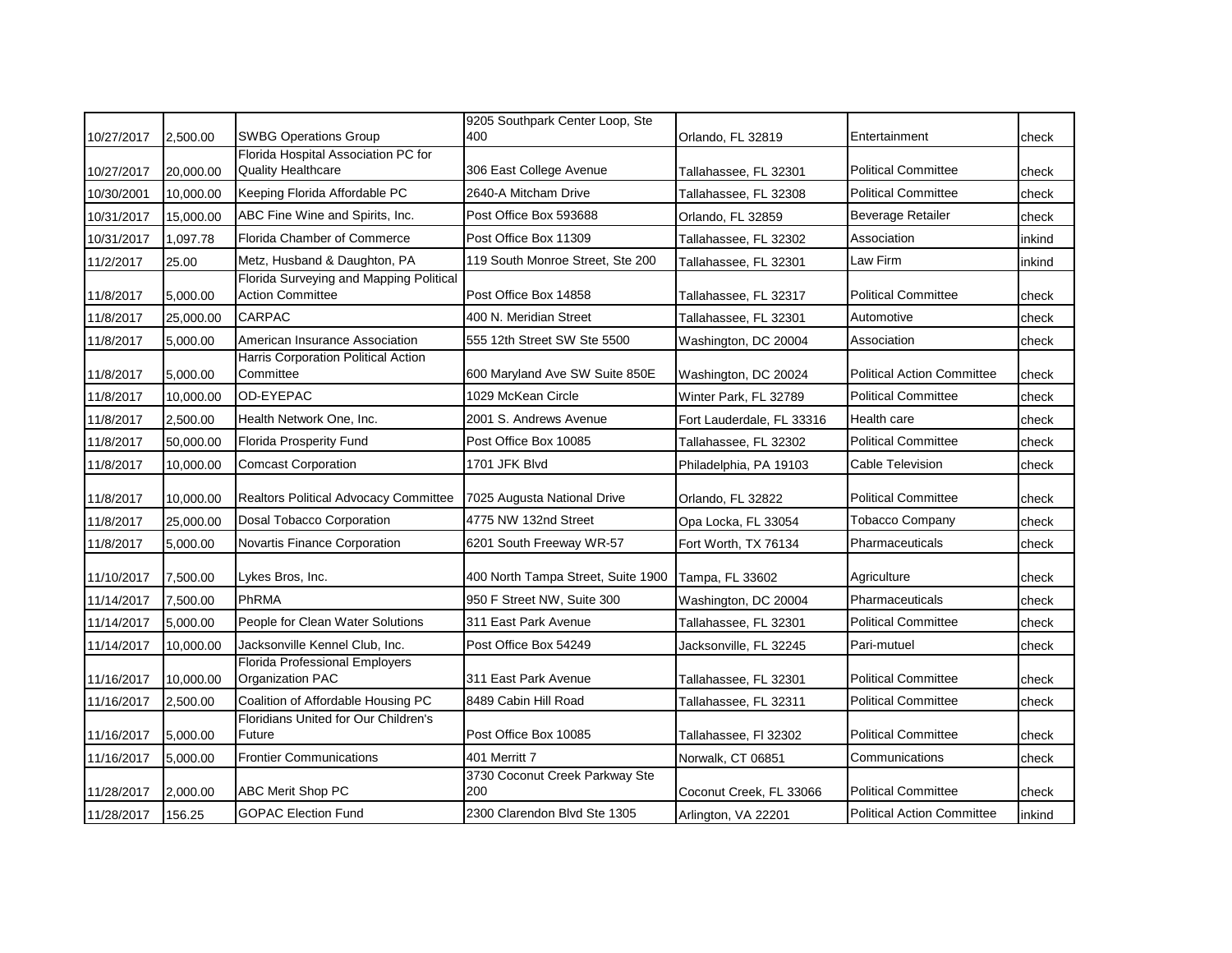| 11/29/2017 | 30,000.00 | Isle of Capri Casinos, Inc.                                       | 600 Emerson Roaid, Suite 300  | St. Louis, MO 63141      | Pari Mutuel                       | check  |
|------------|-----------|-------------------------------------------------------------------|-------------------------------|--------------------------|-----------------------------------|--------|
| 11/29/2017 | 12,500.00 | <b>GOPAC Election Fund</b>                                        | 2300 Clarendon Blvd Ste 1305  | Arlington, VA 22201      | <b>Political Action Committee</b> | check  |
| 11/30/2017 | 5,000.00  | Florida Hospital Association PC for<br><b>Quality Healthcare</b>  | 306 East College Avenue       | Tallahassee, FL 32301    | <b>Political Committee</b>        | check  |
| 11/30/2017 | 5,000.00  | Florida Hospital Association PC for<br><b>Healthy Communities</b> | 306 East College Avenue       | Tallahassee, FL 32301    | <b>Political Committee</b>        | check  |
| 11/30/2017 | 20,000.00 | Florida Insurance Council Political<br>Committee                  | Post Office Box 749           | Tallahassee, FL 32302    | <b>Political Committee</b>        | check  |
| 11/30/2017 | 15,000.00 | Florida Power & Light Company                                     | 700 Universe Boulevard        | Juno Beach, FL 33408     | Utilities                         | check  |
| 12/6/2017  | 20,000.00 | TECO Energy, Inc.                                                 | 702 North Franklin Street     | Tampa, FL 33602          | Energy                            | check  |
| 12/6/2017  | 25,000.00 | <b>Anheuser Busch Companies</b>                                   | One Busch Place               | St. Louis, MO 63118      | Beverage Manufacturer             | check  |
| 12/6/2017  | 65,000.00 | Floridians for a Stronger Democracy                               | Post Office Box 10085         | Tallahassee, FL 32302    | <b>Political Committee</b>        | check  |
| 12/6/2017  | 5,000.00  | Marriott International, Inc. Political<br><b>Action Committee</b> | 10400 Fernwood Road           | Bethesda, MD 20817       | <b>Political Action Committee</b> | check  |
| 12/6/2017  | 2,500.00  | <b>Entertainment Software Association</b>                         | 601 Massachusetts Ave NW #300 | Washington, DC 20001     | Association                       | check  |
| 12/6/2017  | 5,000.00  | Ocala Breeders' Sales Co., Inc.                                   | Post Office Box 99            | Ocala, FL 34478          | Horse Breeders                    | check  |
| 12/6/2017  | 15,000.00 | Florida Chamber of Commerce PAC                                   | Post Office Box 11309         | Tallahassee, FL 32302    | <b>Political Committee</b>        | check  |
| 12/6/2017  | 15,000.00 | JDCDevelopment, LLC                                               | 3200 County Road 630 West     | Fort Meade, FL 33841     | <b>Technology Development</b>     | check  |
| 12/6/2017  | 2,500.00  | Natural Resource Planning Services,<br>Inc.                       | 4703 NW 53rd Ave, Ste B-1     | Gainesville, FL 32653    | <b>Forestry Consultng</b>         | check  |
| 12/6/2017  | 2,000.00  | US Anesthesia Partners-Florida                                    | 4048 Evans Ave, Ste 303       | Fort Myers, FL 33901     | Physicians                        | check  |
| 12/8/2017  | 5,000.00  | Zenith Insurance Company                                          | 21255 Califa Street           | Woodland Hills, CA 91367 | Insurance                         | check  |
| 12/8/2017  | 5,000.00  | Airbnb                                                            | 888 Brannan Street 4th floor  | San Francisco, CA 94003  | <b>Lodging Service</b>            | check  |
| 12/8/2017  | 20,000.00 | Greg E Lindberg                                                   | 2222 Sedwick Road             | Durham, NC 27713         | Investments                       | check  |
| 12/11/2017 | 50,000.00 | United States Sugar Corporation                                   | 111 Ponce de Leon Ave         | Clewiston, FL 33440      | Agriculture                       | check  |
| 12/12/2017 | 5,000.00  | OFO US Limited                                                    | 2850 Middlefield Rd Apt 319   | Palo Alto, CA 94306      | <b>Bike Rental</b>                | check  |
| 12/12/2017 | 20,000.00 | FCCI Services, Inc.                                               | 6300 University Pkwy          | Sarasota, FL 34240       | Insurance                         | check  |
| 12/14/2017 | 37.42     | Dosal Tobacco Corporation                                         | 4775 NW 132nd Street          | Opa Locka, FL 33054      | <b>Tobacco Company</b>            | inkind |
| 12/14/2017 | 5,000.00  | Title Industry of Florida PAC                                     | 8489 Cabin Hill Road          | Tallahassee, FL 32311    | <b>Political Committee</b>        | check  |
| 12/14/2017 | 2,500.00  | Lyft                                                              | 185 Berry Street              | San Francisco, CA 94110  | Transportation                    | check  |
| 12/18/2017 | 2,500.00  | Comprehensive Health Management,<br>Inc.                          | Post Office Box 31390         | Tampa, FL 33631          | <b>Health Care</b>                | check  |
| 12/18/2017 | 2,500.00  | The Travelers Indemnity Company                                   | 1 Tower Square                | Hartford, CT 06183       | Insurance                         | check  |
| 12/18/2017 | 5,000.00  | Oportun, Inc.                                                     | 1600 Seaport Blvd Ste 250     | Redwood City, CA 94063   | Loans                             | check  |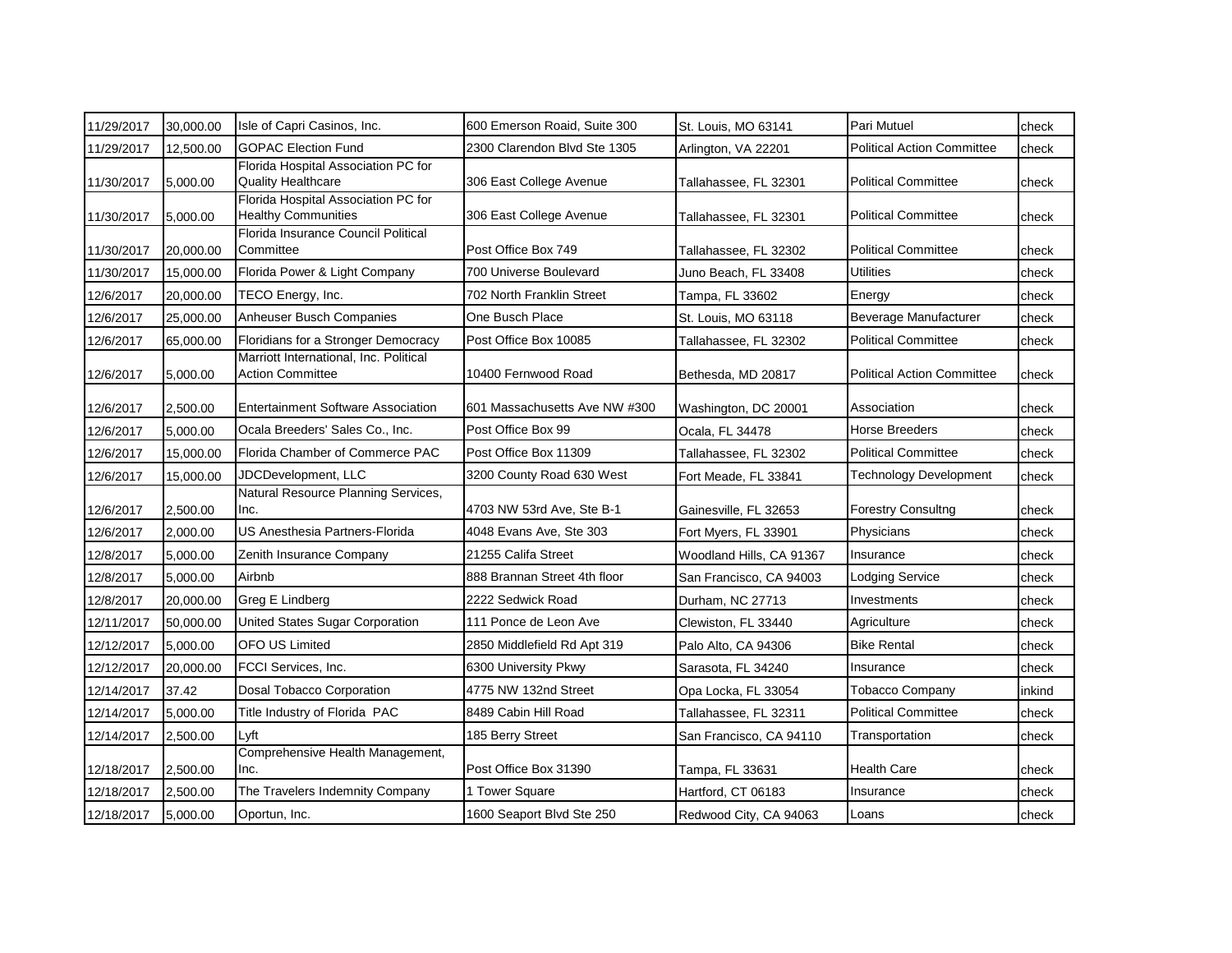| 12/18/2017 | 2,500.00  | Florida Association of Health Plans PC                                          | Post Office Box 10748                  | Tallahassee, FL 32302     | <b>Political Committee</b>                 | check  |
|------------|-----------|---------------------------------------------------------------------------------|----------------------------------------|---------------------------|--------------------------------------------|--------|
| 12/18/2017 | 5,000.00  | Swisher International, Inc.                                                     | Post Office Box 2230                   | Jacksonville, FL 32203    | Cigar Manufacturer                         | check  |
| 12/20/2017 | 25,000.00 | Trifoliata Development, Inc.                                                    | 660 Beachland Blvd., Suite 301         | Vero Beach, FL 32963      | Developer                                  | check  |
| 12/21/2017 | 10,000.00 | MillerCoors, LLC                                                                | Post Office Box 482                    | Milwaukee, WI 53201       | Beverage Manufacturer                      | check  |
| 12/22/2017 | 25,000.00 | <b>JM Family Enterprises</b>                                                    | 100 Jim Moran Blyd                     | Deerfield Beach, FL 33442 | Automotive                                 | check  |
| 12/22/2017 | 25,000.00 | <b>JM Family Enterprises</b>                                                    | 100 Jim Moran Blvd                     | Deerfield Beach, FL 33442 | Automotive                                 | check  |
| 12/22/2017 | 5,000.00  | Florida Harbor Pilots Association, Inc.                                         | Post Office Box 38294                  | Tallahassee, FL 32315     | Association                                | check  |
| 12/22/2017 | 15,000.00 | Florida Power & Light Company                                                   | 700 Universe Boulevard                 | Juno Beach, FL 33408      | <b>Utilities</b>                           | check  |
| 12/27/2017 | 35,000.00 | <b>Fkoridians for Our Children's Future</b>                                     | Post Office Box 10085                  | Tallahassee, FL 32302     | <b>Political Committee</b>                 | check  |
| 1/4/2018   | 5,000.00  | Glenn S. Ritchey                                                                | 1131 N. Halifax Ave                    | Daytona Beach, FL 32116   | Auto dealer                                | check  |
| 1/4/2018   | 20,000.00 | Brown & Brown, Inc.                                                             | 220 S. Ridgewood Ave                   | Daytona Beach, FL 32114   | Insurance                                  | check  |
| 1/4/2018   | 2,500.00  | Friends of Mike H                                                               | 610 South Boulevard                    | Tampa, FL 33606           | <b>Political Committee</b>                 | check  |
| 1/4/2018   | 1,250.00  | <b>Giles Electric Company</b>                                                   | Post Office Box 214176                 | South Daytona, FL 32121   | <b>Electrical Contractor</b>               | check  |
| 1/4/2018   | 1,250.00  | Ikon.5 architects                                                               | 864 Mapleton Road, Ste 100             | Princeton, NJ 08540       | Architects                                 | check  |
| 1/4/2018   | 5,000.00  | Brown & Brown, Inc.                                                             | 220 S. Ridgewood Ave                   | Daytona Beach, FL 32114   | Insurance                                  | check  |
| 1/4/2018   | 1,250.00  | England-Thims & Miller, Inc.                                                    | 14775 Old St. Augustine Road           | Jacksonville, FL 32258    | Engineering                                | check  |
| 1/4/2018   | 7,500.00  | Jim W. Henderson                                                                | 2441 Alagua Drive                      | Longwood, FL 32779        | Insurance                                  | check  |
| 1/4/2018   | 5,000.00  | AssuredPartners, Inc.                                                           | 200 Colonial Center Parkway Ste<br>150 | Lake Mary, FL 32746       | Insurance                                  | check  |
| 1/4/2018   | 12,500.00 | Burt and Scheld Facultative Corp.                                               | 802 Sterthaus Drive Ste C              | Ormond Beach, FL 32174    | Insurance                                  | check  |
| 1/4/2018   | 25,000.00 | ICI Homes Residential Holdings, LLC                                             | 2379 Beville Road                      | Daytona Beach, FL 32119   | <b>Home Construction</b>                   | check  |
| 1/4/2018   | 500.00    | Parker Mynchenberg & Associates, Inc.                                           | 1729 Ridgewood Ave                     | Holly Hill, FL 32117      | Engeineering                               | check  |
| 1/4/2018   | 2,500.00  | Tiet Jen Technologies, Inc.                                                     | 51 West 7th Street                     | Atlantic Beach, FL 32233  | <b>General Contractor</b>                  | check  |
| 1/4/2018   | 2,500.00  | Perry-McCall Construction, Inc.                                                 | 6104 South Gazebo Park Place           | Jacksonville, FL 32257    | Construction                               | check  |
| 1/4/2018   | 2,500.00  | Stellar                                                                         | 2900 Hartley Road                      | Jacksonville, FL 32257    | Construction                               | check  |
| 1/5/2018   | 5,000.00  | Pepin Distributing Company                                                      | 4121 North 50th St.                    | Tampa, FL 33610           | <b>Beverage Distributor</b>                | inkind |
| 1/6/2018   | 25,000.00 | Publix Super Markets, Inc.                                                      | Post Office Box 407                    | Lakeland, FL 33802        | <b>Super Markets</b>                       | check  |
| 1/7/2018   | 7,500.00  | Florida Restaurant & Lodging<br>Association Political Action Committee,<br>Inc. | Post Office Box 1779                   | Tallahassee, Fl 32302     | <b>Political Committee</b>                 | check  |
| 1/7/2018   | 4,000.00  | 987-CEOMC Florida, Inc.                                                         | 6972 Lake Gloria Blvd                  | Orlando, FL 32809         | <b>Community Association</b><br>Management | check  |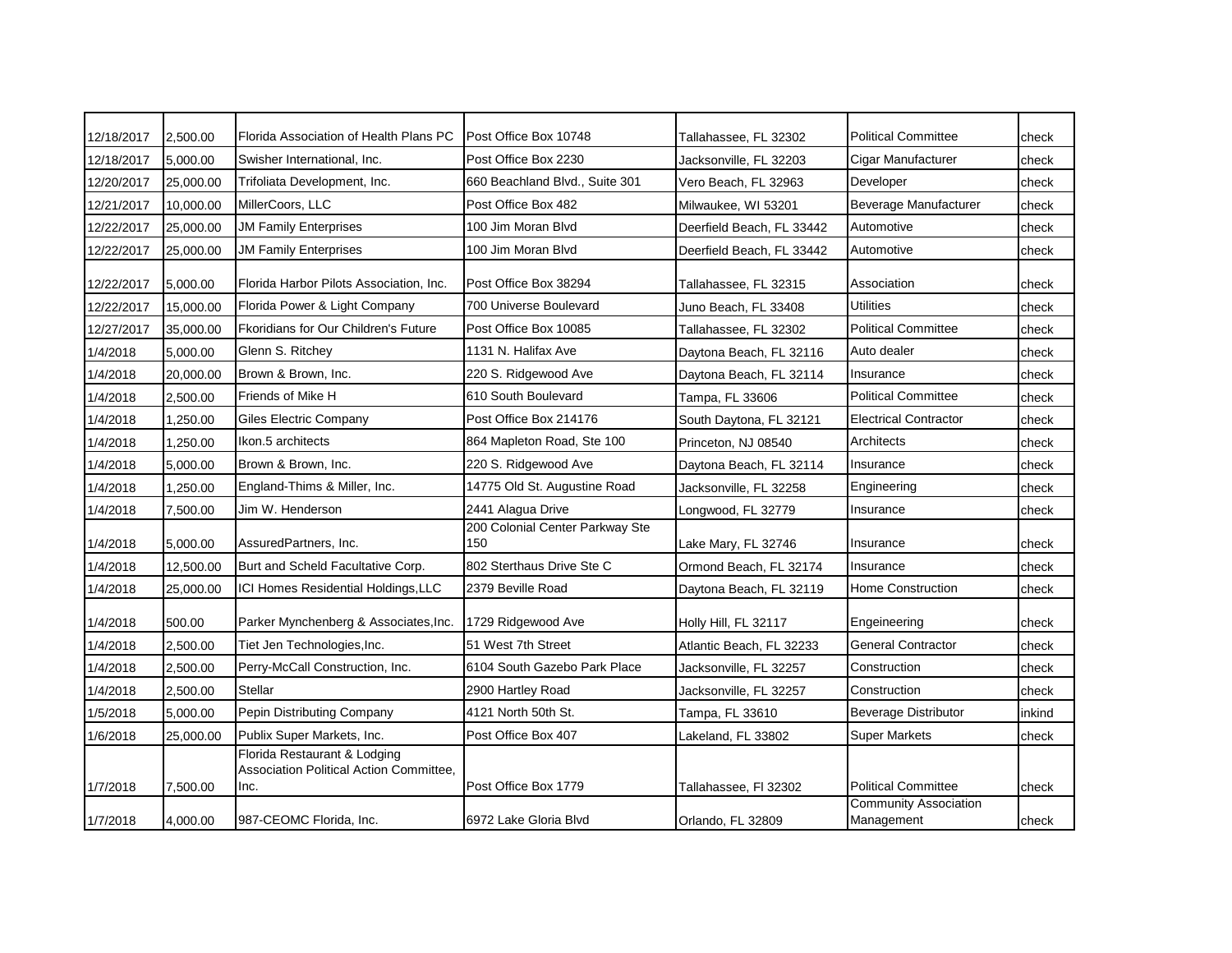| 1/7/2018  | 2,000.00  | Smarthorizons                                    | Post Office Box 368                      | Lawton, OK 73502           | Education                   | check |
|-----------|-----------|--------------------------------------------------|------------------------------------------|----------------------------|-----------------------------|-------|
| 1/7/2018  | 5,000.00  | Kuder, Inc.                                      | 302 Visions Parkway                      | Adel, IA 50003             | <b>Education Consulting</b> | check |
| 1/7/2018  | 10,000.00 | Floridians for Patient Access, Inc.              | 11 South Bumby Ave, Ste 200              | Orlando, FL 32803          | Heathcare                   | check |
| 1/17/2018 | 15,000.00 | Floridians for Patient Access, Inc.              | 11 South Bumby Ave, Ste 200              | Orlando, FL 32803          | Healthcare                  | check |
| 1/17/2018 | 35,000.00 | Disney Worldwide Services, Inc.                  | 1375 Lake Buena Vista Drive              | Lake Buena Vista, FL 32830 | Entertainment               | check |
| 1/7/2018  | 5,000.00  | Impact                                           | Post Office Box 12001                    | Tallahassee, FL 323017     | <b>Political Committee</b>  | check |
| 1/7/2018  | 2,500.00  | Florida Phosphate Political Committee,<br>Inc.   | Post Office Box 1384                     | Mulberry, FL 33860         | <b>Political Committee</b>  | check |
| 1/7/2018  | 10,000.00 | Florida Blue                                     | Post Office Box 2210                     | Jacksonville, FL 32203     | Insurance                   | check |
| 1/7/2018  | 25.000.00 | <b>Florida Blue</b>                              | Post Office Box 2210                     | Jacksonville, FL 32203     | Insurance                   | check |
| 1/7/2018  | 35,000.00 | Florida Blue                                     | Post Office Box 2210                     | Jacksonville, FL 32203     | Insurance                   | check |
| 1/7/2018  | 5,000.00  | <b>TGGR Corporation, LLC</b>                     | 2885 Sanford Ave SW #27731               | Grandville, MI 49418       | Education                   | check |
| 1/7/2018  | 5,000.00  | KHSE LLC                                         | 6915 Wolf Run Shoals Road                | Fairfax Station, VA 22039  | <b>Investment Firm</b>      | check |
| 1/7/2018  | 5,000.00  | Shirley Joan Reiman                              | Post Office Box 686                      | Jefferson, TX 75657        | Hospitality                 | check |
| 1/7/2018  | 5,000.00  | Krystal Corporation, Inc.                        | 5042 Wilshire Blvd #27732                | Los Angeles, CA 90036      | Restaurant                  | check |
| 1/7/2018  | 5,000.00  | Vincent G. Bratton                               | 11411 Southern Highlands Parkway<br>#200 | Las Vegas, NV 89141        | Pilot                       | check |
| 1/7/2018  | 50,000.00 | Florida Chamber of Commerce PAC                  | Post Office Box 11309                    | Tallahassee, FL 32302      | <b>Political Committee</b>  | check |
| 1/7/2018  | 5,000.00  | UnitedHealth Group, Inc.                         | Post Office Box 1459                     | Minneapolis, MN 55440      | Health care                 | check |
| 1/7/2018  | 25,000.00 | Florida Hospital Association<br>Management Corp. | 306 East College Avenue                  | Tallahassee, Fl 32301      | Association                 | check |
| 1/7/2018  | 40,000.00 | Altria Client Services, LLC                      | Post Office Box 85088                    | Richmond, VA 23285         | <b>Tobacco Company</b>      | check |
| 1/7/2018  | 1,000.00  | Rayonier, Inc.                                   | 1 Rayonier Way Wildlight                 | Yulee, FL 32097            | Forestry                    | check |
| 1/7/2018  | 5,000.00  | Caremark RX, Inc.                                | Post Office Box 287                      | Lincoln, RI 02895          | Pharmacy                    | check |
| 1/7/2018  | 15,000.00 | Anderson Columbia Co., Inc.                      | 871 NW Guerdon Street                    | Lake City, FL 32056        | <b>Road Construction</b>    | check |
| 1/7/2018  | 2,500.00  | Quincey Cattle Co.                               | 2350 NW 120th Street                     | Chiefland, FL 32626        | Cattle Ranch                | check |
| 1/8/2018  | 5,000.00  | Applied Underwriters, Inc.                       | Post Office Box 3646                     | Omaha, NE 68103            | Insurance                   | check |
| 1/8/2018  | 2,500.00  | Daniel Stontheimer                               | 821 North Barcelona St                   | Pensacola, FL 32501        | Physician                   | check |
| 1/8/2018  | 1,500.00  | <b>Bankers Insurance Company</b>                 | Post Office Box 15707                    | St. Petersburg, FL 33733   | Insurance                   | check |
| 1/8/2018  | 5,000.00  | Florida Senior Living PC                         | 8489 Cabin Hill Road                     | Tallahassee, FL 32311      | <b>Political Committee</b>  | check |
| 1/8/2018  | 2,500.00  | Florida Recyclers Association PC                 | 108 Seaborad Drive                       | Palatka, FL 32177          | <b>Political Committee</b>  | check |
| 1/8/2018  | 2,500.00  | <b>SWBG Operations Group</b>                     | 9205 Southpark Center Loop, Ste<br>400   | Orlando, FL 32819          | Enertainment                | check |
| 1/8/2018  | 1,000.00  | <b>EIG Services</b>                              | 10375 Professional Circle                | Reno, NV 89521             | Insurance                   | check |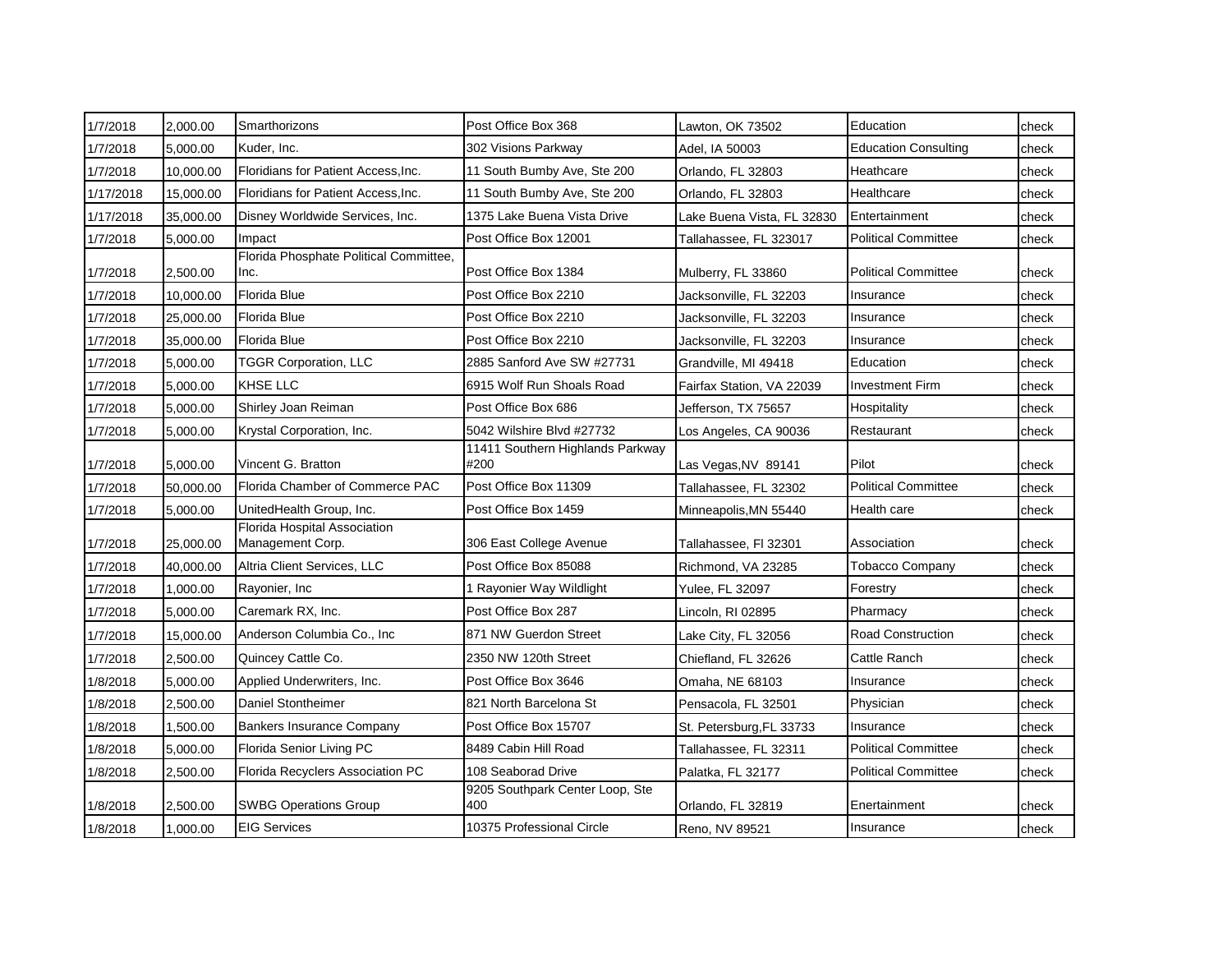| 1/8/2018  | 3,000.00  | Worldwide Interaction Network, Inc.        | 1000 Waterford Place, Ste 300            | Kingston, TN 37763         | Technology                      | check  |
|-----------|-----------|--------------------------------------------|------------------------------------------|----------------------------|---------------------------------|--------|
| 1/8/2018  | 2,500.00  | Coalition of Affordable Housing PC         | 8489 Cabin Hill Road                     | Tallahassee, Fl 32311      | <b>Political Committee</b>      | check  |
| 1/8/2018  | 2,500.00  | <b>Gunster Law Firm</b>                    | 777 South Flagler Drive, Ste 500<br>East | West Palm Beach, FL 33401  | Law Firm                        | check  |
| 1/8/2018  | 2,500.00  | Culpepper Construction Company, Inc.       | 1538 Metropolitan Blvd                   | Tallahassee, FL 32308      | Construction                    | check  |
| 1/8/2018  | 5,000.00  | <b>Hubbard Construction Company</b>        | Post Office Box 547217                   | Orlando, FL 32854          | Construction                    | check  |
| 1/8/2018  | 2,500.00  | Roberts and Roberts, Inc.                  | 1538 Metropolitan Blvd                   | Tallahassee, FL 32308      | Construction                    | check  |
| 1/8/2018  | 5,000.00  | J.B. Coxwell Contracting, Inc.             | 6741 Lloyd Road West                     | Jacksonville, FL 32254     | Construction                    | check  |
| 1/8/2018  | 5,000.00  | M. Jude Reyes 1999 Trust                   | 777 South Flagler Drive, Ste 1500        | West Palm Beach, FL 33401  | Trust                           | check  |
| 1/8/2018  | 5,000.00  | J. Christopher Reyes                       | 777 South Flagler Drive, Ste 1500        | West Palm Beach, FL 33401  | Beverage Company<br>Executive   | check  |
| 1/8/2018  | 5,000.00  | <b>Auto Nation</b>                         | 200 SW 1st Ave.                          | Fort Lauderdale, FL 33301  | Automotive                      | check  |
| 1/8/2018  | 5,000.00  | <b>American Promotional Events</b>         | Post Office Box 1318                     | Florence, AL 35630         | <b>Promotional Distributors</b> | check  |
| 1/8/2018  | 500.00    | Silva & Silva, PA                          | 236 Valencia Ave                         | Coral Gables, FL 33134     | Law Firm                        | check  |
| 1/8/2018  | 2,500.00  | 7-Eleven, Inc.                             | 3200 Hackberry Rd                        | Irving, TX 75063           | <b>Convenience Stores</b>       | check  |
| 1/8/2018  | 2,500.00  | FirstService Residential Florida, Inc.     | 2950 N. 28th Terrace                     | Hollywood, FL 33020        | <b>Property Management</b>      | check  |
| 1/8/2018  | 25,000.00 | Floridians for a Stronger Democracy        | Post Office Box 10085                    | Tallahassee, FL 32302      | <b>Political Committee</b>      | check  |
| 1/8/2018  | 1,000.00  | Francis J Read                             | 1548 Lake Polo Drive                     | Odessa, FL 33556           | <b>Health Care Executive</b>    | check  |
| 3/17/2018 | 10,000.00 | Disney Worldwide Services, Inc.            | 1375 Lake Buena Vista Drive              | Lake Buena Vista, FL 32830 | Entertainment                   | check  |
| 3/25/2018 | 10,000.00 | Thomas F Petway, III                       | 375 Atlantic Blvd., Suite 200            | Atlantic Beach, FL 32233   | Insurance                       | check  |
| 3/25/2018 | 25,000.00 | The Vestcor Companies, Inc.                | 3030 Hartley Road #310                   | Jacksonville, FL 32257     | <b>Real Estate</b>              | check  |
| 3/25/2018 | 5,000.00  | Jacksonville Kennel Club, Inc.             | Post Office Box 54249                    | Jacksonville, FL 32245     | Pari Mutuel                     | check  |
| 3/25/2018 | 5,000.00  | St. John & Partners                        | 1301 Riverplace Blvd Ste 200             | Jacksonville, FL 32207     | <b>Public Relations</b>         | check  |
| 3/28/2018 | 876.41    | The Vestcor Companies, Inc.                | 3030 Hartley Road #310                   | Jacksonville, FL 32257     | <b>Real Estate</b>              | inkind |
| 3/19/2018 | 8,017.90  | <b>Universal City Development Partners</b> | 1000 Universale Studios Plaza            | Orlando, FL 32819          | Entertainment                   | inkind |
| 3/30/2018 | 15,000.00 | United Automobile Insurance Co.            | 1313 NW 167th Street                     | Miami Gardens, FL 33169    | Insurance                       | check  |
| 4/2/2018  | 5,000.00  | John D. Rood                               | 3030 Hartley Road #310                   | Jacksonville, FL 32257     | <b>Real Estate</b>              | check  |
| 4/5/2018  | 500.00    | L. Gale Lemerand                           | 810 Pentress Court, Ste 130              | Daytona Beach, FL 32117    | <b>Restaurant Investor</b>      | check  |
| 4/5/2018  | 500.00    | Jill K. Simpkins                           | 844 Riverside Drive                      | Ormond Beach, FL 32176     | <b>Real Estate</b>              | check  |
| 4/5/2018  | 1,250.00  | JR Martin and Company                      | 28590 La Caille Drive                    | Naples, FL 34119           | Accountants                     | check  |
| 4/9/2018  | 25,000.00 | Florida Power & Light Company              | 700 Universe Boulevard                   | Juno Beach, FL 33408       | <b>Utilities</b>                | check  |
| 4/9/2018  | 25,000.00 | Florida Chamber of Commerce PAC            | Post Office Box 11309                    | Tallahassee. FL 32302      | <b>Political Committee</b>      | check  |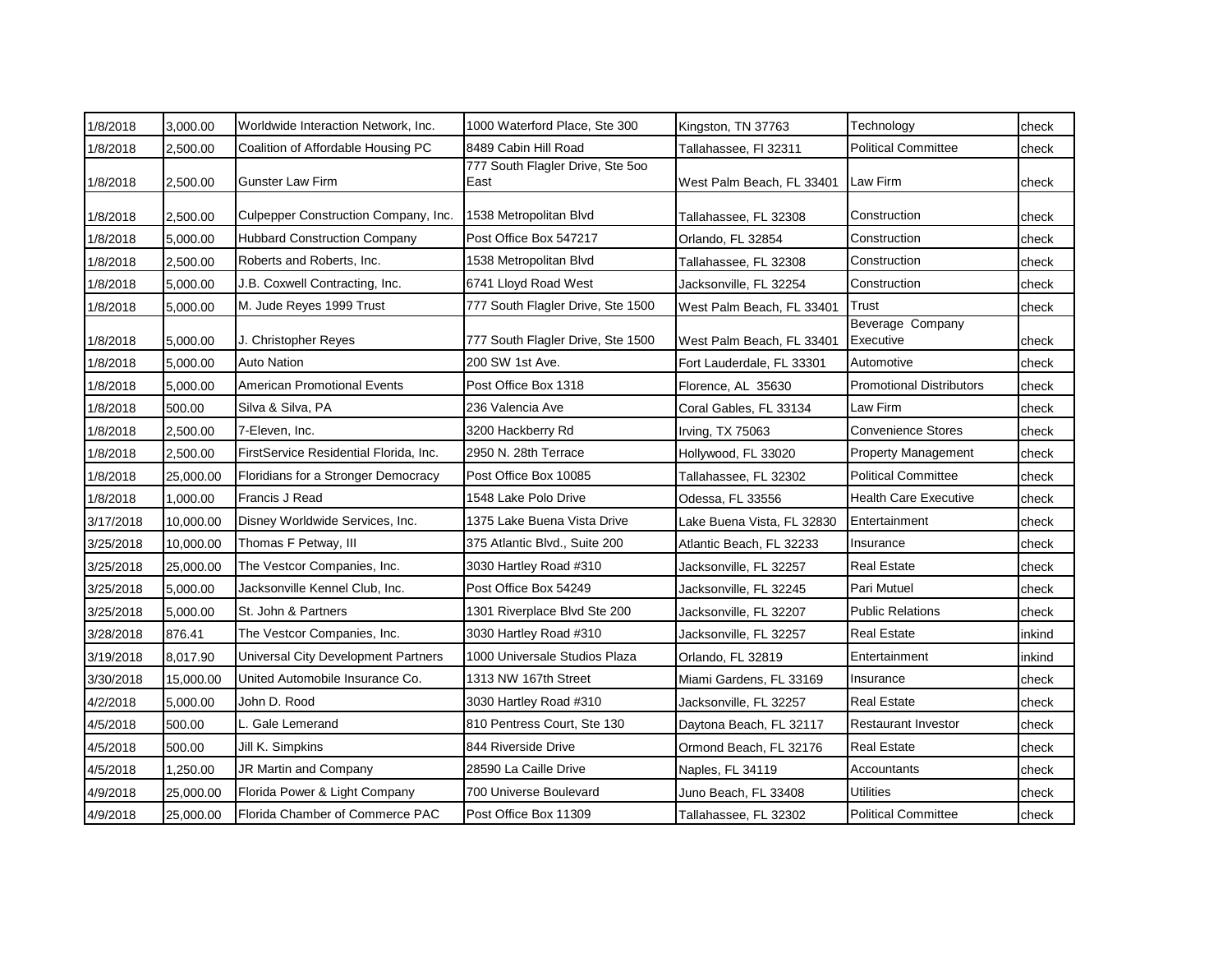| 4/11/2018 | 50,000.00  | Greg E Lindberg                                                   | 2222 Sedwick Road                                              | Durham, NC 27713           | Investments                           | check  |
|-----------|------------|-------------------------------------------------------------------|----------------------------------------------------------------|----------------------------|---------------------------------------|--------|
| 4/12/2018 | 15,000.00  | Florida Insurance Council Political<br>Committee                  | Post Office Box 749                                            | Tallahassee, FI 32302      | <b>Political Committee</b>            | check  |
| 4/13/2018 | 10,000.00  | Comprehensive Health Management,<br>Inc.                          | Post Office Box 31390                                          | Tampa, FL 33631            | <b>Health Care</b>                    | check  |
| 4/13/2018 | 20,000.00  | Duke Energy                                                       | 400 South Tryon Street                                         | Charlotte, NC 28202        | Enery                                 | check  |
| 4/23/2018 | 5,000.00   | Lauren Overton                                                    | 3262 Foley Drive                                               | Tallahassee, FL 32309      | Governmental Consultant               | check  |
| 4/23/2018 | 5,000.00   | Larry J. Overton & Associates, Inc.                               | 101 East College Ave, Ste 302                                  | Tallahassee, FL 32301      | <b>Governmental Consulting</b>        | check  |
| 4/23/2018 | 5,000.00   | Florida Hospital Association<br>Management Corp.                  | 306 East College Avenue                                        | Tallahassee, FL 32301      | Association                           | check  |
| 4/25/2018 | 5,000.00   | Surterra Texas, LLC                                               | 2113 Wells Branch Parkway Ste<br>6100                          | Austin, TX 78728           | Therapeutics                          | check  |
| 4/26/2018 | 350.00     | <b>Duke Energy</b>                                                | 400 South Tryon Street                                         | Charlotte, NC 28285        | Energy                                | inkind |
| 4/30/2018 | 10,000.00  | NBC Universal Media, LLC                                          | 100 Universal City Plaza                                       | Universal City, CA 91608   | Entertainment                         | check  |
| 5/7/2018  | 1,000.00   | Sysco Corp. Good Government<br>Committee, Inc.                    | 1390 Enclave Parkway                                           | Houston, TX 77077          | <b>Political Action Committee</b>     | check  |
| 5/21/2018 | 25,000.00  | <b>Growing Florida's Future</b>                                   | 2640-A Mitcham Drive                                           | Tallahassee, FL 32308      | <b>Political Committee</b>            | check  |
| 5/24/2018 | 15,000.00  | Florida Medical Association Political<br><b>Action Committee</b>  | Post Office Box 10269                                          | Talahassee, FL 32302       | <b>Political Committee</b>            | check  |
| 5/24/2018 | 25,000.00  | Florida Power & Light Company                                     | 700 Universe Boulevard                                         | Juno Beach, FL 33408       | <b>Utilities</b>                      | check  |
| 5/30/2018 | 25,000.00  | FTBA Transportation PAC                                           | 610 South Boulevard                                            | Tampa, FL 33606            | <b>Political Committee</b>            | check  |
| 5/30/2018 | 15,000.00  | <b>Gunster Law Firm</b>                                           | 777 South Flagler Drive Ste 500 East West Palm Beach, FL 33401 |                            | <b>Law Firm</b>                       | check  |
| 5/31/2018 | 25,000.00  | Florida Hospital Assoc. Management<br>Corp.                       | 306 East College Avenue                                        | Tallahassee, FL 32301      | Association                           | check  |
| 6/5/2018  | 250,000.00 | Diversity - The Key to the American<br>Dream PAC                  | 121 Alhambra Plaza, #1100                                      | Coral Gables, FL 33134     | <b>Political Committee</b>            | check  |
| 6/14/2018 | 5,000.00   | Delmuda Yellow Corp.                                              | 1000 Market Street Bld 1 Ste 300                               | Portsmouth, NH 03801       | <b>Real Estate Holding</b><br>Company | check  |
| 6/14/2018 | 10,000.00  | Florida Restaurant and Lodging<br>Association PAC, Inc.           | Post Office Box 1779                                           | Tallahassee, FL 32302      | <b>Political Committee</b>            | check  |
| 6/14/2018 | 25,000.00  | Disney Worldwide Services, Inc.                                   | 1375 Lake Buena Vista Drive                                    | Lake Buena Vista, FL 32830 | Entertainment                         | check  |
| 6/14/2018 | 5,000.00   | Bloomin' Brands, Inc. PAC                                         | 2202 N. West Shore Blvd                                        | Tampa, FL 33607            | <b>Political Action Committee</b>     | check  |
| 6/14/2018 | 5,000.00   | Marriott International, Inc. Political<br><b>Action Committee</b> | 10400 Fernwood Road                                            | Bethesda, MD 20817         | <b>Political Action Committee</b>     | check  |
| 6/15/2018 | 4,000.00   | Southern Fidelity Property Casualty,<br>Inc.                      | Post Office Box 16029                                          | Tallasassee, FL 32317      | Insurance                             | check  |
| 6/15/2018 | 4,000.00   | Southern Fidelity Risk Managers, LLC                              | Post Office Box 16029                                          | Tallasassee, FL 32317      | Insurance                             | check  |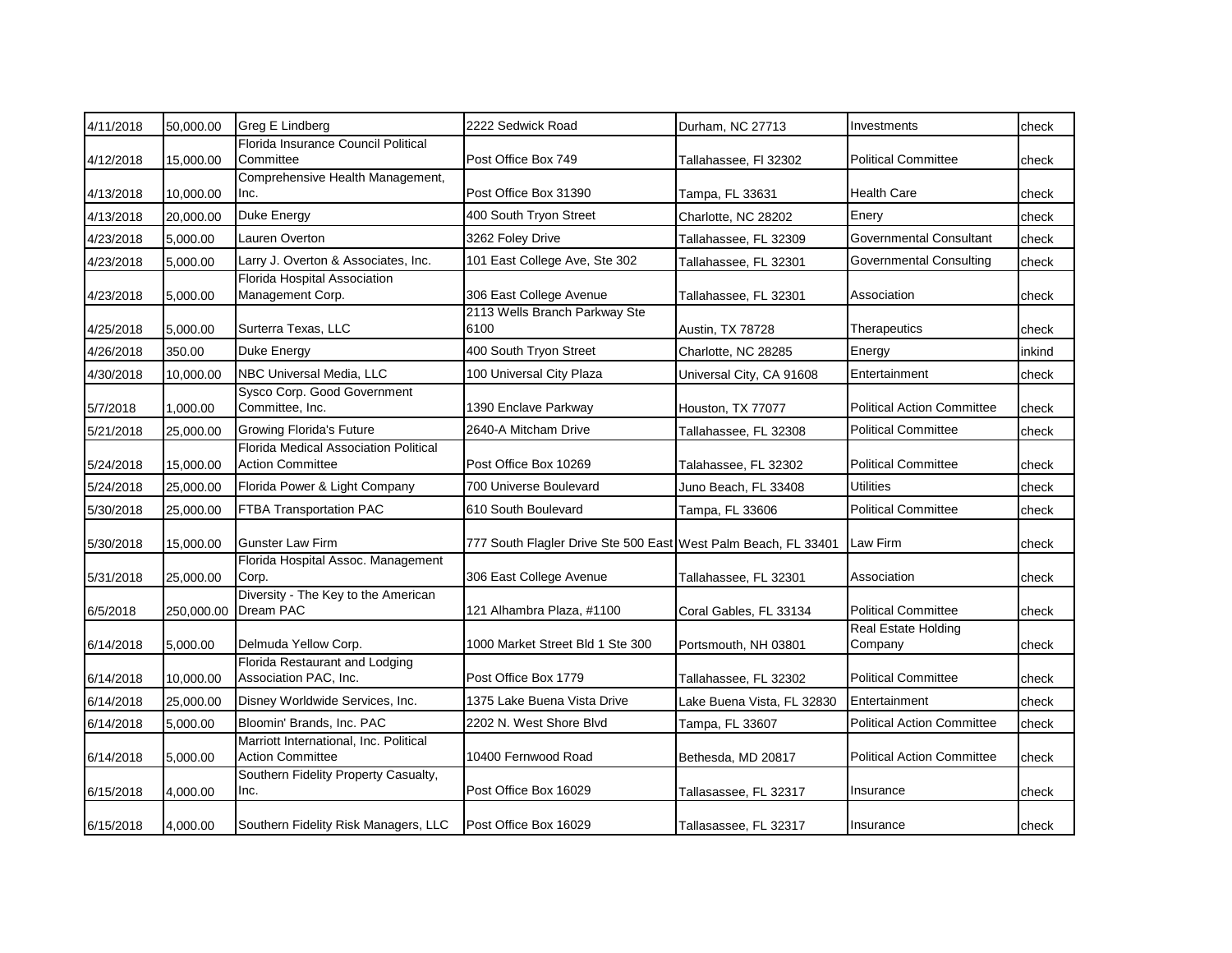| 6/15/2018 | 4,000.00   | Southern Fidelity Managing Agency                                      | Post Office Box 16029                | Tallasassee, FL 32317    | Insurance                  | check |
|-----------|------------|------------------------------------------------------------------------|--------------------------------------|--------------------------|----------------------------|-------|
| 6/15/2018 | 5,000.00   | Southern Fiedlity Insurance Company                                    | Post Office Box 16029                | Tallasassee, FL 32317    | Insurance                  | check |
| 6/15/2018 | 4,000.00   | Preferrred Managing Agency, LLC                                        | Post Office Box 15409                | Tallasassee, FL 32317    | Insurance                  | check |
| 6/15/2018 | 4,000.00   | Capitol Preferred Insurance Company,<br>Inc.                           | Post Office Box 15339                | Tallasassee, FL 32317    | Insurance                  | check |
| 6/15/2018 | 10,000.00  | Howell L. Ferguson                                                     | Post Office Box 150                  | Tallahassee, FL 32302    | Attorney                   | check |
| 6/18/2018 | 50,000.00  | <b>Florida Manufactured Housing</b><br>Association PAC, Inc.           | 1284 Timberlane Road                 | Tallahassee, FL 32312    | <b>Political Committee</b> | check |
| 6/18/2018 | 10,000.00  | Committee for Responsible Nurse<br>Anesthesia                          | 2600 Centennial Place #100           | Tallahassee, FL 32308    | <b>Political Committee</b> | check |
| 6/18/2018 | 10,000.00  | Stella Ferguson Thayer                                                 | Post Office Box 429                  | Thonotosassa, FL 33592   | Attorney                   | check |
| 6/21/2018 | 2,500.00   | Ace American Insurance Co.                                             | 436 Walnut Street                    | Philadelphia, PA 19106   | Insurance                  | check |
| 6/22/2018 | 1,000.00   | Tesla, Inc.                                                            | 12832 Frontrunner Blvd               | Draper, UT 84020         | Automobiles                | check |
| 6/22/2018 | 5,000.00   | Florida Jobs PAC                                                       | Post Office Box 11309                | Tallahassee, FL 32302    | <b>Political Committee</b> | check |
| 6/22/2018 | 5,000.00   | Associated Industrides of Florida<br><b>Political Action Committee</b> | Post Office Box 10085                | Tallahassee, FL 32302    | <b>Political Committee</b> | check |
| 6/22/2018 | 100,000.00 | Dex Imaging, Inc.                                                      | Post Office Box 20488                | Tampa, FL 33622          | Document Imaging           | check |
| 6/22/2018 | 10,000.00  | George Hackney, Inc.                                                   | 6749 Ben Bostic Road                 | Quincy, FL 32351         | Agriculture                | check |
| 6/22/2018 | 25,000.00  | Eldorado Resorts, Inc.                                                 | 100 West Liberty Street, Ste 1150    | Reno, NV 89501           | Resort                     | check |
| 6/27/2018 | 2,500.00   | Rocky Mt. Aviation                                                     | 601 Riverside Ave. Bldg 5, 6th floor | Jacksonville, FL 32204   | Aviation                   | check |
| 6/27/2018 | 5,000.00   | Fidelity National Financial PAC 2001                                   | 601 Riverside Ave. Bldg 5, 6th floor | Jacksonville, FL 32204   | <b>Political Committee</b> | check |
| 6/27/2018 | 10,000.00  | Fidelity National Financial Inc PAC for<br>Florida                     | 601 Riverside Ave. Bldg 5, 6th floor | Jacksonville, FL 32204   | <b>Political Committee</b> | check |
| 6/27/2018 | 2,500.00   | Rocky Mt. Support Services                                             | 601 Riverside Ave. Bldg 5, 6th floor | Jacksonville, FL 32204   | <b>Financial Services</b>  | check |
| 6/27/2018 | 2,500.00   | Alama Title Holding Company                                            | 601 Riverside Ave. Bldg 5, 6th floor | Jacksonville, FL 32204   | <b>Title Services</b>      | check |
| 6/27/2018 | 2,500.00   | FTNS Holdings, LLC                                                     | 601 Riverside Ave. Bldg 5, 6th floor | Jacksonville, FL 32204   | <b>Holding Company</b>     | check |
| 6/29/2018 | 5,000.00   | Zenith Insurance Company                                               | 21255 Califa Street                  | Woodland Hills, CA 91367 | Insurance                  | check |
| 6/29/2018 | 4,500.00   | Verizon                                                                | Post Office Box 21075                | Tulsa, OK 74121          | Telecommunications         | check |
| 6/29/2018 | 10,000.00  | Florida Medical Association Political<br><b>Action Committee</b>       | 1430 Piedmont Drive East             | Tallahassee, FL 32308    | <b>Political Committee</b> | check |
| 7/3/2018  | 5,000.00   | Airbnb                                                                 | 888 Brannan Street 4th floor         | San Francisco, CA 94103  | Lodging Service            | check |
| 7/3/2018  | 25,000.00  | Duke Energy                                                            | 400 South Tryon Street               | Charlotte, NC 28285      | Energy                     | check |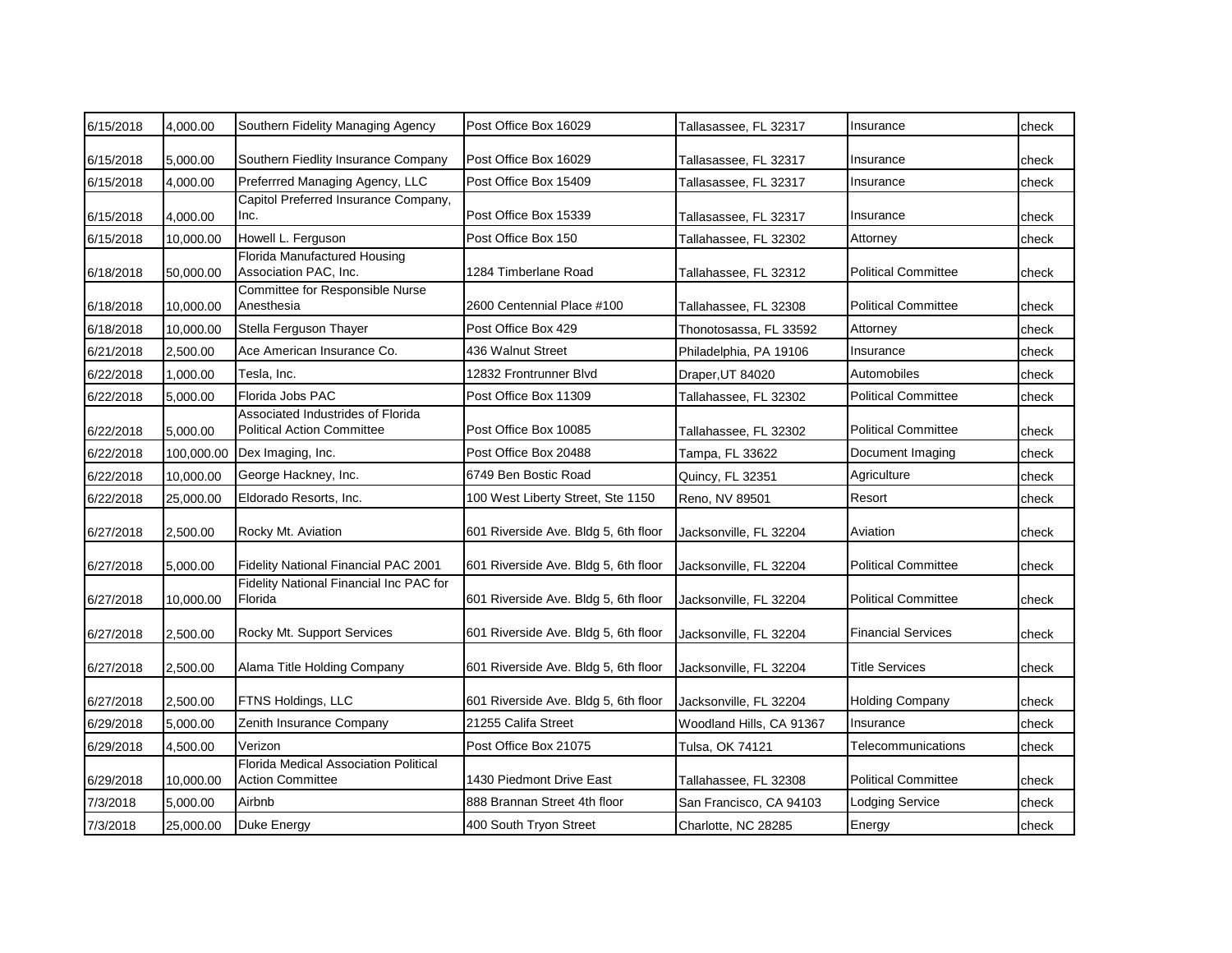| 7/10/2018 | 15,000.00  | United States Sugar Corporation                                    | 111 Ponce de Leon Ave                 | Clewiston, FL 33440        | <b>Sugar Industry</b>             | check  |
|-----------|------------|--------------------------------------------------------------------|---------------------------------------|----------------------------|-----------------------------------|--------|
| 7/10/2018 | 15,000.00  | Realtors Political Advocacy Committee                              | 7025 Augusta National Drive           | Orlando, FL32822           | <b>Political Committee</b>        | check  |
| 7/10/2018 | 50,000.00  | Altria Client Services, LLC                                        | Post Office Box 85088                 | Richmond, VA 23285         | <b>Tobacco Company</b>            | check  |
| 7/10/2018 | 25,000.00  | <b>FCCI Services, Inc.</b>                                         | 6300 University Pkwy                  | Sarasota, FL 34240         | Insurance                         | check  |
| 7/10/2018 | 15,000.00  | American Integrity MGA, LLC                                        | 5426 Bay Center Drive Ste 650         | Tampa, FL 33609            | Insurance                         | check  |
| 7/10/2018 | 15,000.00  | Anheuser Busch Companies                                           | One Busch Place                       | St. Louis, MO 63118        | Beverage Manufacturer             | check  |
| 7/10/2018 | 2,836.66   | Florida Restaurant & Lodging<br>Association                        | Post Office Box 1779                  | Tallahassee, FL 32302      | Association                       | inkind |
| 7/11/2018 | 20,000.00  | Florida Hosptial Assoc Management<br>Corp                          | 306 East College Avenue               | Tallahassee, FL 32301      | Association                       | check  |
| 7/12/2018 | 1,000.00   | Hana K Eskra                                                       | 7773 SW 54th Court                    | Miami. FL 33143            | <b>Property Management</b>        | check  |
| 7/12/2018 | 1,000.00   | <b>HTG NP Construction, LLC</b>                                    | 3225 Aviation Ave Ste 602             | Coconut Grove, FI 33133    | Construction                      | check  |
| 7/12/2018 | 1,000.00   | Houing Trust Group, LLC                                            | 3225 Aviation Ave Ste 602             | Coconut Grove, FI 33133    | Housing                           | check  |
| 7/12/2018 | 1,000.00   | HTG Management, LLC                                                | 3225 Aviation Ave Ste 602             | Coconut Grove, FI 33133    | <b>Property Management</b>        | check  |
| 7/12/2018 | 1,000.00   | <b>HTG Construction, LLC</b>                                       | 3225 Aviation Ave Ste 602             | Coconut Grove, FI 33133    | Construction                      | check  |
| 7/12/2018 | 1,000.00   | HTG Construction 2, LLC                                            | 3225 Aviation Ave Ste 602             | Coconut Grove, FI 33133    | Construction                      | check  |
| 7/12/2015 | 2,000.00   | American Pharmacy Cooperative, Inc.                                | Post Office Box 728                   | Blessemer, AL 35021        | Pharmacies                        | check  |
| 7/12/2018 | 5,000.00   | Coalition of Affordable Housing PC                                 | 8489 Cabin Hill Road                  | Tallahassee, FL 32311      | <b>Political Committee</b>        | check  |
| 7/12/2018 | 5,000.00   | RUDG, LLC                                                          | 315 South Biscayne Blvd, 3rd Flr      | Miami, FL 33131            | <b>Real Estate</b>                | check  |
| 7/12/2018 | 5,000.00   | <b>SP Operating</b>                                                | 5403 West Gray Street                 | Tampa, FL 33609            | Consruction                       | check  |
| 7/12/2018 | 5,000.00   | Blue Sky Communities, LLC                                          | 5300 W Cypress Street, Ste 200        | Tampa, FL 33607            | <b>Real Estate Developer</b>      | check  |
| 7/12/2018 | 10,000.00  | <b>PSM PAC</b>                                                     | Post Office Box 10930                 | Tallahassee, FL 3230w      | <b>Political Committee</b>        | check  |
| 7/13/2018 | 10,000.00  | <b>General Motors Company Political</b><br><b>Action Committee</b> | 25 Massachusetts Ave NW Ste 400       | Washington, DC 20001       | <b>Political Action Committee</b> | check  |
| 7/13/2018 | 10,000.00  | Alliance of Automobile Manufacturers                               | 803 7th Street NW Ste 300             | Washington, DC 20001       | Association                       | check  |
| 7/13/2018 | 25,000.00  | Surterra Texas, LLC                                                | 2113 Wells Branch Parkway Ste<br>6100 | Austin, TX 78728           | Therapeutics                      | check  |
| 7/16/2018 | 100,000.00 | June Simpson                                                       | 11865 Fort King Highway               | Thonotosassa, FL 33592     | <b>Nurseries</b>                  | check  |
| 7/16/2018 | 25,000.00  | Florida Power & Light Company                                      | 700 Universe Boulevard                | Juno Beach, FL 33408       | <b>Utilities</b>                  | check  |
| 7/16/2018 | 10,000.00  | Florida Harbor Pilots Association, Inc.                            | Post Office Box 38294                 | Tallahassee, FL 32315      | Association                       | check  |
| 7/18/2018 | 8,015.60   | Marriott Key West Beachside                                        | 3841 North Roosevelt Blvd             | Key West, FL 33040         | Resort                            | inkind |
| 7/20/2018 | 25,000.00  | Disney Worldwide Services, Inc.                                    | 1375 Lake Buena Vista Drive           | Lake Buena Vista, FL 32830 | Entertainment                     | check  |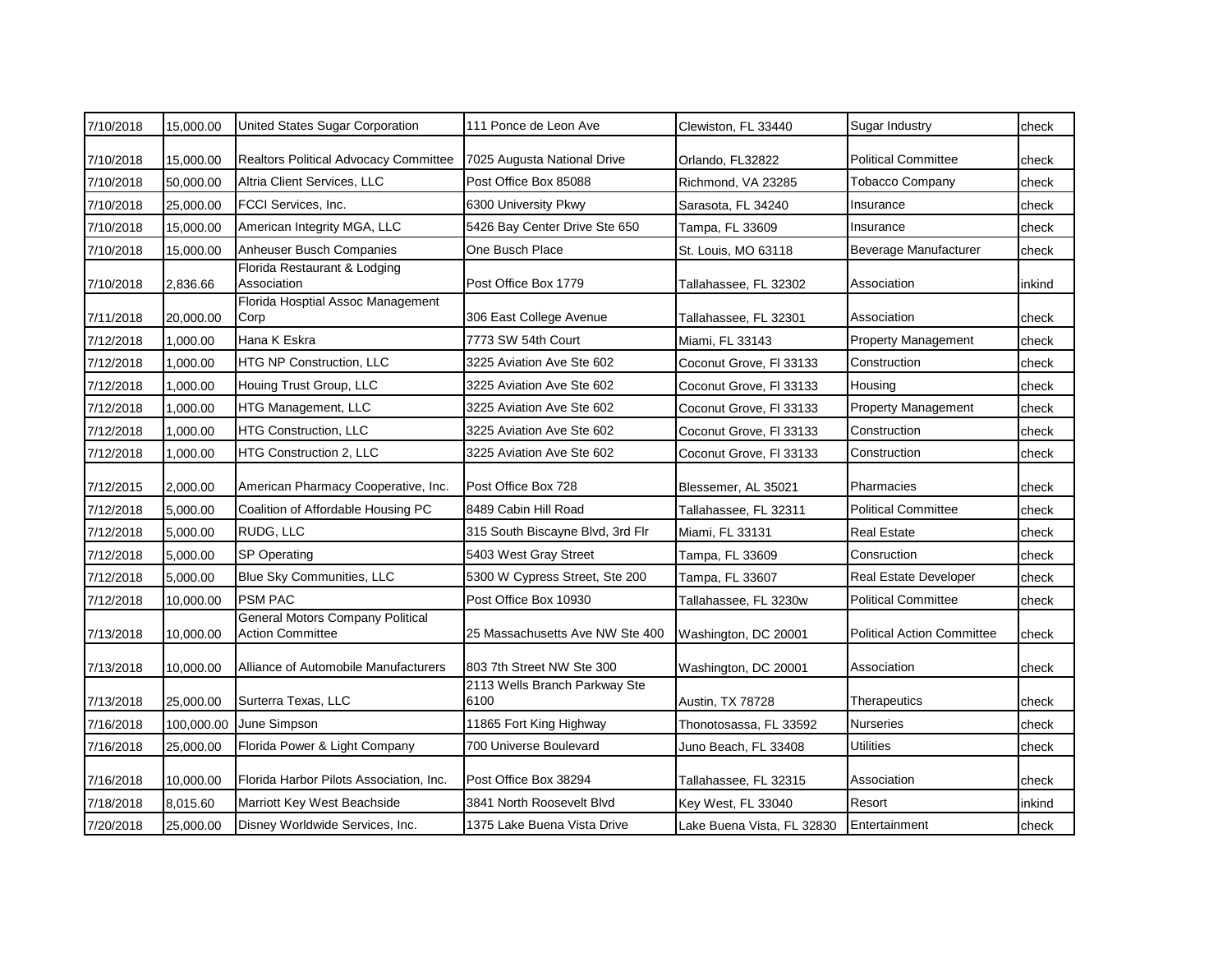| 7/24/2018 | 5,000.00   | <b>OPIS PAC</b>                                                         | 10150 Highland Manor Dr, Suite 300       | Tampa, FL 33610           | <b>Political Committee</b>    | check |
|-----------|------------|-------------------------------------------------------------------------|------------------------------------------|---------------------------|-------------------------------|-------|
| 7/24/2018 | 5,000.00   | Summitt Care II                                                         | 2123 Centre Pointe Blvd                  | Tallaassee, FL 32308      | <b>Elder Care</b>             | check |
| 7/24/2018 | 2,500.00   | Palm Health Care Management                                             | 2033 Main Street, Ste 300                | Sarasota, FL 34237        | <b>Health Care</b>            | check |
| 7/24/2018 | 2,500.00   | Regents Park, Inc.                                                      | 6363 Verde Trail                         | Boca Raton, FL 33433      | Nursing Home                  | check |
| 7/24/2018 | 2,500.00   | <b>Council for Senior Floriidians</b>                                   | Post Office Box 1459                     | Tallahassee, FL 32302     | <b>Political Committee</b>    | check |
| 7/24/2018 | 2,500.00   | KR Management, LLC                                                      | 20001 Gulf Blvd #1                       | Indian Shores, FL 33785   | Senior Living Management      | check |
| 7/26/2018 | 5,000.00   | Automated HealthCare Solutions, LLC                                     | 1401 NW 136 Ave Ste 400                  | Sunrise, FL 33323         | Healthcare                    | check |
| 7/26/2018 | 10,000.00  | Palm Beach Kennel Club                                                  | 1111 North Congress Ave                  | West Palm Beach, FL 33409 | Pari-mutuel                   | check |
| 7/26/2018 | 25,000.00  | Realtors Political Advocacy Committee                                   | 7025 Augusta National Drive              | Orlando, FL 32822         | <b>Political Committee</b>    | check |
| 7/26/2018 | 25,000.00  | Mosaic Global Sales, LLC                                                | 3033 Campus Drive Ste E490               | Plymouth, MN 55441        | Fertilizer                    | check |
| 7/26/2018 | 25,000.00  | <b>CARPAC</b>                                                           | 400 N. Meridian Street                   | Tallahassee, FL 32301     | Automotive                    | check |
| 7/26/2018 | 25,000.00  | <b>RAI Services Company</b>                                             | Post Office Box 464                      | Winston-Salem, NC 27102   | <b>Tobacco Company</b>        | check |
| 7/26/2018 | 125,000.00 | Floridians United for Our Children's<br>Future                          | Post Office Box 10085                    | Tallahassee. FL 32302     | <b>Political Committee</b>    | check |
| 7/30/2018 | 15,000.00  | <b>JM Family Enterprises</b>                                            | 100 Jim Moran Blvd                       | Deerfield Beach, FL 33442 | Automotive                    | check |
| 7/31/2018 | 50,000.00  | Florida Chamber of Commerce Alliance<br>Inc.                            | Post Office Box 11309                    | Tallahassee, FL 32302     | <b>Political Committee</b>    | check |
| 8/2/2018  | 10,000.00  | TECO Energy, Inc.                                                       | 702 North Franklin Street                | Tampa, FL 33602           | Energy                        | check |
| 8/2/2018  | 5,000.00   | Florida Psychological Association                                       | 408 Office Plaza Drive                   | Tallahassee, FL 32301     | Association                   | check |
| 8/2/2018  | 15,000.00  | The Geo Group Political Contribution<br>Account                         | 621 NW 53rd St, Ste 700, Office<br>7109  | Boca Raton, FL 33487      | Corrections                   | check |
| 8/2/2018  | 5,000.00   | American Traffic Solutions, Inc.                                        | 1150 North Alma School Road              | Mesa, AZ 85201            | <b>Traffic Safety</b>         | check |
| 8/2/2018  | 5,000.00   | Pfizer, Inc.                                                            | 6730 Lenox Center Court                  | Memphis, TN 38115         | Pharmaceuticals               | check |
| 8/6/2018  | 1,000.00   | Summitt Group Commercial Properties,<br><b>LLC</b>                      | 2073 Summit Lake Drive Ste 155           | Tallahassee, FL 32317     | <b>Commercial Real Estate</b> | check |
| 8/7/2018  | 10,000.00  | <b>DFMMJ Investments, LLC</b>                                           | 14810 NW 94th Ave                        | Alachua, FL 32615         | Real Estate Investment        | check |
| 8/7/2018  | 10,000.00  | Pool Industry Political Action Committee 2555 Porter Lake Drive Ste 106 |                                          | Sarasota, FL 34240        | <b>Political Committee</b>    | check |
| 8/8/2018  | 10,000.00  | Collier Enterprises Management, Inc.                                    | 2550 Goodlette Road, North, Suite<br>100 | Naples, FL 34103          | <b>Real Estate</b>            | check |
| 8/8/2018  | 25,000.00  | OD-EYEPAC                                                               | 1029 McKean Circle                       | Winter Park, FL 32789     | <b>Political Committee</b>    | check |
| 8/13/2018 | 3.000.00   | <b>ABC Merit Shop PC</b>                                                | 3730 Coconut Creek Parkway Ste<br>200    | Coconut Creek, FL 33066   | <b>Political Committee</b>    | check |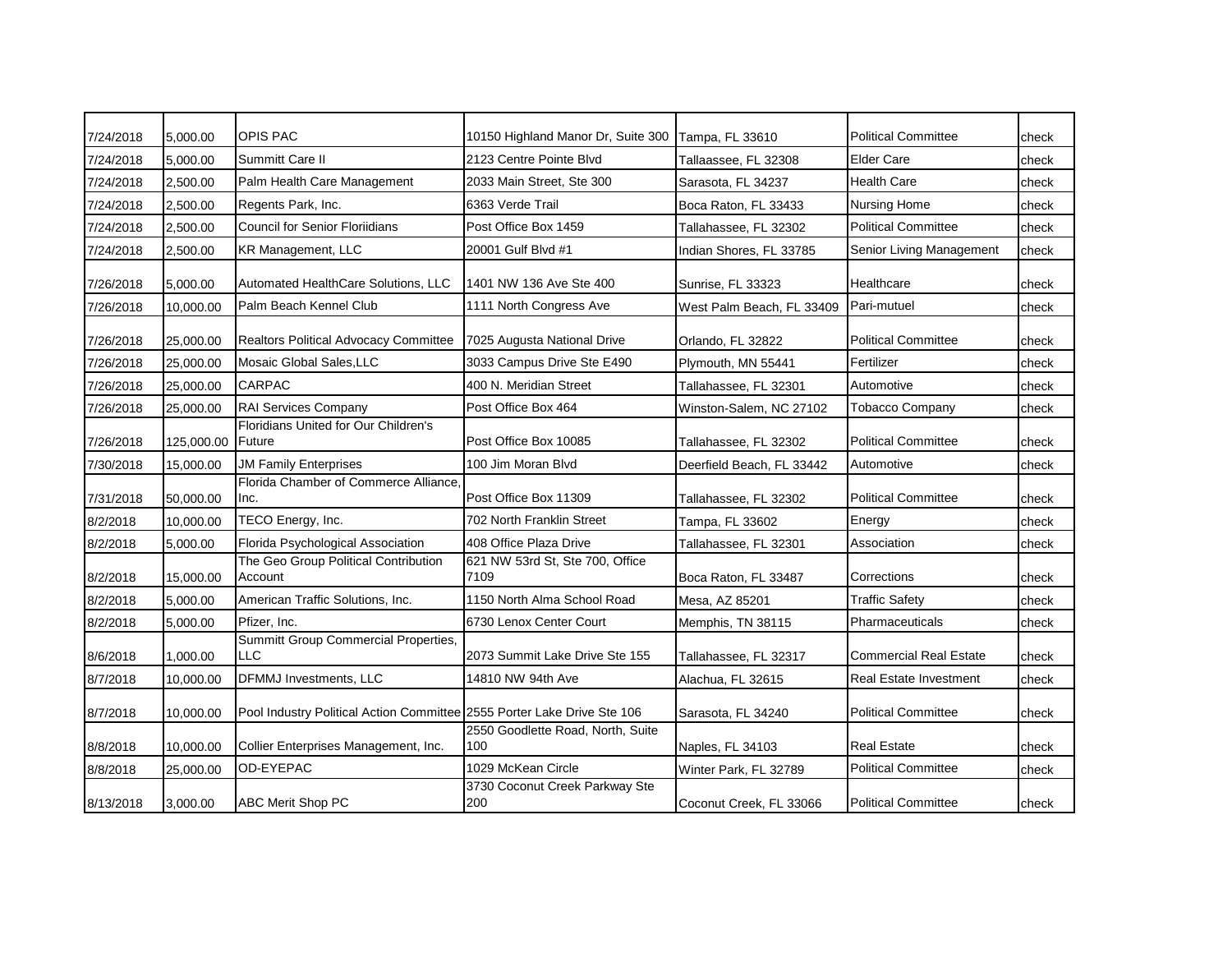| 8/13/2018 | 3,500.00  | ABC of Florida Political Action<br>Committee                       | 3730 Coconut Creek Parkway Ste<br>200 | Coconut Creek, FL 33066                  | <b>Political Committee</b>        | check  |
|-----------|-----------|--------------------------------------------------------------------|---------------------------------------|------------------------------------------|-----------------------------------|--------|
| 8/14/2018 | 20,000.00 | Wal-Mart, Inc.                                                     | 702 SW 8th St.                        | Bentonville, AR 72716                    | <b>Retail Store</b>               | check  |
| 8/14/2018 | 5,000.00  | The Florida Vacation Rental Political<br>Committee                 | 315 South Calhoun Street, Ste 830     | Tallahassee, FL 32301                    | <b>Political Committee</b>        | check  |
| 8/15/2018 | 2,500.00  | <b>Cemex Materials LLC</b>                                         | 1501 Belvedere Road                   | West Palm Beach, FL 33406                | <b>Contruction Materials</b>      | check  |
| 8/15/2018 | 2,500.00  | <b>White Rock Quarries</b>                                         | PO Box 15065                          | West Palm Beach, FL 33416                | <b>Construction Materials</b>     | check  |
| 8/16/2018 | 15,000.00 | Hoyt R. Barnett                                                    | 5815 Live Oak Road                    | Lakeland, FL 33813                       | Grocery Executive                 | check  |
| 8/16/2018 | 5,000.00  | Southeast Milk                                                     | PO Box 3790                           | Belleview, FL 34421                      | <b>Beverage Distributor</b>       | check  |
| 8/16/2018 | 15,000.00 | Mednax Inc.                                                        | 1301 Concord Terrace                  | Sunrise, FL 33323                        | <b>Political Action Committee</b> | check  |
| 8/16/2018 | 5,000.00  | Atlantic Pacific Communites, LLC                                   | 1025 Kane Concourse, Ste 215          | Bay Harbor Islands, FL 33154 Real Estate |                                   | check  |
| 8/16/2018 | 2,500.00  | Safety Net Hospital Alliance Service<br>Corporation                | 101 N Gadsden Street                  | Tallahassee, FL 32301                    | Healthcare                        | check  |
| 8/16/2018 | 2,500.00  | Committee of Safety Net Hospitals of<br>Florida                    | 315 S Calhoun St., Ste 600            | Tallahassee, FL 32301                    | <b>Political Committee</b>        | check  |
| 8/16/2018 | 5,000.00  | Florida Health Sciences Center, Inc.<br>dba Tampa General Hospital | PO Box 1289                           | Tampa, FL 33601                          | Healthcare                        | check  |
| 8/16/2018 | 3,500.00  | Southern Fidelity Property Casualty,<br>Inc.                       | PO Box 16029                          | Tallahassee. FL 32317                    | Insurance                         | check  |
| 8/16/2018 | 3,500.00  | Southern Fidelity Risk Managers, LLC                               | PO Box 16029                          | Tallahassee, FL 32317                    | Insurance                         | check  |
| 8/16/2018 | 20,000.00 | Centene Management Company, LLC                                    | 7700 Forsyth Blvd.                    | St. Louis, MO 63105                      | <b>Management Company</b>         | check  |
| 8/16/2018 | 4,000.00  | Capitol Preferred Insurance Company,<br>Inc.                       | PO Box 15339                          | Tallahassee, FL 32317                    | Insurance                         | check  |
| 8/16/2018 | 4,000.00  | Preferrred Managing Agency, LLC                                    | PO Box 15409                          | Tallahassee, FL 32317                    | Insurance                         | check  |
| 8/20/2018 | 5,000.00  | Amerigroup Corporation                                             | Post Office Box 68086                 | Cincinnati, OH 45206                     | <b>Health Care</b>                | check  |
| 8/21/2018 | 5,000.00  | <b>Growing Florida's Future</b>                                    | 2640-A Mitcham Drive                  | Tallahassee, FL 32308                    | <b>Political Committee</b>        | check  |
| 8/21/2018 | 662.35    | <b>Council for Senior Floriidians</b>                              | Post Office Box 1459                  | Tallahassee, FL 32302                    | <b>Political Committee</b>        | inkind |
| 8/22/2018 | 1,200.00  | A Way Out Bail Bonds II Inc.                                       | 312 Mary Street                       | Punta Gorda, FL 33950                    | <b>Bail Bonds</b>                 | check  |
| 8/22/2018 | 1,250.00  | A1A Holdings Inc.                                                  | PO Box 9810                           | Calabasas, CA 91372                      | <b>Holding Company</b>            | check  |
| 8/22/2018 | 2,500.00  | The Mayernick Group, LLC                                           | PO Box 10329                          | Tallahassee, FL 32302                    | Government Affairs                | check  |
| 8/22/2018 | 2,500.00  | Lexington National Insurance<br>Corporation                        | PO Box 6098                           | Lutherville, MD 21094                    | Insurance                         | check  |
| 8/22/2018 | 2,500.00  | Roche Surety & Casualty Company,<br>Inc.                           | 4107 North Himes Ave., 2nd Floor      | Tampa, FL 33607                          | Insurance                         | check  |
| 8/22/2018 | 1.250.00  | <b>Sunrise Consulting Group</b>                                    | 5957 Riviera Lane                     | New Port Richey, FL 34655                | Consulting                        | check  |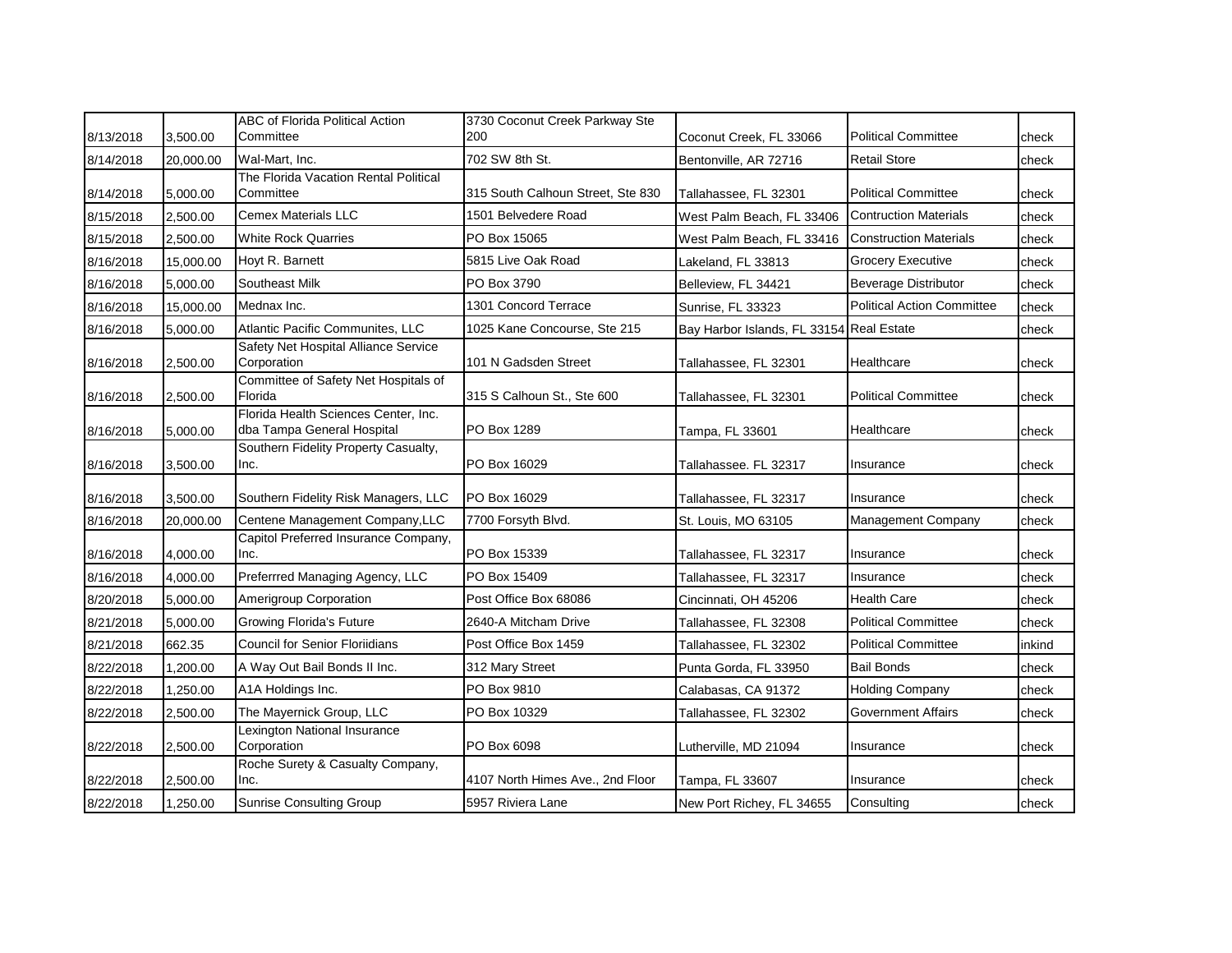| 8/22/2018 | 2,500.00  | Accredited Surety and Casulaty Co.,<br>Inc.                       | PO Box 140855                       | Orlando, FL 32814                              | Insurance                         | check  |
|-----------|-----------|-------------------------------------------------------------------|-------------------------------------|------------------------------------------------|-----------------------------------|--------|
| 8/22/2018 | 2.500.00  | <b>Bankers Insurance Company</b>                                  | PO Box 15707                        | St. Petersburg, FL 33733                       | Insurance                         | check  |
| 8/22/2018 | 10,000.00 | Minto Communities, LLC                                            | 4400 W. Sample Rd, Ste 200          | Coconut Creek, FL 3073                         | Real Estate Developer             | check  |
| 8/23/2018 | 25,000.00 | Dosal Tobacco Corporation                                         | 4775 NW 132nd Street                | Opa Locka, FL 33054                            | Tabacco Company                   | check  |
| 8/23/2018 | 25,000.00 | <b>JM Family Enterprises</b>                                      | 100 Jim Moran Blyd                  | Deerfield Beach, FL 33442                      | Automotive                        | check  |
| 8/23/2018 | 25,000.00 | <b>JM Family Enterprises</b>                                      | 100 Jim Moran Blyd                  | Deerfield Beach, FL 33442                      | Automotive                        | check  |
| 8/23/2018 | 10,000.00 | Spring Hill Regional Hospital                                     | PO Box 5006                         | Antioch, TN 37011                              | <b>Health Care</b>                | check  |
| 8/24/2018 | 50,000.00 | The Vioce of Florida Business Political<br>Action Committee, Inc. | PO Box 784                          | Tallahassee, FL 32302                          | <b>Political Committee</b>        | check  |
| 8/24/2018 | 5,000.00  | <b>AFSCME</b>                                                     | 1625 L Street, NW                   | Washington, DC 20036                           | Union                             | check  |
| 9/5/2018  | 25,000.00 | Fountainebleau Resort Miami Beach                                 | 4441 Collins Ave.                   | Miami Beach, FL 33140                          | Resort                            | check  |
| 9/5/2018  | 1,500.00  | Gemini Financial                                                  | 4200 Northcorp Pkwy, Ste 400        | Palm Beach Gardens, FL 3341 Financial Services |                                   | check  |
| 9/5/2018  | 5,000.00  | LogistiCare Solutions, LLC                                        | 1275 Peachtree Street NE, 6th Floor | Atlanta, GA 30309                              | <b>Medical Transportation</b>     | check  |
| 9/5/2018  | 5,000.00  | Marriott International, Inc. Political<br><b>Action Committee</b> | 10400 Fernwood Road                 | Bethesda, MD 20817                             | <b>Political Action Committee</b> | check  |
| 9/5/2018  | 15.000.00 | Florida Medical Association Political<br><b>Action Committee</b>  | 1430 Piedmont Drive East            | Tallahassee, FL 32308                          | <b>Political Committee</b>        | check  |
| 9/10/2018 | 850.00    | The Vestcor Companies, Inc.                                       | 3030 Hartley Road, Ste 310          | Jacksonville, FL 32257                         | <b>Real Estate</b>                | inkind |
| 9/12/2018 | 5,000.00  | Florida Natural Gas Political Action<br>Committee                 | Post Office Box 11026               | Tallahassee, FL 32302                          | <b>Political Committee</b>        | check  |
| 9/13/2018 | 25,000.00 | Altria Client Services, LLC                                       | Post Office Box 85088               | Richmond, VA 23285                             | <b>Tobacco Company</b>            | check  |
| 9/13/2018 | 5,000.00  | NHS Management, LLC                                               | 931 Fairfax Park                    | Tuscaloosa, AL 35406                           | <b>Health Care</b>                | check  |
| 9/13/2018 | 5,000.00  | Northport Health Services of Florida,<br><b>LLC</b>               | 931 Fairfax Park                    | Tuscaloosa, AL 35406                           | <b>Health Care</b>                | check  |
| 9/13/2018 | 5,000.00  | Senior Care Pharmay, Inc.                                         | 931 Fairfax Park                    | Tuscaloosa, AL 35406                           | Pharmacy                          | check  |
| 9/13/2018 | 10,000.00 | Pinch a Penny, Inc.                                               | PO Box 6025                         | Clearwater, FL 33758                           | Pool Supplies                     | check  |
| 9/13/2018 | 50,000.00 | United States Sugar Corporation                                   | 111 Ponce de Leon Ave.              | Clewiston, FL 33440                            | Sugar Industry                    | check  |
| 9/14/2015 | 5,000.00  | John D. Rood                                                      | 3030 Hartley Road Ste 310           | Jacksonville, FL 32257                         | <b>Real Estate</b>                | check  |
| 9/14/2018 | 2,500.00  | Daniel P Toppino                                                  | Post Office Box 787                 | Key West, FL 33041                             | Construction                      | check  |
| 9/14/2018 | 2,500.00  | Richard J. Toppino                                                | 10 Egret Lane                       | Key West, FI 33040                             | Construction                      | check  |
| 9/14/2018 | 5,000.00  | Summit Contracting Group, Inc.                                    | 1000 Riverside Ave Ste 800          | Jackvsonville, FL 32204                        | Construction                      | check  |
| 9/14/2018 | 5,000.00  | Keeping Florida Affordable PC                                     | 2640-A Mitcham Drive                | Tallahassee, FI 32308                          | <b>Political Committee</b>        | check  |
| 9/14/2018 | 5,000.00  | The Vestcor Companies, Inc.                                       | 3030 Harley Road Ste 310            | Jacksonville, FL 32257                         | <b>Real Estate</b>                | check  |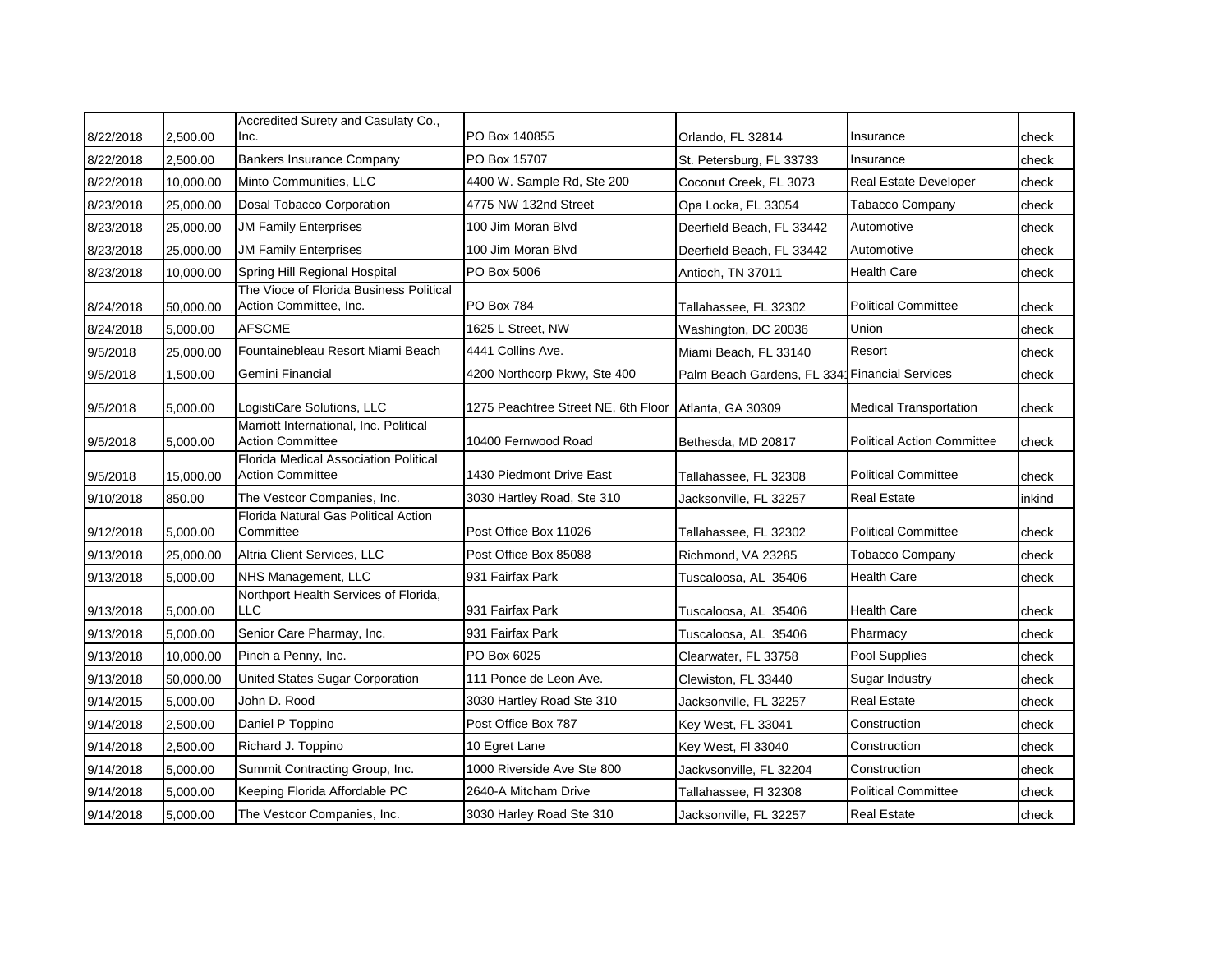| 9/19/2018 | 10,000.00 | <b>Florida Blue</b>                                        | PO Box 2210                                                | Jacksonville, FL 33526     | Insurance                  | check  |
|-----------|-----------|------------------------------------------------------------|------------------------------------------------------------|----------------------------|----------------------------|--------|
| 9/19/2018 | 10,000.00 | <b>Florida Blue</b>                                        | PO Box 2210                                                | Jacksonville, FL 33526     | Insurance                  | check  |
| 9/19/2018 | 10,000.00 | Florida Blue                                               | PO Box 2210                                                | Jacksonville, FL 33526     | Insurance                  | check  |
| 9/19/2018 | 10,000.00 | <b>Florida Blue</b>                                        | PO Box 2210                                                | Jacksonville, FL 33526     | Insurance                  | check  |
| 9/19/2018 | 10,000.00 | Florida Blue                                               | PO Box 2210                                                | Jacksonville, FL 33526     | Insurance                  | check  |
| 9/19/2018 | 15,000.00 | Pearl Holding Group, Inc.                                  | 11575 Heron Bay Blvd., Ste 300                             | Coral Springs, FL 33076    | Insurance                  | check  |
| 9/19/2018 | 35,000.00 | Realtors Political Advocacy Committee                      | 7025 Augusta National Drive                                | Orlando, FL 32822          | <b>Political Committee</b> | check  |
| 9/19/2018 | 25,000.00 | Dosal Tobacco Corporation                                  | 4775 NW 132nd Street                                       | Opa Locka. FL 33054        | <b>Tabacco Company</b>     | check  |
| 9/19/2018 | 10,000.00 | D.A.B. Constructors Inc.                                   | PO Box 1589                                                | Inglis, FL 34449           | Construction               | check  |
| 9/20/2018 | 20,000.00 | Florida Manufactured Housing<br>Associaton PAC, Inc.       | 1284 Timberlane Road                                       | Tallahassee, FL 32312      | <b>Political Committee</b> | check  |
| 9/20/2018 | 15,000.00 | Committee for Responsible Nurse<br>Anesthesia              | 2600 Centennial Place #100                                 | Tallahassee, FL 32308      | <b>Political Committee</b> | check  |
| 9/21/2018 | 25,000.00 | Disney Worldwide Services, Inc.                            | 1375 Lake Buena Vista Drive                                | Lake Buena Vista, FL 32830 | Entertainment              | check  |
| 9/21/2018 | 5,000.00  | Caremark RX, Inc.                                          | Post Office Box 287                                        | Lincoln, RI 02895          | Pharmacy                   | check  |
| 9/21/2018 | 2,500.00  | One Call Care Management                                   | 841 Prudential Drive, Ste 900                              | Jacksonville, FL 32207     | Health Care                | check  |
| 9/21/2018 | 5,000.00  | TECO Energy, Inc.                                          | 702 North Franklin Street                                  | Tampa, FL 33602            | Energy                     | check  |
| 9/21/2018 | 5,000.00  | Florida Senior Living PC                                   | 8489 Cabin Hill Road                                       | Tallahassee, FL 32311      | <b>Political Committee</b> | check  |
| 9/24/2018 | 10,000.00 | PhRMA                                                      | 950 F Street NW, Suite 300                                 | Washington, DC 20004       | Association                | check  |
| 9/25/2018 | 5,000.00  | Lykes Bros, Inc.                                           | 400 North Tampa Street, Suite 1900                         | Tampa, FL 33602            | Agriculture                | check  |
| 9/25/2018 | 7,500.00  | <b>Caterpillar Employees Political Action</b><br>Committee | 100 NE Adams Street                                        | Peoria, IL 61629           | <b>Political Committee</b> | check  |
| 9/27/2018 | 144.16    | Walt Disney Parks and Resorts                              | Post Office Box 10000                                      | Lake Buena Vista, FL 32830 | Entertainment              | inkind |
| 9/27/2018 | 50,000.00 | <b>Consulate Health Care</b>                               | 1040 Crown Pointe Pkwy Ste 600                             | Atlanta, GA 30346          | Health Care                | check  |
| 9/27/2018 | 5,000.00  | Comprehensive Health Management,<br>Inc.                   | PO Box 31390                                               | Tampa, FL 33631            | Health Care                | check  |
| 9/27/2018 | 5,000.00  | Novartis Finance Corporation                               | 6201 South Freeway WR-57                                   | Fort Worth, TX 76134       | Pharmaceuticals            | check  |
| 9/27/2018 | 15,000.00 | MCNA Health Care Holdings, LLC                             | 200 West Cypress Creek Road #500 Fort Lauderdale, FL 33309 |                            | Health care                | check  |
| 9/28/2018 | 5,000.00  | Hopping Green & Sams, PA                                   | 119 South Monroe Street, Ste 300                           | Tallahassee, FL 32301      | Law Firm                   | check  |
| 9/28/2018 | 10,000.00 | <b>FPCA PC</b>                                             | Post Office Box 1042                                       | Tallahassee, FL 32302      | <b>Political Committee</b> | check  |
| 10/2/2018 | 5,000.00  | Vacation Innovations, LLC                                  | 8545 Commodity Circle                                      | Orlando, FL 32819          | <b>Travel Agency</b>       | check  |
| 10/2/2018 | 10,000.00 | Insikt, Inc.                                               | 333 Bush Street, 17th Floor                                | San Francisco, FL 94104    | <b>Financial Services</b>  | check  |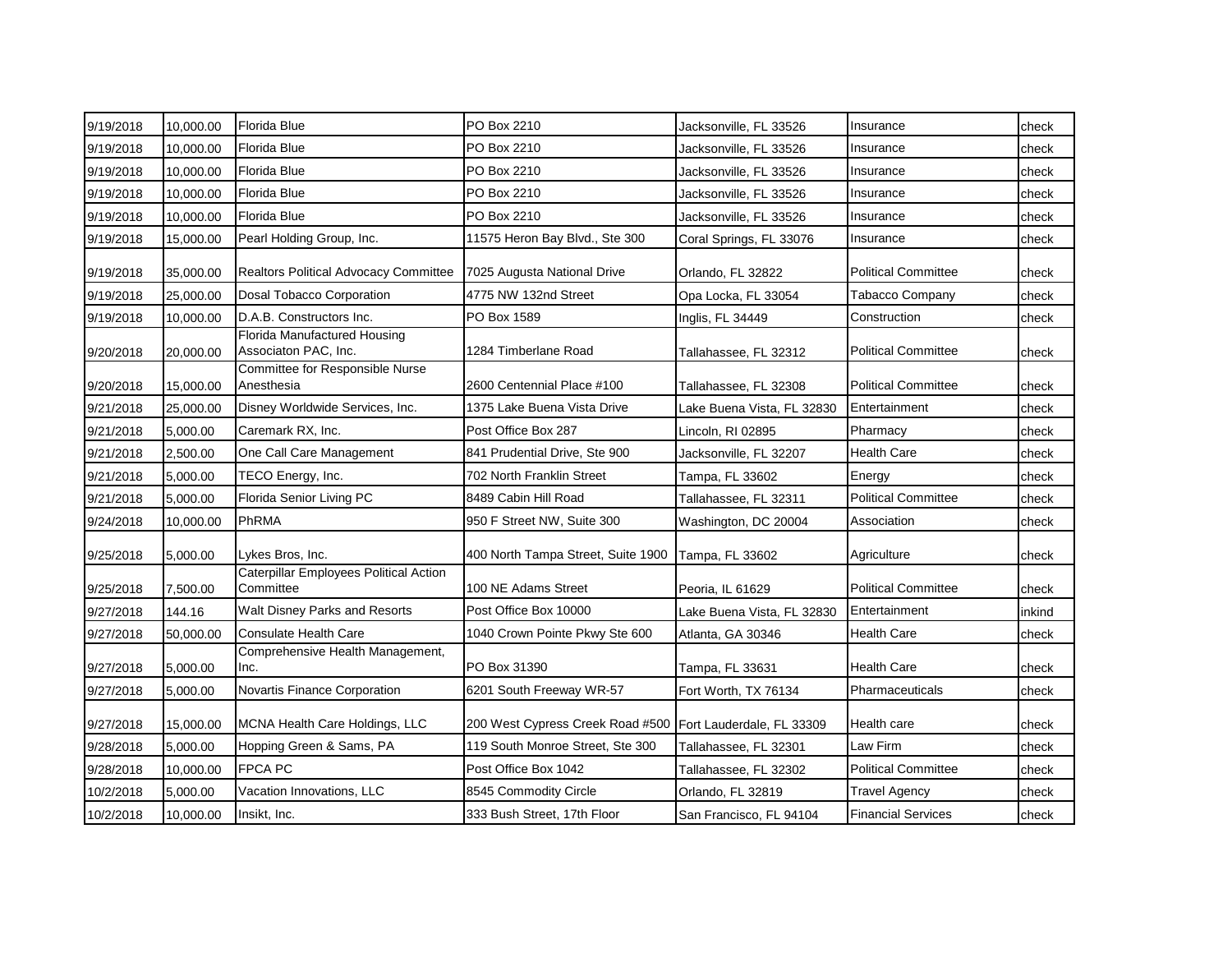| 10/2/2018  | 5,000.00  | Swisher International, Inc.                                      | PO Box 2230                                                 | Jacksonville, FL 32203   | Cigar Manufacturer         | Check  |
|------------|-----------|------------------------------------------------------------------|-------------------------------------------------------------|--------------------------|----------------------------|--------|
| 10/2/2018  | 5,000.00  | Cigna                                                            | 900 Cottage Grove Rd.                                       | Bloomfield, CT 06002     | Insurance                  | check  |
| 10/2/2018  | 5,000.00  | <b>Consumer Health Alliance</b>                                  | 7400 Gaylord Parkway                                        | Frisco, TX 75034         | Healthcare                 | check  |
| 10/2/2018  | 10,000.00 | Aetna                                                            | 151 Farmington Avenue                                       | Hartford, CT 06166       | Insurance                  | check  |
| 10/2/2018  | 5,000.00  | <b>AVIP Club</b>                                                 | 11222 Quail Roost Drive                                     | Miami, FL 33157          | <b>Political Committee</b> | check  |
| 10/2/2018  | 15,000.00 | <b>Elevated LLC</b>                                              | 645 W 9th St. Unit 110-425                                  | Los Angeles, CA 90036    | Gaming                     | check  |
| 10/2/2018  | 2,500.00  | Birge & Held Asset Management, LLC.                              | 8902 North Meridian Street Suite 205 Indianapolis, IN 46260 |                          | Asset Management           | check  |
| 10/2/2018  | 2,000.00  | Northstar Contracting Group, Inc.                                | 2760 S. Falkenburg Rd                                       | Riverview, FL 33579      | Construction               | check  |
| 10/2/2018  | 10,000.00 | Alkermes                                                         | 852 Winter Street                                           | Waltham, MA 02451        | Pharmaceuticals            | check  |
| 10/2/2018  | 5,000.00  | <b>IWP</b>                                                       | PO Box 338                                                  | Methuen, MA 01844        | Pharmacy                   | check  |
| 10/2/2018  | 5,000.00  | <b>Delta Airlines</b>                                            | 1030 Delta Boulevard                                        | Atlanta, GA 30354        | Airline                    | check  |
| 10/2/2018  | 1,500.00  | Ace American Insurance Co.                                       | 436 Walnut Street                                           | Philadelphia, PA 19106   | Insurance                  | Check  |
| 10/4/2018  | 10,000.00 | <b>Florida Prosperity Fund</b>                                   | Post Office Box 10085                                       | Tallahassee, Fl 32302    | <b>Political Committee</b> | check  |
| 10/4/2018  | 10,000.00 | Dade City Shopping Plaza, LLC                                    | 10912 N 56th Street                                         | Temple Terrace, FL 33617 | Shopping Plaza             | check  |
| 10/5/2018  | 208.13    | Capital City Consulting, LLC                                     | 101 East College Ave, Ste 502                               | Tallahassee, FL 32301    | Governmental Consultant    | inknid |
| 10/8/2018  | 50,000.00 | Trust Agreement of Raul Rodriguez                                | 15476 NW 77th Court #705                                    | Miami Lakes, FL 33016    | Trust                      | check  |
| 10/8/2018  | 250.00    | <b>Bellamy Brothers Partners</b>                                 | 13917 Restless Lane                                         | Dade City, FL 33525      | Entertainment              | check  |
| 10/8/2018  | 10,000.00 | FTA PAC, Inc.                                                    | 350 E College Ave                                           | Tallahassee, FL 32301    | <b>Political Committee</b> | check  |
| 10/12/2018 | 10,000.00 | The Geo Group Political Contribution<br>Account                  | 621 NW 53rd St, Ste 700, Office<br>7109                     | Boca Raton, FL 33487     | Corrections                | check  |
| 10/12/2018 | 5,000.00  | <b>Grande Court Blanding</b>                                     | 100 3rd Street South, Ste 300                               | St Peterbsurge FL 33701  | <b>Real Estate</b>         | check  |
| 10/12/2018 | 5,000.00  | Vestcor Fuind XV,Ltd                                             | 100 3rd Street South, Ste 300                               | St Peterbsurge FL 33701  | Rea: Esstate               | check  |
| 10/12/2018 | 5,000.00  | <b>Lindsey Terrace</b>                                           | 100 3rd Street South, Ste 300                               | St Peterbsurge FL 33701  | <b>Real Estate</b>         | check  |
| 10/12/2018 | 5,000.00  | <b>Cypress Oaks</b>                                              | 100 3rd Street South, Ste 300                               | St Peterbsurge FL 33701  | <b>Real Estate</b>         | check  |
| 10/12/2018 | 5,000.00  | Tuscan Isle                                                      | 100 3rd Street South, Ste 300                               | St Peterbsurge FL 33701  | <b>Real Estate</b>         | check  |
| 10/12/2018 | 50,000.00 | Jacksonville Kennel Club, Inc.                                   | Post Office Box 54249                                       | Jacksonville, FL 332245  | Pari Mutuel                | check  |
| 10/12/2018 | 25,000.00 | Florida Medical Association Political<br><b>Action Committee</b> | 1430 Piedmont Drive East                                    | Tallahssee, FL 32308     | Politica Committeee        | check  |
| 10/12/2018 | 10,000.00 | Florida Blue                                                     | Post Office Box 2210                                        | Jacksonville, FL 32203   | Insurance                  | check  |
| 10/12/2018 | 10,000.00 | Florida Blue                                                     | Post Office Box 2210                                        | Jacksonvvile, FL 32203   | Insurance                  | check  |
| 10/12/2018 | 25,000.00 | Florida Blue                                                     | Post Office Box 2210                                        | Jacksonville, FL 32203   | Insurance                  | check  |
| 10/12/2018 | 25,000.00 | Florida Blue                                                     | Post Office Box 2210                                        | Jacksonvvile, FL 32203   | Insurance                  | check  |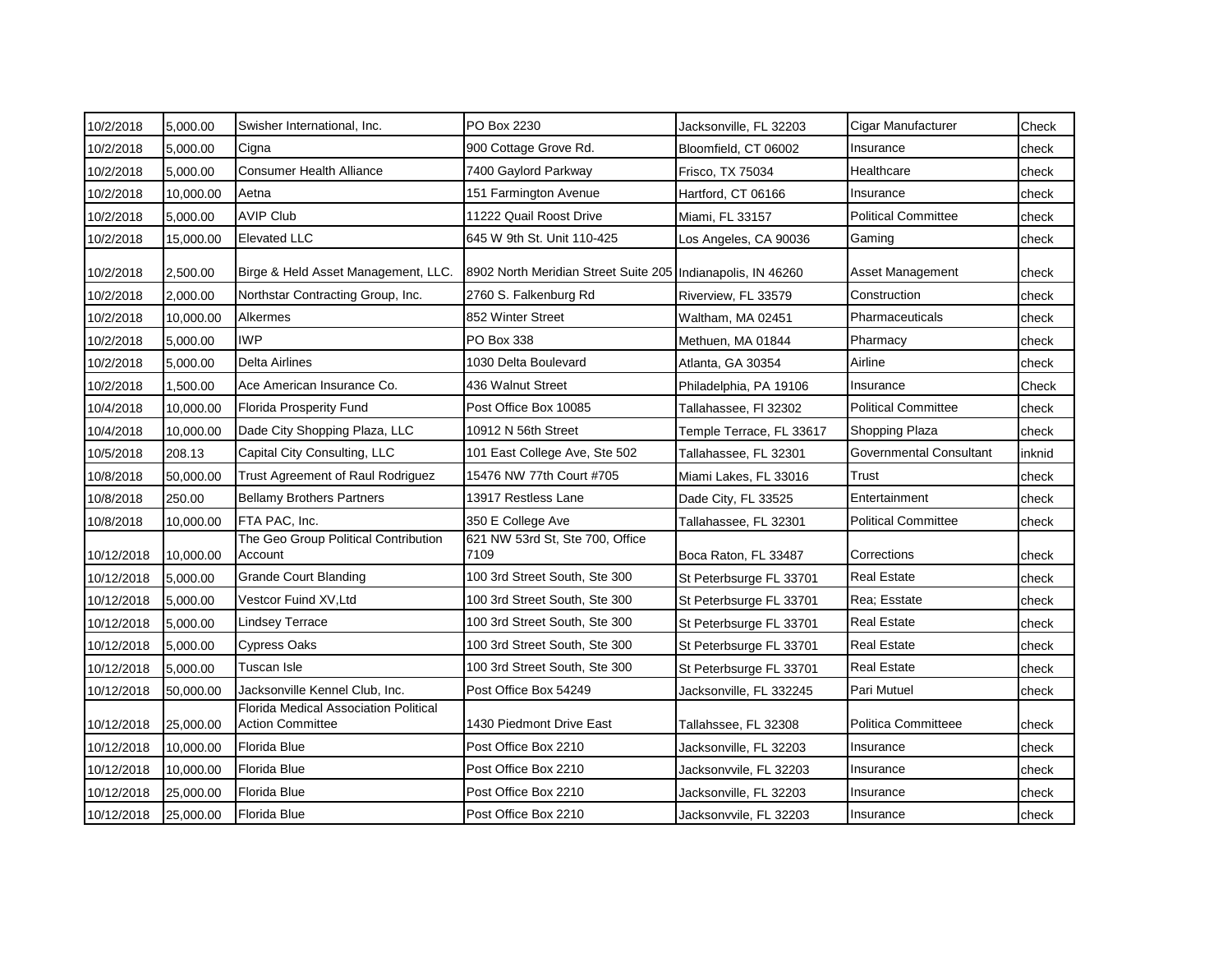| 10/12/2018 | 65,000.00  | <b>Florida Prosperity Fund</b>                                    | Post Office Box 10085                   | Tallahassee, FL 32302      | <b>Political Committee</b>        | check |
|------------|------------|-------------------------------------------------------------------|-----------------------------------------|----------------------------|-----------------------------------|-------|
| 10/16/2018 | 25,000.00  | The Vestcor Companies, Inc.                                       | 3030 Hartley Road, Suite 310            | Jacksonville, FL 32257     | <b>Real Estate</b>                | Check |
| 10/16/2018 | 35,000.00  | Southern Glazer's Wine and Spritis, LLC 2400 SW 145th Ave Ste 300 |                                         | Miramar, FL 33027          | <b>Beverages</b>                  | Check |
| 10/17/2018 | 25,000.00  | <b>Freeport Communications LLC</b>                                | Post Office Box 1735                    | Destin, FL 32540           | Telecommunications                | Check |
| 10/18/2018 | 2,000.00   | Florida Fruit and Vegetable Association<br><b>PAC</b>             | Post Office Box 948153                  | Maitland, FL 32794         | <b>Political Committee</b>        | check |
| 10/18/2018 | 5,000.00   | Akerman LLP                                                       | 495 N Keller Road, Ste 300              | Maitland, FL 32751         | Law Firm                          | check |
| 10/18/2018 | 5,000.00   | Thompson Tractor Company, Inc.<br>(Thompson CAT)                  | PO Box 10367                            | Birmingham, AL 35202       | <b>Tractor Company</b>            | check |
| 10/23/2018 | 2,500.00   | Safepoint MGA LLC                                                 | 12640 Telecom Drive                     | Temple Terrace, FL 33617   | Insurance                         | check |
| 10/23/2018 | 2,500.00   | <b>Enterprise Holdings Inc Political Action</b><br>Committee      | 600 Corporate Park Drive                | St. Lous MO 63105          | <b>Political Action Committee</b> | check |
| 10/24/2018 | 2,500.00   | <b>Greenberg Traurig</b>                                          | 8400 NW 36th Street Ste 400             | Doral, FL 33166            | Law Firm                          | check |
| 10/24/2018 | 5,000.00   | Humana                                                            | Post Office Box 14750                   | Lexington, KY 40512        | Insurance                         | check |
| 10/24/2018 | 10,000.00  | CW Roberts Contracting Inc                                        | 3372 Capital Circle NE                  | Talahassee, FL 32308       | Contracting                       | check |
| 10/25/2018 | 4,000.00   | <b>Property Casualty Insurers Association</b><br>of America       | 8700 West Bryn Mawr Ave, Suite<br>1200S | Chiicago, IL 60631         | Association                       | check |
| 10/25/2018 | 5,000.00   | Health Network One, Inc.                                          | 2001 S Andrews Ave                      | Ft. Lauderdale, FL 33316   | Health Care                       | check |
| 10/25/2018 | 25,000.00  | Northwest Florida Chamber Aliance                                 | PO box 11309                            | Tallahassee, FL 32309      | <b>Political Committee</b>        | check |
| 10/25/2018 | 100,000.00 | United States Sugar Corporation                                   | 111 Ponce de Leon Ave                   | Clewiston, FL 33440        | Agriculture                       | check |
| 10/25/2018 | 75,000.00  | Floridians United for Our Children's<br>Future                    | PO Box 10085                            | Tallahassee, FL 32302      | <b>Political Committee</b>        | check |
| 10/25/2018 | 1,500.00   | Allstate Insurance Company                                        | 2775 Sanders Road                       | Northbrook, IL 60062       | Insurance                         | check |
| 10/25/2018 | 10,000.00  | The Florida Justice Reform Committee                              | 210 S Monroe Street                     | Tallahassee, FL 32301      | <b>Political Committee</b>        | check |
| 10/25/2018 | 5,000.00   | <b>Comcast Corporation</b>                                        | 1701 JFK Blvd                           | Philadelphia, PA 19103     | <b>Cable Television</b>           | check |
| 10/25/2018 | 10,000.00  | Seminole Tribe of Florida - Seminole<br>Gaming                    | 5701 Stirling Road                      | Davie, FL 33314            | Pari-mutuel                       | check |
| 10/25/2018 | 10,000.00  | Phillips Infrastructure Holdings                                  | 10201 Parkside Dr, Ste 300              | Knoxville, TN 37922        | Infrastructure Management         | check |
| 10/25/2018 | 15,000.00  | Magellan Health                                                   | 14100 Magellan Plaza                    | Maryland Heights, MO 63043 | Health care                       | check |
| 10/25/2018 | 2,500.00   | Tampa Bay Rays Baseball LTD                                       | One Tropicana Drive                     | St. Petersburg, FL 33705   | Sports Team                       | check |
| 10/26/2018 | 35,000.00  | Florida Grown PC                                                  | Post Office Box 547217                  | Bartow, FL 33831           | <b>Political Committee</b>        | check |
| 10/26/2018 | 25,000.00  | <b>East Coast Industries</b>                                      | 2885 LeJeune Road, Fourth Floor         | Coral Gables, FL 33134     | Transportation                    | check |
|            |            |                                                                   |                                         |                            |                                   |       |
|            |            |                                                                   |                                         |                            |                                   |       |